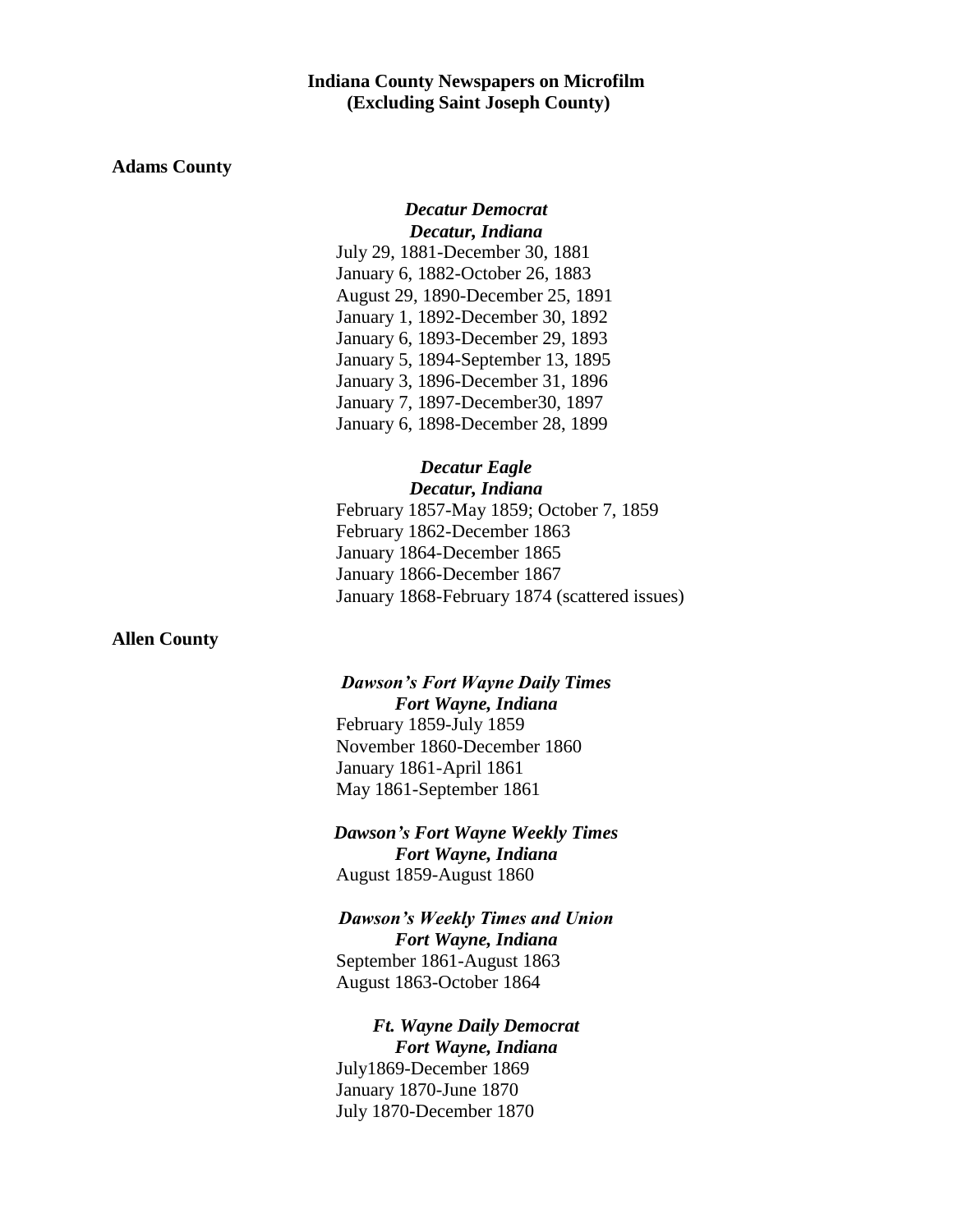### *Ft. Wayne Sentinel Weekly Fort Wayne, Indiana*

March 27, 1841-June 8, 1844 March 22, 1845-December 25, 1847 January 1, 1848-December 29, 1849 January 5, 1850-December 25, 1852 February 5, 1853-December 30, 1854 January 6, 1855-December 27, 1856 January 3, 1857-December 25, 1858 January 1, 1859-December 29, 1860 August 7, 1901-December 25, 1901 January 1, 1902-June 25, 1902 July 2, 1902-December 31, 1902 January 6, 1915-June 30, 1915 July 7, 1915-December 29, 1915 January 5, 1916-June 28, 1916 July 5, 1916-December 27, 1916

## *Ft. Wayne Times and People Press Fort Wayne, Indiana*

January 1845-December 1846 January 1847-March 1848 September 1852-August 1853

## *Ft. Wayne Weekly Republican Fort Wayne, Indiana* May 1858-March 1860

*The Standard Fort. Wayne, Indiana June 1854-June 1855*

### *The Monroeville Democrat Monroeville, Indiana*

May 1874-December 1875 January 1876-December 1877 January 1878-December 1879 January 1880-August 1883 (scattered issues)

# *The New Haven News*

*New Haven, Indiana* October 1892-December 1894 January 1895-December 1897 January 1900-December 1900 January 1901-December 1903 May 1904-October 1905 (scattered issues)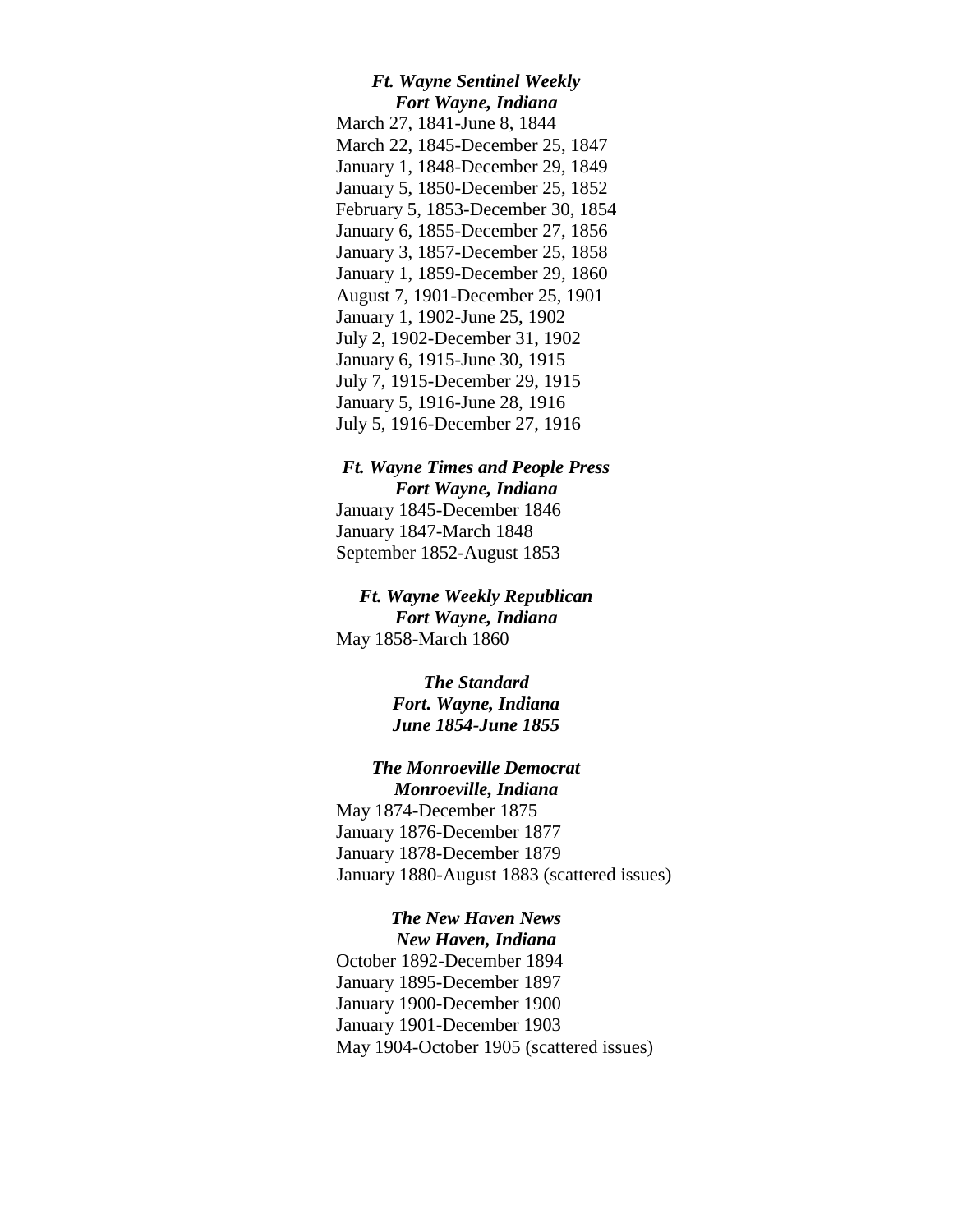*The Columbus Weekly Herald Columbus, Indiana* September 1882-December 1884 January 1885-December 1887 January 1888-December 1890 January 1891-December 1892 January 1893-December 1893 January 1894-December 1895 January 1896-December 1897 January 1898-December 1899 January 1900-December 1901

### **Benton County**

*Benton Democrat Fowler, Indiana* July 30, 1875-December 14, 1877

### *Benton Review Fowler, Indiana*

May 1883-December 1883 January 1884-December 1884 January 1885-December 1885 January 1886-December 1886 January 1887-December 1887 January 1888-December 1888 January 1889-December 1889 January 1890-December 1890 January 1891-December 1891

## *Benton Tribune*

*Oxford, Indiana* September 1865-December 1867 January 1868-August 1870

**Blackford County**

*Blackford County Collection (scattered issues)*

# *Hartford City Telegram*

*Hartford City, Indiana* January 1892-December 1892 January 1893-December 1893 January 1894-December 1894 July 1895-July 1896 January 1897-December 1897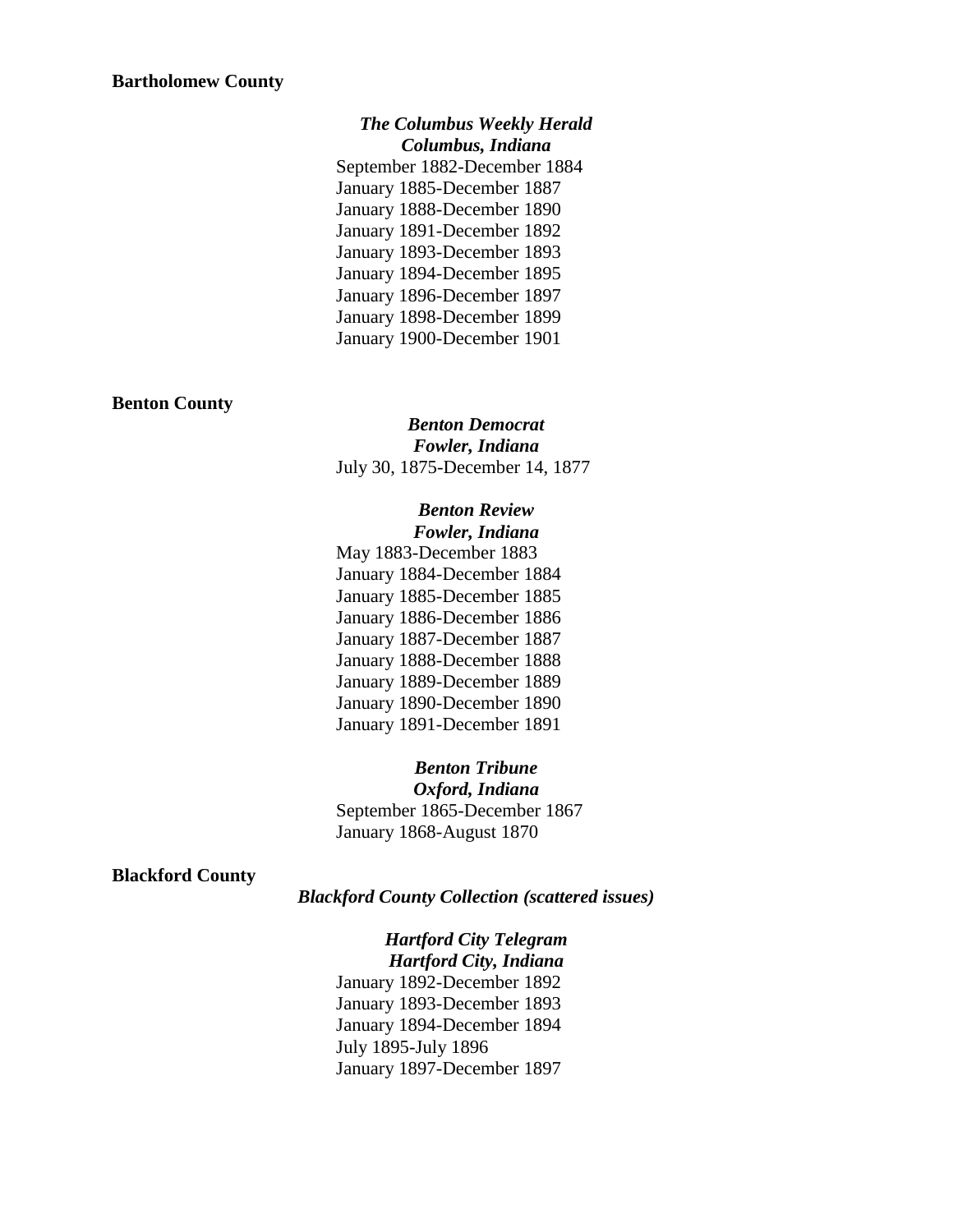### *Advance Hustler Advance, Indiana*

November 1, 1899-December 29, 1905 January 5, 1906-December 20, 1907 January 3, 1908-December 31, 1909 January 28, 1910-December 28, 1911 January 4, 1912-December 25, 1913 January 1, 1914-December 30, 1915 January 6, 1916-December 27, 1917 January 3, 1918-December 26, 1918 January 3, 1919-December 25, 1919 January 1, 1920-December 30, 1920 January 6, 1921-December 8, 1921 January 5, 1922-December 28, 1922 January 4, 1923-December 27, 1923 January 3, 1924-December 25, 1924 January 1, 1925-April 2, 1925

## *Boone County Pioneer Lebanon, Indiana*

October 1856-July 1861(scattered issues) March 1868-December 1869 January 1870-December 1871 January 1872-December 1873 January 1892-December 1892

## *The Thorntown Times Thorntown, Indiana*

October 1943-December 1944 January 1945-December 1946 January 1947-December 1948 January 1949-December 1950 January 1951-December 1952 January 1953-December 1954 January 1955-December 1956 January 1957-August 1958

## **Brown County**

# *Brown County Democrat*

*Nashville, Indiana* October 1978-December 1978 January 1979-June 1979 July 1979-December 1979 January 1980-June 1980 July 1980-December 1980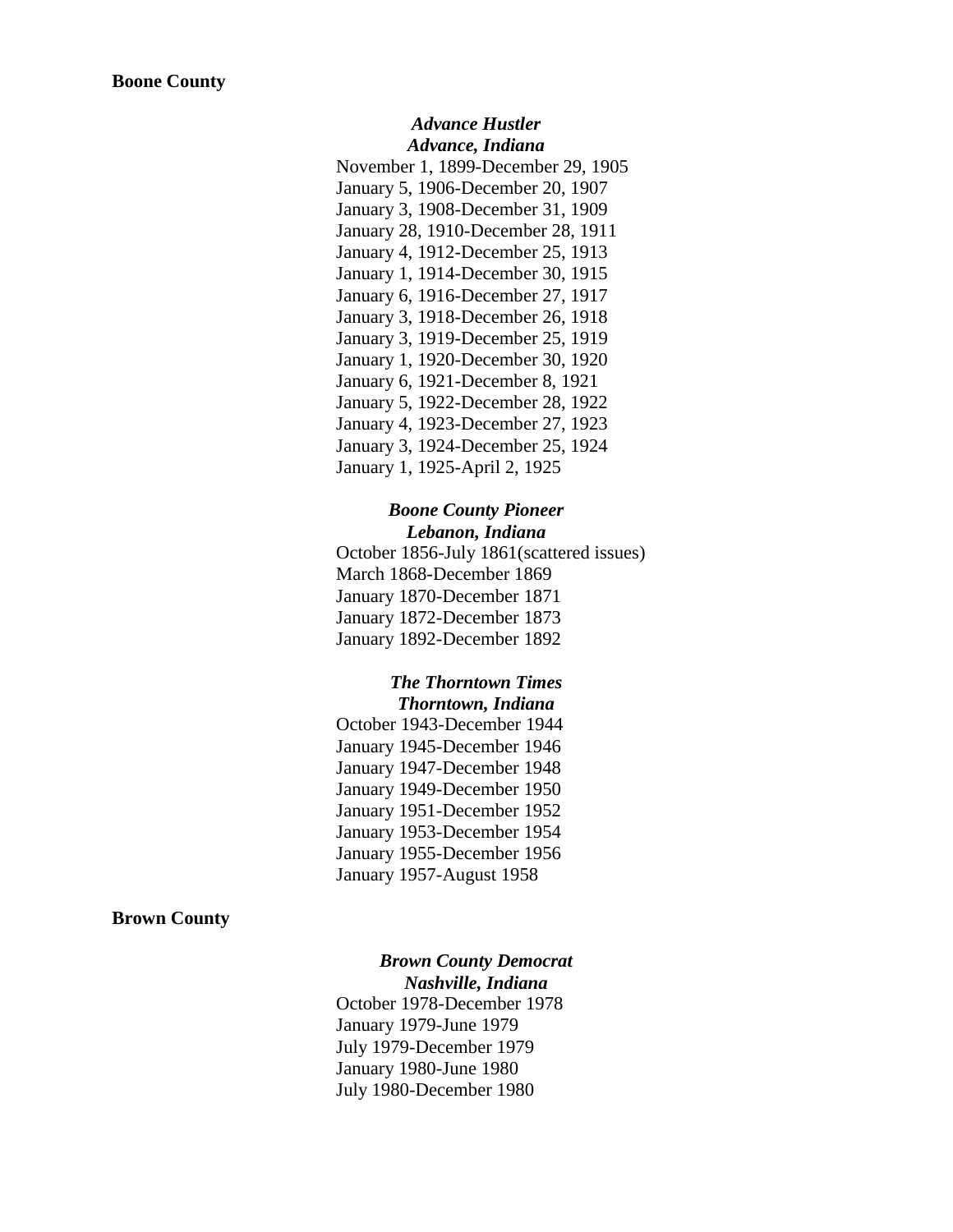*Carroll County Citizen Delphi, Indiana* July 1892-December 1893 January 1894-December 1895 January 1896-December 1897 January 1898-December 1899

### *Carroll County Citizen Times Delphi, Indiana*

January 1900-December 1901 January 1902-December 1903 January 1904-December 1905 January 1906-December 1907 January 1908-December 1909 January 1910-December 1911 January 1912-December 1913 January 1914-December 1915 January 1916-December 1917 January 1918-December 1919 January 1920-December 1920 January 1921-December 1921 January 1922-December 1922 January 1923-December 1923

### **Cass County**

## *Logansport Canal Telegraph Logansport, Indiana*

January 1834-December 1836 January 1837-December 1839 January 1840-December 1842 (Telegraph) January 1843-December 1845 (Telegraph) January 1846-December 1847 (Telegraph) January 1848-March 1849 (Telegraph)

## *Logansport Deutschezeitung Logansport, Indiana*

October 7, 1882-December 29, 1883 January 5, 1884-December 25, 1884 January 1, 1885-December 31, 1885 January 8, 1886-December 31, 1886 January 7, 1887-December 30, 1887 January 7, 1888-December 28, 1888 January 4, 1889-December 27, 1889 January 3, 1890-June 12, 1891

> *Logansport Herald Logansport, Indiana* August 1837-July 1841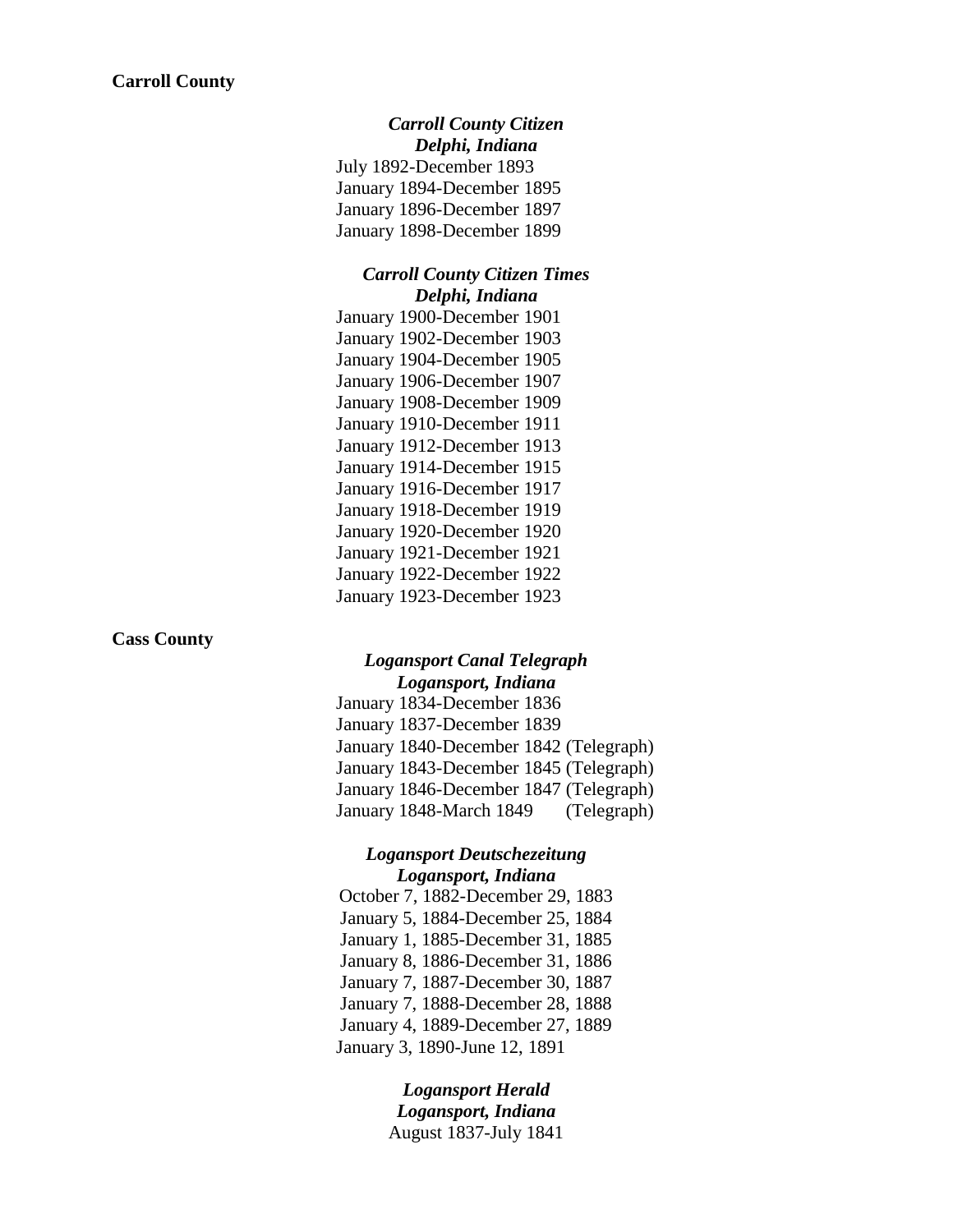*Reflector*

*Jefferson, Indiana* November 1903-December 1904 January 1905-December 1905 January 1906-December 1906 January 1907-December 1907

*Daily Reflector Jeffersonville, Indiana* January 1908-June 1908 July 1908-December 1908 January 1909-December 1909 January 1910-June 1910 July 1910-December 1910 January 1911-June 1911 July 1911-December 1911 January 1912-June 1912 July 1912-December 1912 January 1913-December 1913 January 1914-June 1914 July 1914-December 1914 January 1915-June 1915 July 1915-October 1915

### *Clark County Mirror Sellersburg, Indiana*

July 1935-December 1936 January 1937-December 1938 January 1939-December 1940 January 1941-December 1942 January 1943-April 1944

*Hoosier Democrat and Clark County Record Charleston, Indiana* December 1898-December 1900

January 1901-December 1903 January 1904-December 1905 January 1906-December 1906

## **Clay County**

*Bowling Green Review Bowling Green, Indiana* February 1877-December 1877 January 1878-December 1878 (Bowling Green Review/Clay County Review)

*Clay City Independent Clay City, Indiana* February 1881-December 1883 January 1884-December 1885 (Clay City Independent/Clay City Reporter)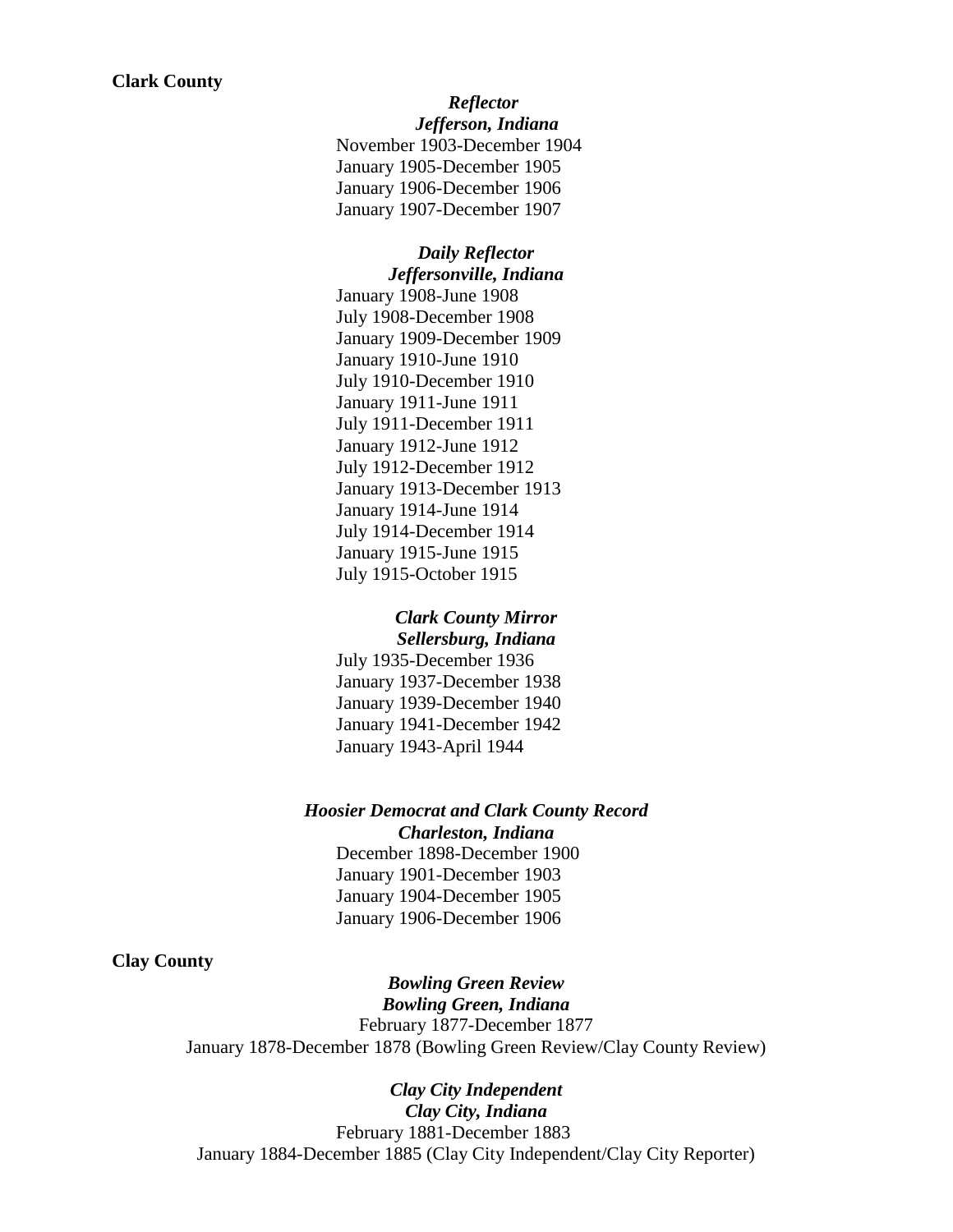*Clay County Advocate Bowling Green, Indiana* September 1854-June 1855

*Clay County Citizen Bowling Green, Indiana* August 1855-May 1856

*The Clay County Democrat Bowling Green, Indiana* December 1859-December 1864 (scattered issues)

*Clay County Review Bowling Green, Indiana* January 1879-1883 (scattered issues)

## *Clay County Weekly Herald Bowling Green, Indiana* March 1874-February 1877

## *The Western Mirror Brazil, Indiana* January 1877-December 1877 January 1878-December 1878

January 1879-December 1879 January 1880-December 1881

### **Clinton County**

*Clinton County Collection 1 & 2* See Inventories on Film for Titles & Dates

*Clinton County Review Colfax, Indiana* July 13, 1917-December 20, 1918 January 10, 1919-December 23, 1920 January 6, 1921-December 29, 1921 January 5, 1922-December 28, 1922 January 4, 1923-December 25, 1924 January 1, 1925-December 30, 1926 January 6, 1927-December 20, 1928 January 10, 1929-December 25, 1930

*The Kirklin Journal Kirklin, Indiana* June 1916-December 1916 January 1917-December 1917 January 1918-September 1918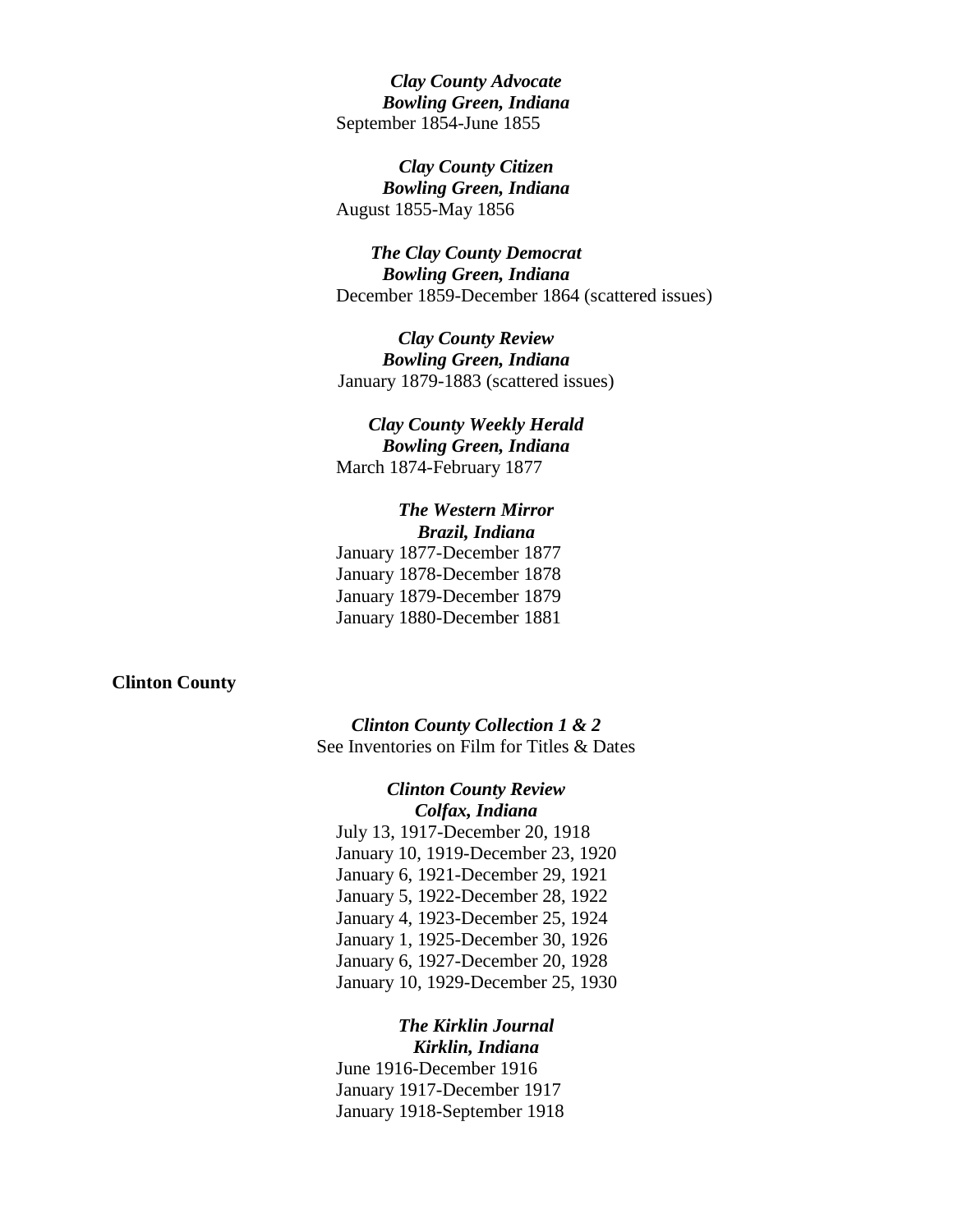### *Crawford County Democrat Leavenworth, Indiana*

January 1, 1891-December 29, 1892 January 5, 1893-December 26, 1895 January 7, 1897-December 28, 1897 January 4, 1900-December 25, 1902 January 1, 1903-December 28, 1905 January 4, 1906-December 27, 1906 January 3, 1907-December 26, 1907 January 2, 1908-December 31, 1908 January 7, 1909-December 30, 1909 January 6, 1910-December 29, 1910 January 1921-December 1921 (English, Indiana) January 1922-December 1922 (English, Indiana) January 1923-December 1923 (English, Indiana) January 1924-December 1924 (English, Indiana) January 1926-December 1926 (English, Indiana)

## *Crawford County Herald Leavenworth, Indiana* June 1879-November 1880

### **Daviess County**

# *Daviess County Democrat Washington, Indiana*

January 1901-December 1902 January 1903-December 1904 January 1905-December 1906 January 1907-December 1908 January 1909-December 1910 January 1911-December 1911 May 1913-December 1913 January 1914-December 1914 January 1915-December 1915 January 1916-December 1916 January 4, 1918-December 27, 1918 January 3, 1919-December 26, 1919 January 7, 1921-December 30, 1921

## **Dearborn County**

*The Aurora Standard Aurora, Indiana* January 1851-April 1856 (scattered issues)

## *Dearborn Democrat Aurora, Indiana* December 1838-September 1940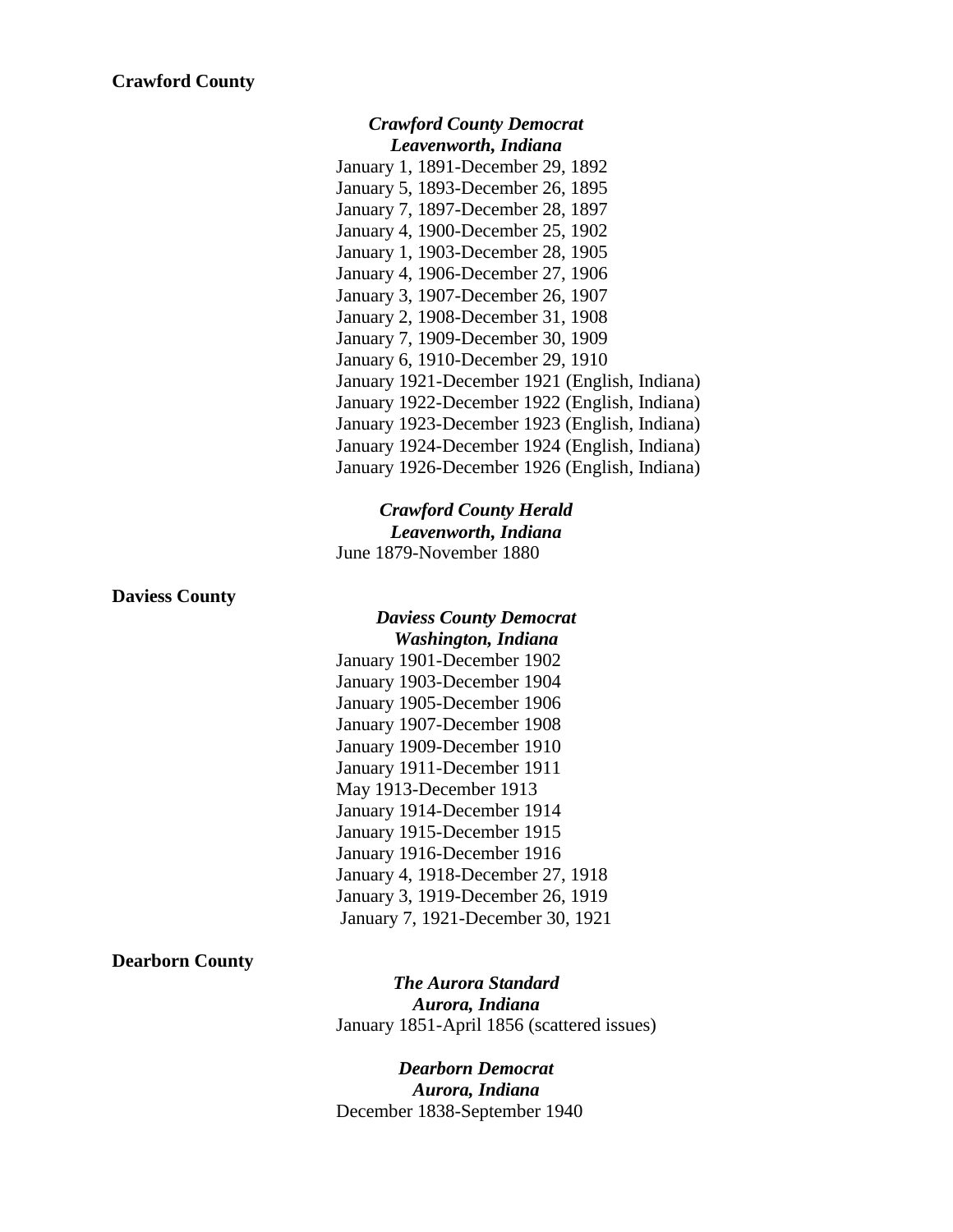### *The Lawrenceburgh Register Lawrenceburgh, Indiana*

March 1877-December 1878 January 1879-December 1880 January 1881-December 1882 January 1883-December 1884 January 1885-December 1886 January 1887-December 1888 January 1889-December 1889

## *The People's Advocate* **Aurora, Indiana**

August 1868-1870

## **Decatur County**

*Decatur Local Press Greensburg, Indiana* August 1852-December 1853

## *Greensburg New Era Greensburg, Indiana*

September 2, 1885-December 29, 1886 January 12, 1887-December 28, 1887 January 4, 1888-December 26, 1888 January 1, 1890-December 31, 1890 January 7, 1891-December 30, 1891 January 6, 1892-December 28, 1892 January 4, 1893-December 27, 1893 January 3, 1894-December 26, 1894 January 2, 1895-December 18, 1895 January 1, 1896-December 30, 1896 January 6, 1897-December 29, 1897 January 5, 1898-December 28, 1898 January 4, 1899-December 27, 1899

## **DeKalb County**

# *The Auburn Courier Corunna, Indiana*

January 1897-December 1897 January 1909-December 1909 January 1910-December 1910 January 1911-December 1911

*The Corunna Headlight Corunna, Indiana* May 1885-December 1887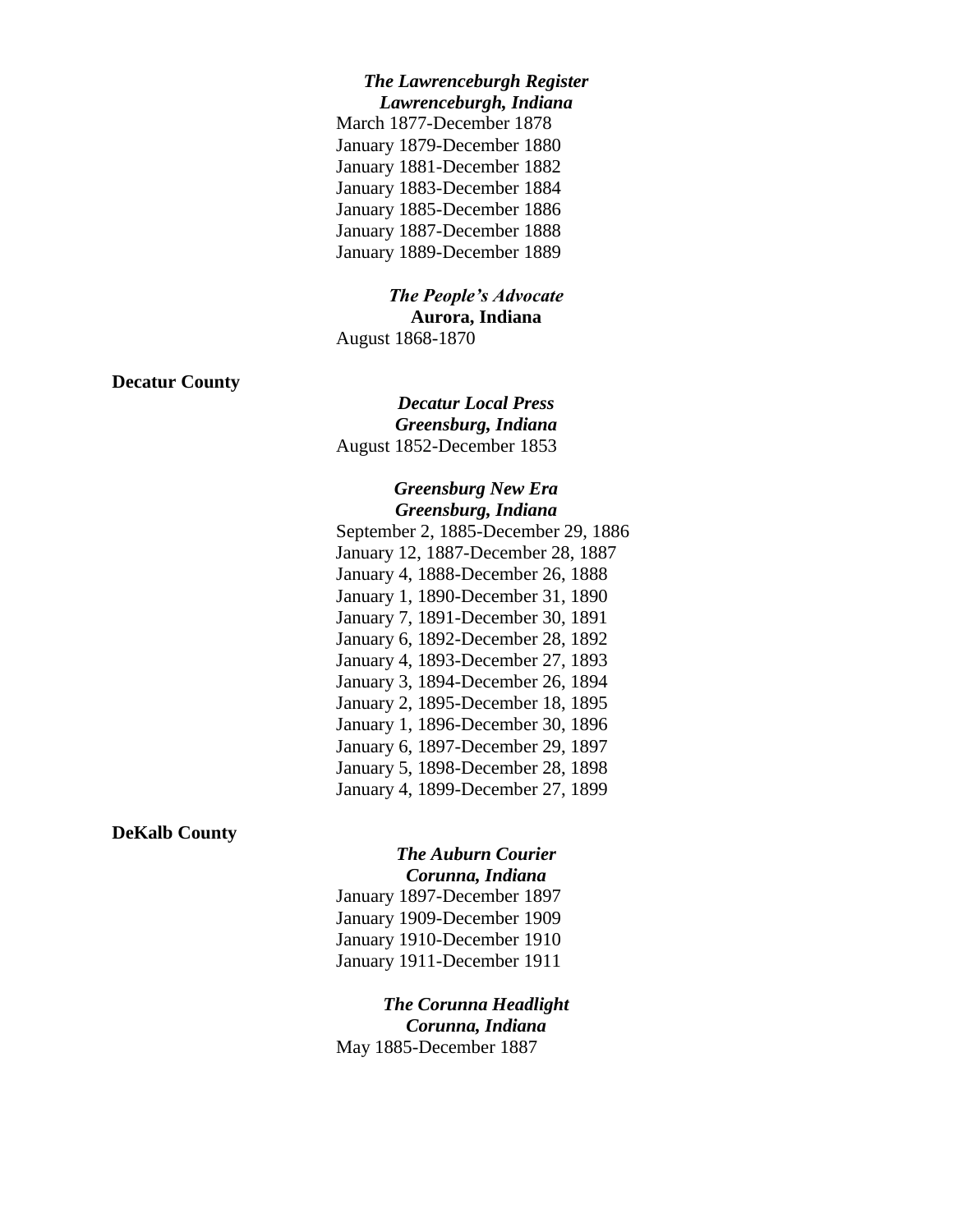### *Waterloo Press Waterloo, Indiana*

| January 7, 1897-December 30, 1897 |
|-----------------------------------|
| January 6, 1898-December 29, 1898 |
| January 5, 1899-December 28, 1899 |
| January 4, 1900-December 27, 1900 |
| January 3, 1901-December 26, 1901 |
| January 2, 1902-December 25, 1902 |
| January 1, 1903-December 31, 1903 |
| January 7, 1904-December 29, 1904 |
| January 5, 1905-December 28, 1905 |
| January 4, 1906-December 27, 1906 |
|                                   |

## **Delaware County**

*Indiana State Journal and Weekly Times Muncie, Indiana* May 1913-November 1914

## *Muncie Daily Herald Muncie, Indiana* March 1890-July 1890 August 1890 -December 1890 January 1891-March 1891

## *Muncie/Delaware Telegraph Muncie, Indiana* April 1871-January 1893

*Muncie Daily Telegraph Muncie, Indiana* September 19, 1871-September 23, 187

*Muncie National Republican Muncie, Indiana* November 1914-May 1918

# *Muncie X-Ray*

*Muncie, Indiana* April 1940-December 1945 January 1946-September 1950

## **DuBois County**

# *The Huntingburg Signal Huntingburg, Indiana*

January 1931-December 1932 January 1933-December 1934 January 1935-December 1935 January 1936-December 1936 January 1937-December 1937 January 1938-December 1938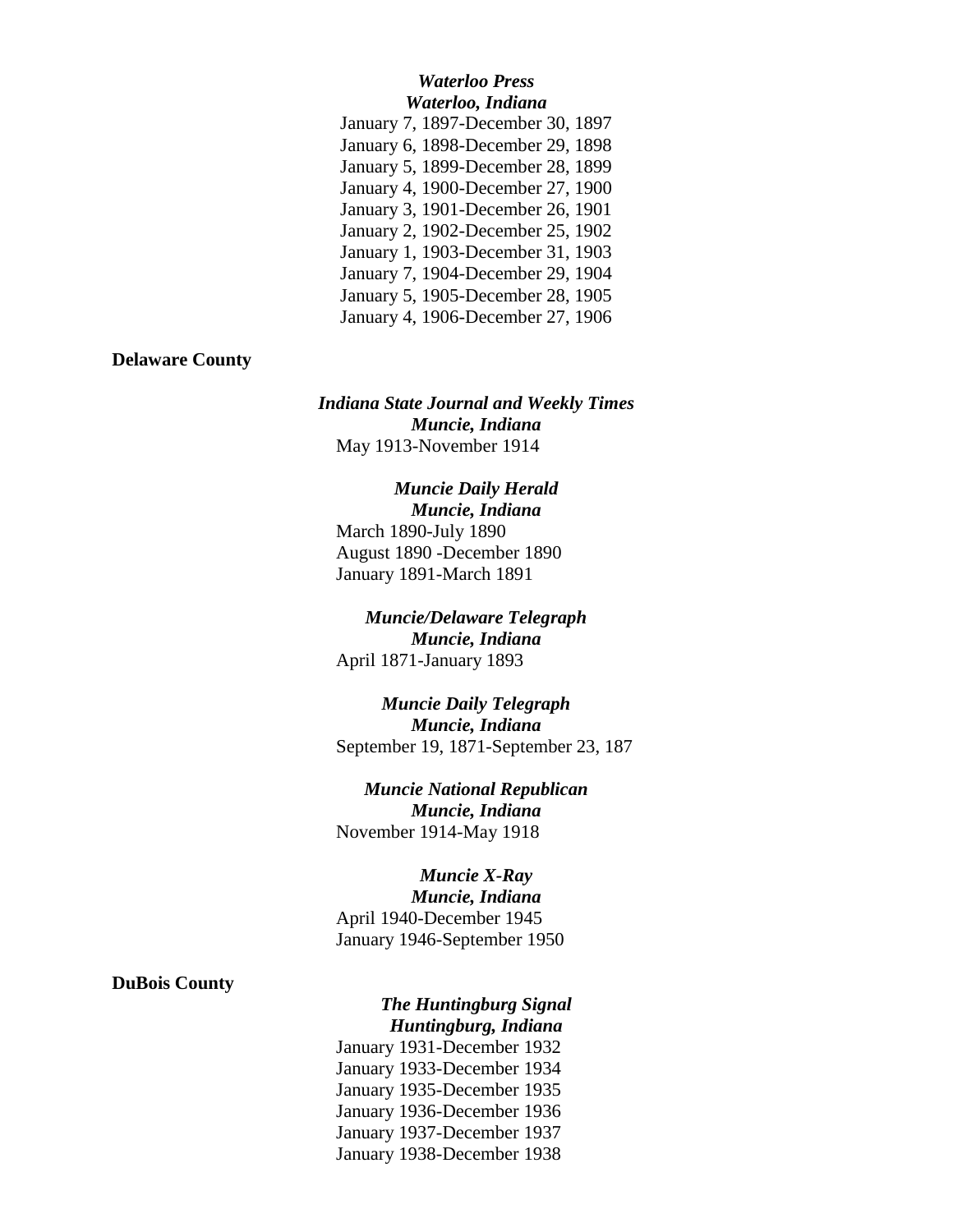### **Elkhart County Collection I**

See Inventories on film for title and dates

*Elkhart Daily Review Elkhart, Indiana* April 1873-December 1875 January 1888-June 1888 July 1888-December 1888 January 1889-June 1889 July 1889-December 1889 July 1901 January 1902-June 1902 January 1, 1904-March 31, 1904 April 1, 1904-June 30, 1904 October 1, 1904-December 31, 1904 January 3, 1905-March 31, 1905 April 1, 1905-June 30, 1905 July 1, 1905-September 30, 1905 October 2, 1905-December 30, 1905 January 2, 1906-March 31, 1906 April 2, 1906-June 30, 1906 April 2, 1906-June 30, 1906 January 1887-December 1913 (scattered issues)

*Elkhart Daily Sentinel (see Elkhart Sentinel) Elkhart, Indiana* August 1883-December 1885

## *Elkhart Democratic Union Elkhart, Indiana*

May 1872-December 1874 January 1875-December 1877 January 1878-May 1879

*Elkhart Monitor Elkhart, Indiana* January 1882-August 1883

# *Elkhart Sentinel*

*Elkhart, Indiana* January 1887-December 1887 January 1888-December 1888 January 1889-February 1890

# *Elkhart Weekly Observer Elkhart, Indiana*

August 1872-December 1873 January 1874-August 1875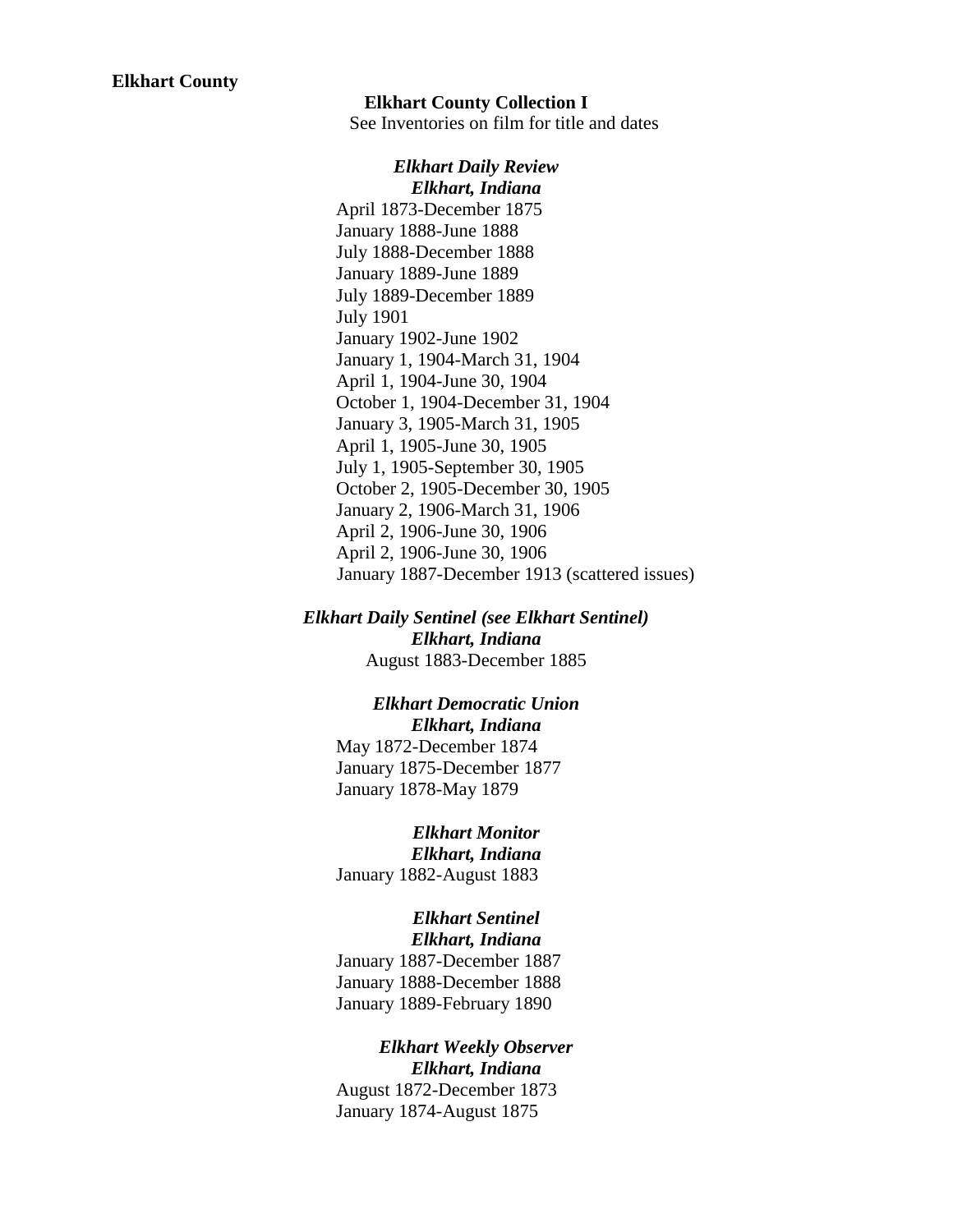*Elkhart Weekly Review (see Elkhart Daily Review) Elkhart, Indiana* February 5, 1859-November 11, 1865

*Elkhart Weekly Sentinel (see Elkhart Sentinel) Elkhart, Indiana* December 1885-December 1886

> *Elkhart Weekly Truth Elkhart, Indiana* February 1890 -December 1890 January 1891-June 1891 July 1891-December 1891 January 1892-June 1892 July 1892-December 1892 January 1893-December 1893 January 1894-December 1894 January 1896-December 1896 January 1897-December 1897 January 1898-December 1898 January 1899-December 1899 January 1900-December 1900 June 1901-December 1902 January 1903-December 1903 January 1904-December 1904 January 1905-December 1905 January 1906-December 1906 January 1907-December 1907 January 1908-December 1908 January 1909-December 1909 January 1910-December 1910

*Elkhart County Times Goshen, Indiana* April 1858-January 1859

> *Goshen Democrat Goshen, Indiana*

February 21, 1839-December 30, 1841 January 6, 1842-December 26, 1844 January 2, 1845-February 14, 1849 July 25, 1849-December 25, 1850 January 8, 1851-December 29, 1852 January 5, 1853-December 27, 1854 January 3, 1855-December 31, 1856 July 16, 1856-December 29, 1858 January 5, 1859-December 25, 1861 January 1, 1862-December 28, 1864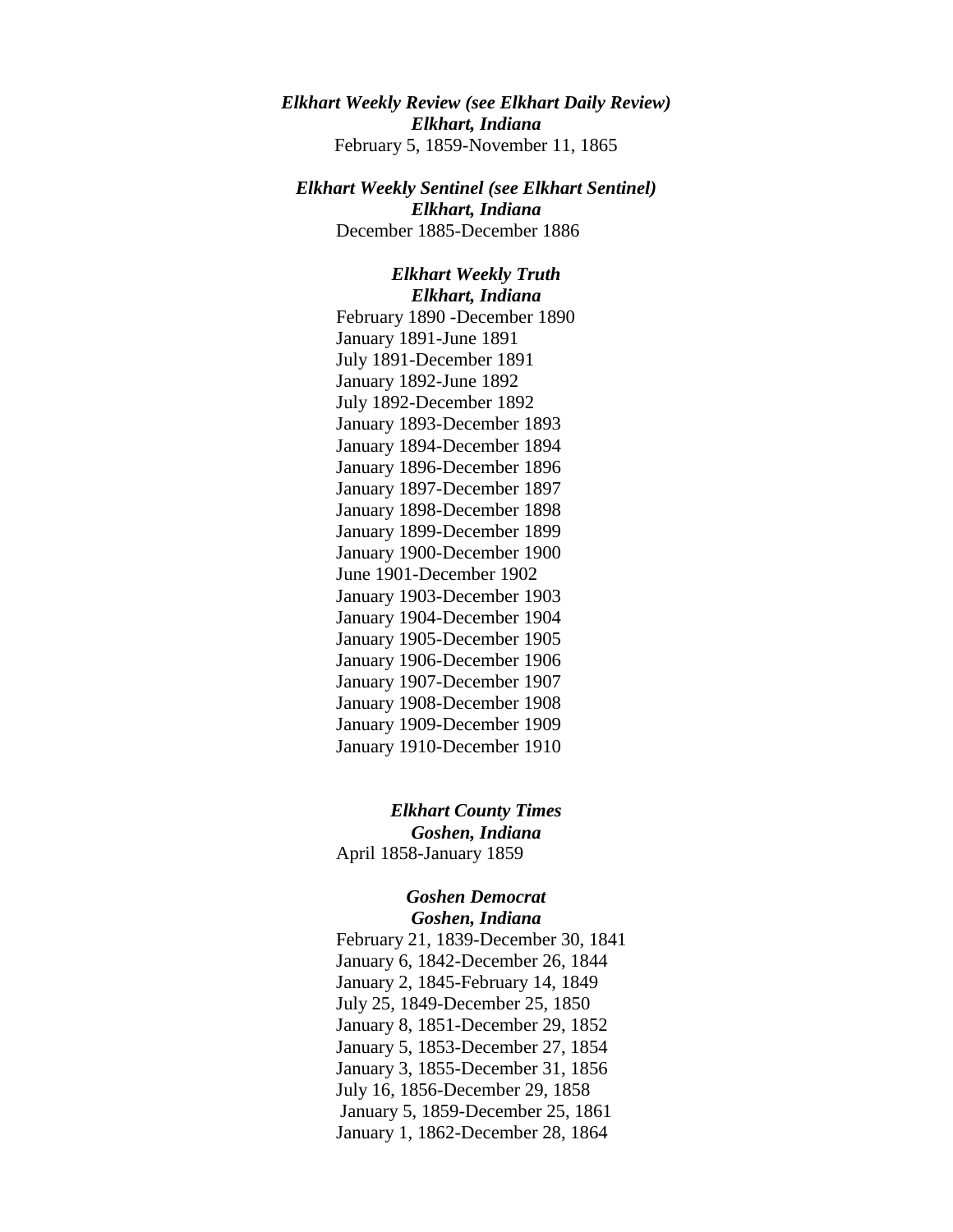# *Goshen Independent*

*Goshen, Indiana* January 1878-December 1880 January 1881-December 1882 January 1883-December 1883 March 1884-March 1885

# *Goshen Times*

*Goshen, Indiana* January 1859-December 1861 January 1862-December 1864 January 1865-December 1867 January 1868-December 1870 January 1871-December 1873

January 1874-December 1876

## *Goshen Weekly News (see Goshen Independent) Goshen, Indiana*

April 1885-November 1885 January 1886-December 1886 January 1887-December 1887 January 1888-December 1888 January 1889-December 1889 January 1890-December 1890 January 1891-December 1891 January 1892-December 1892 January 1893-December 1893 January 1894-December 1894 January 1895-December 1895 January 1896-December 1896 January 1897-December 1897

*Kinderhook Dutchmann Goshen, Indiana* May 1, 1840-October 10, 1840 All Published

*The Millersburg Echo Millersburg, Indiana* October 1944-December 1945 January 1946-August 1947

*Millersburg Enterprise Millersburg, Indiana* August 31, 1877 – May 2, 1878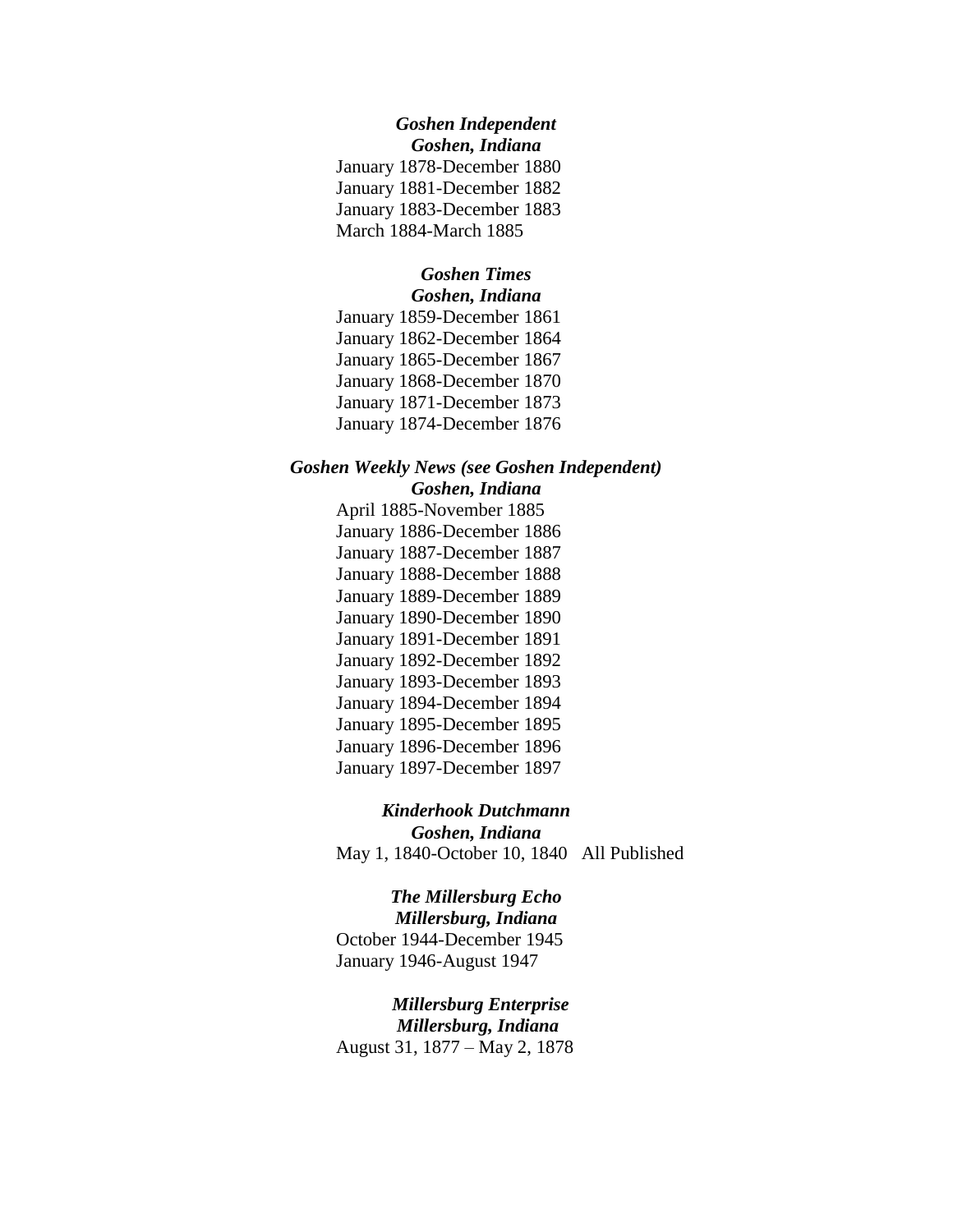### *Nappanee Weekly News Nappanee, Indiana*

March 1879-December 1881 January 1882-December 1883 January 1884-December 1885 January 1886-December 1887 January 1888-March 1889 March 1891-December 1892 January 1893-December 1894 January 1895-March 1896 March 1900-March 1901 March 1904-March 1905

#### *Wakarusa Weekly Sun with Sunday*

*Wakarusa, Indiana* January 1874-December 1876 January 1877-March 1879

## **Fayette County**

## *Connersville Courier*

*Connersville, Indiana* August 1899-August 1901 August 1909-March 1910 Scattered Issues 1900-1908

### *Connersville Daily Examiner Connersville, Indiana*

January 14, 1889-June 29, 1889 (scattered issues) July 1, 1889-December 31, 1889 January 1, 1890-June 30, 1890 January 1, 1890-June 30, 1890 July 1, 1890-December 31, 1890 January 1, 1891-June 30, 1891 July 1, 1891-December 31, 1891 January 2, 1892-June 30, 1892 July 1, 1892-December 31, 1892 January 1, 1893-June 30, 1893 July 1, 1893-December 30, 1893 January 2, 1894-June 30, 1894 July 2, 1894-September 29, 1894

*Indiana Telegraph Connersville, Indiana* January 1845-December 1848

*The Watchman Connersville, Indiana* May 1834-June 1837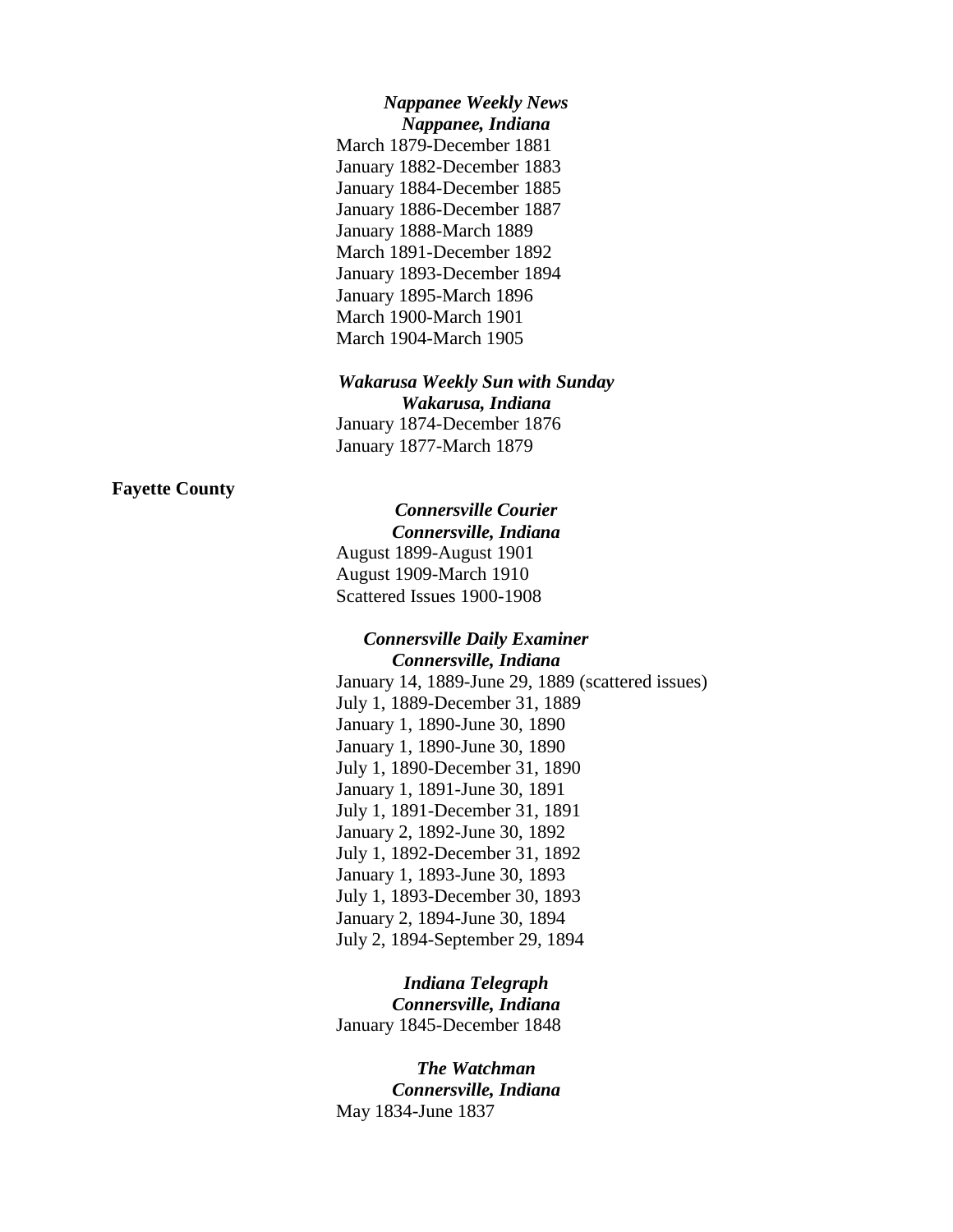*New Albany Daily Commercial New Albany, Indiana* September-December 1865 January 1866-June 1866 July 1866-December 1866 January 1867-June 1867 July 1867-December 1867 January 1868-June 1868 July 1868-December 1868 January 1869-February 1869; May-August 1869; June 14, 1870

### *New Albany Daily Ledger New Albany, Indiana*

September 21, 1849-December 31, 1849 January 1, 1850-June 29, 1850 July 1, 1850-December 31, 1850 January 1, 1851-June 30, 1851 July 1, 1851-December 31, 1851 January 2, 1852-June 30, 1852 July 1, 1852-December 31, 1852 January 3, 1853-June 30, 1853 July 1, 1853-December 31, 1853 January 5, 1854-June 30, 1854 July 1, 1854-December 30, 1854 January 2, 1855-June 30, 1855 July 3, 1855-December 31, 1855 January 2, 1856-June 30, 1856 July 1, 1856-December 31, 1856 January 2, 1857-June 30, 1857 June 1, 1857-December 31, 1857 January 2, 1858-June 30, 1858 July 1, 1858-December 31, 1858 January 1, 1859-June 30, 1859

## *New Albany Daily Tribune New Albany, Indiana*

July 1, 1859-December 31, 1859 January 2, 1860-June 30, 1860 July 2, 1860-October 22, 1860

## *New Albany Sentinel*

*New Albany, Indiana* October 1937-December 1938 January 1939-December 1939 January 1940-October 1941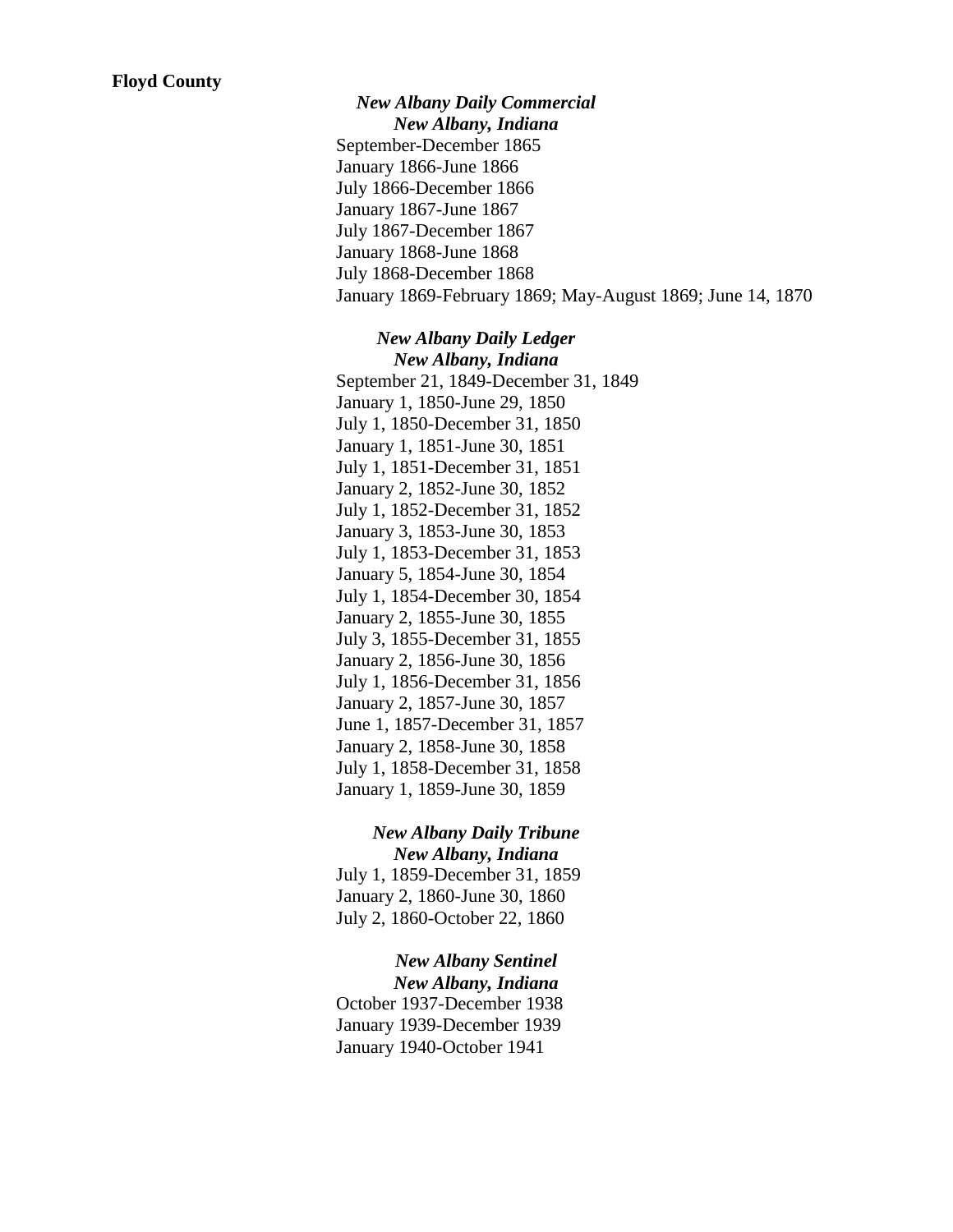### **Fountain County**

*The Attica Ledger-Press Attica, Indiana* January 1912-December 1912 January 1913-December 1913 January 1914-December 1914

### *People's Friend Covington, Indiana*

January 1847-December 1848; January 1850-December 1850 January 1850-May 1853 August 1859-August 1860 October 1862-October 1863 December 1865-December 1866 January 1886-December 1886 January 1889-December 1889 January 1890-December 1890 July 1891-December 1891

## **Franklin County**

*Brookville National Defender Brookville, Indiana* March 25, 1864-December 23, 1864

*Franklin Democrat Brookville, Indiana* January 2, 1863-December 29, 1865

*Indiana American Brookville, Indiana* October 7, 1853-December 28, 1855 October 1853-December 1855 January 4, 1856-December 25, 1857 January 1856-December 1857 February 19, 1858-December 21, 1860 February 1858-December 1860 September 29, 1865-December 25, 1868 September 1865-December 1868 (scattered issues)

*Laurel Review Laurel, Indiana* July 6, 1882-May 26, 1915

## **Fulton County**

*Rochester Chronicle Rochester, Indiana* April 1862-December 1864 January 1865-April 1868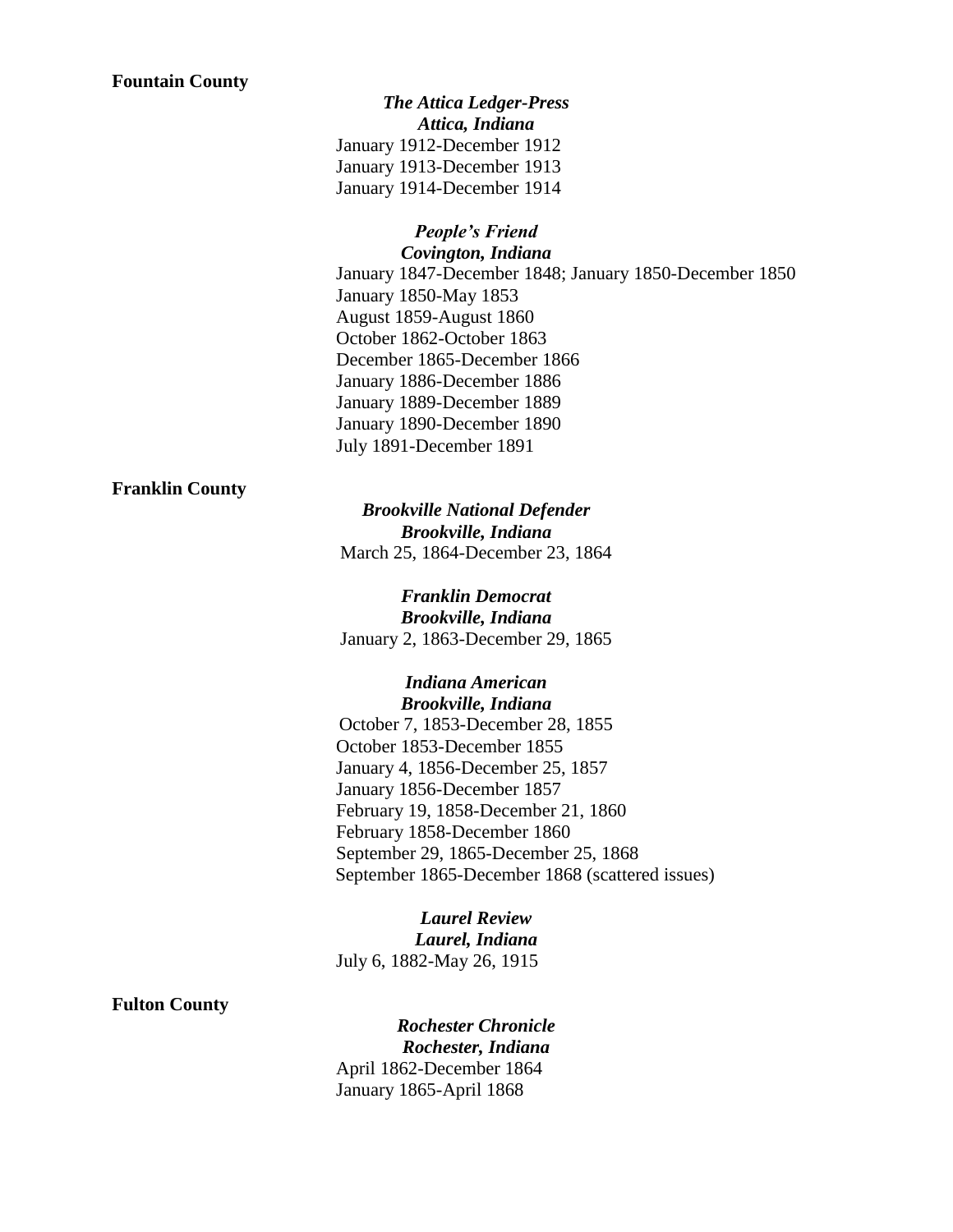### *Rochester Daily Republican Rochester, Indiana*

January 1, 1887-April 30, 1887 May 2, 1887-August 31, 1887 September 1, 1887-December 31, 1887 January 2, 1888-April 30, 1888 May 1, 1888-August 31, 1888 September 1, 1888-December 31, 1888 January 1, 1890-June 30, 1891 July 1, 1891-December 31, 1891 January 1, 1889-June 19, 1889 July 1, 1889-December 31, 1889 January 1, 1892-June 30, 1892 July 1, 1892-September 30, 1892 October 1, 1892-February 3, 1893 February 5, 1886-July 31, 1886 August 2, 1886-December 31, 1886

### *Rochester Mercury Rochester, Indiana*

March 1860-March 1862

## *Rochester Sentinel Rochester, Indiana*

January 1860-December 1861 September 1858-July 1863 (scattered issues) January 1864-July 1865 January 1894-December 1894

## *Rochester Tribune Rochester, Indiana*

January 1883-December 1884 January 1885-December 1885 January 1886-December 1886 January 1887-December 1887 January 1888-December 1888 January 1889-December 1889 January 1890-December 1890 January 1891-December 1891

### **Gibson County**

## *Owensville New Echo Owensville, Indiana*

November 1904-December 1905 January 1906-December 1906 January 1907-December 1907 January 1908-December 1908 January 1909-December 1909 January 1910-December 1910 January 1911-December 1911 January 1912-December 1912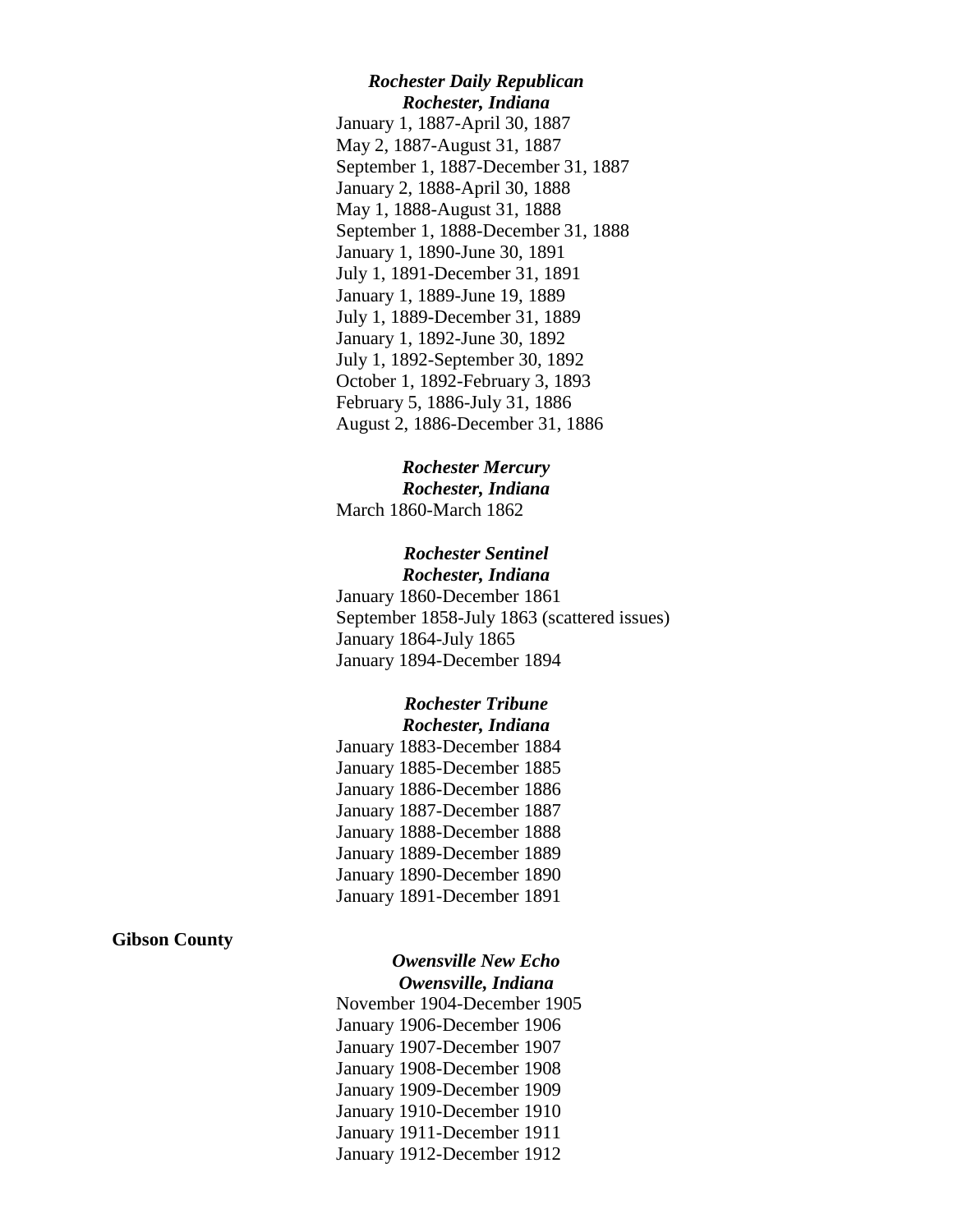### *Princeton Union Democrat Princeton, Indiana*

July 1864-December 1866 January 1867-December 1868 January 1869-December 1871

## **Grant County**

**Greene County**

*The Gas City Journal Gas City, Indiana* May 1915-September 1916 January 1943-December 1943 January 1944-December 1944 January 1945-December 1945

January 1946-December 1946 January 1947-December 1947 January 1948-December 1948

## *Bloomfield Democrat Bloomfield, Indiana*

January 6, 1888-December 27, 1889 January 6, 1888-December 26, 1890 January 3, 1890-December 25, 1891 January 2, 1891-December 30, 1892 January 1, 1892-December 29, 1893 January 5, 1894-December 27, 1900 June 1, 1916-December 28, 1917 March 31, 1948-December 31, 1948 January 3, 1949-June 30, 1949

# *Bloomfield Evening World Bloomfield, Indiana*

March 31, 1948-December 31, 1948 January3, 1949-June 30, 1949

*The White River Gazette Worthington, Indiana* May 1860-December 1862 January 1863-July 1866

## **Hamilton County**

# *Noblesville Morning Times Noblesville, Indiana*

July 1934-December 1935 January 1936-December 1936 January 1937-December 1938 January 1943-December 1943 January 1944-December 1944 January 1945-December 1945 January 1946-December 1946 January 1947-December 1947 January 1948-December 1948 January 1949-December 1949 January 1950-December 1950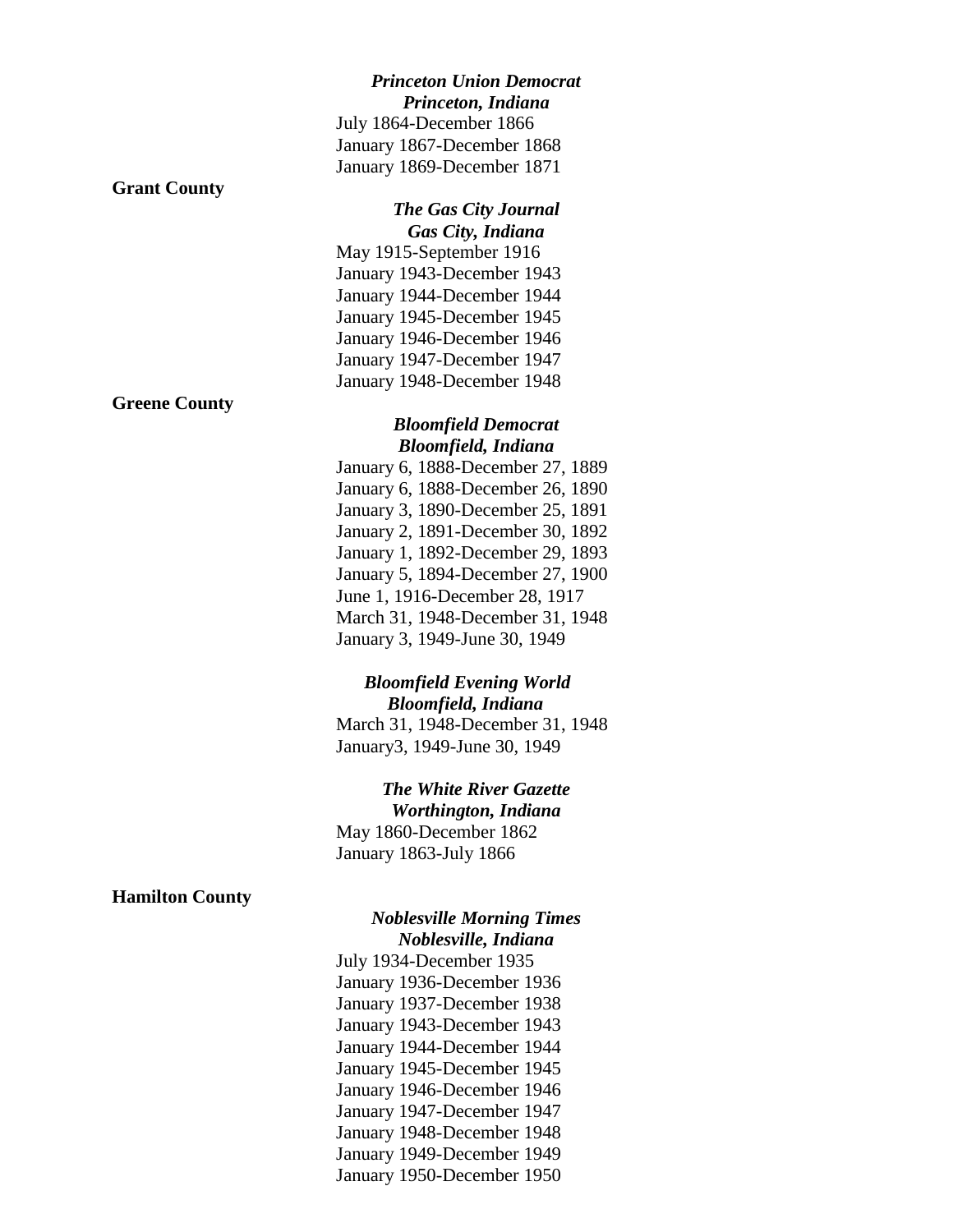## *The Greenfield Herald Greenfield, Indiana* June 1893-December 1894 January 1897-December 1898 January 1899-December 1900

### *Shirley News Shirley, Indiana*

January 1, 1915-December 31, 1915 January 21, 1916-December 19, 1916 January 13, 1925-December 25, 1925 January 1, 1926-December 31, 1926 January 6, 1928-December 28, 1928 January 4, 1929-December 27, 1929 January 3, 1930-December 19, 1930 January 2, 1931-December 18, 1931 January 1, 1932-December 30, 1932 January 7, 1927-December 30, 1927

### **Harrison County**

## *Corydon Democrat Corydon, Indiana*

March 1859-December 1866 (scattered issues) November 1865-December 1873 (scattered issues) January 1867-January 1893 (scattered issues) January 1870-December 1872 January 1873-December 1874 January 1875-December 1876 January 1875-December 1876 January 1875-April 1879 (scattered issues) January 1877-December 1878 January 1879-March 1887 (scattered issues) January 1897-December 1897 January 1898-December 1898 January 1899-December 1899 January 1900-December 1900 January 1901-December 1901 January 1902-December 1902

## *Corydon Republican Corydon, Indiana*

January 7, 1897-December 30, 1897 January 6, 1898-December 29, 1898 January 5, 1899-December 27, 1899 January 4, 1900-December 27, 1900 January 1, 1903-December 31, 1903 January 7, 1904-December 29, 1904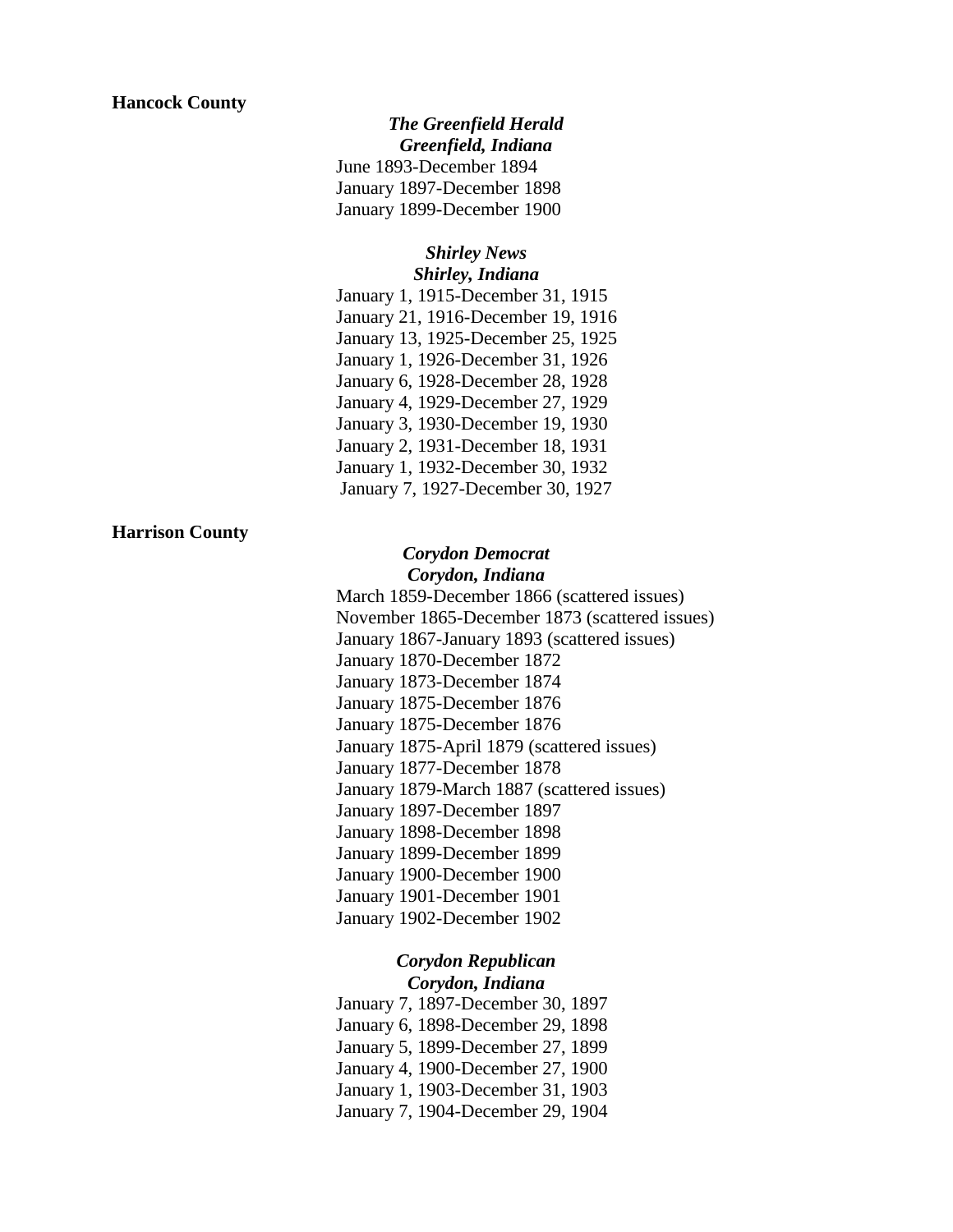*Danville Republican* January 1894-December 1894

## *Danville Weekly Advertiser*

*Danville, Indiana* November 1847-December 1850 January 1851-November 1855

## *Hendricks County Republican Danville, Indiana*

January 5, 1882-December 27, 1883 January 3, 1884-December 18, 1884 January 1, 1885-December 31, 1885 January 7, 1886-December 30, 1886 January 6, 1887-December 29, 1887 January 5, 1888-December 27, 1888 January 3, 1889-December 18, 1890 January 2, 1890-December 18, 1890 January 1, 1891-December 31, 1891 January 7, 1892-December 29, 1892 January 5, 1893-December 28, 1893

## **Henry County**

*The Beech Tree New Castle, Indiana* July 1857-September 1859 (scattered issues)

## *New Castle Courier New Castle, Indiana* January 1853-December 1864 (scattered issues) January 1865-December 1867 (scattered issues) January 1868-December 1869 (scattered issues) January 1870-December 1871 (scattered issues) January 1872-December 1873 (scattered issues) January 1874-December 1875 (scattered issues)

January 1876-December 1884 (scattered issues)

### *The New Castle Mercury New Castle, Indiana*

January 1875-December 1877 January 1878-December 1882 (scattered issues) January 1883-June 1884 (scattered issues)

*Henry County Republican New Castle, Indiana* August 1870-July 1872 (scattered issues)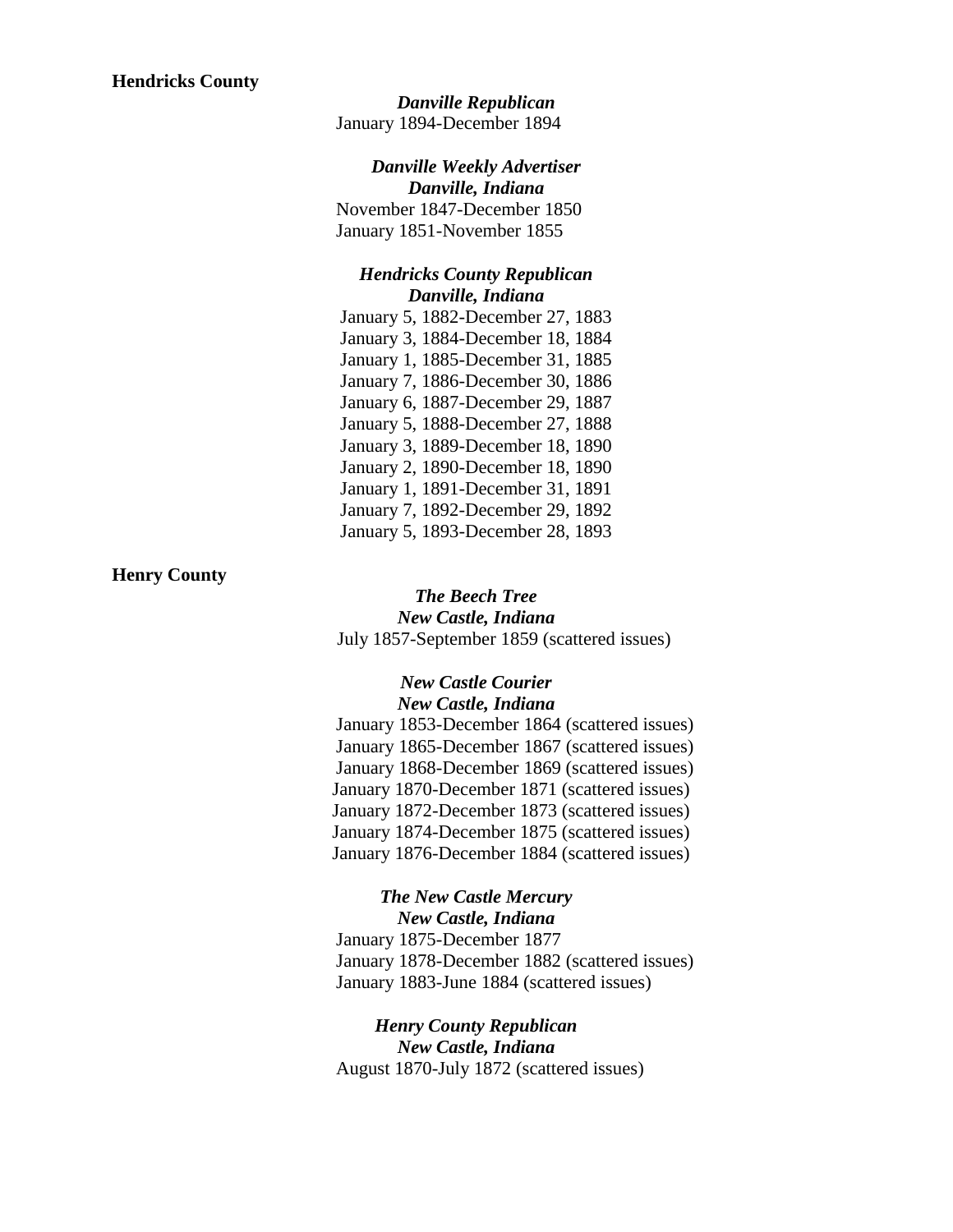*The News-Republican New Castle, Indiana* August 1931-December 1931 January 1932-December 1932 January 1933-December 1933 January 1934-December 1934 January 1935-December 1935 January 1936-May 1937; August 5, 1938

### **Howard County**

## *Howard County Republican Kokomo, Indiana* February 1872-August 1873 (scattered issues)

*Russiaville Observer Russiaville, Indiana* May 1890-March 1902 (scattered issues) October 1903- August1904 January 20, 1905 and November 1907-December1908 January 1909-December 1909 January 1910-December 1910 January 20, 1911-December 15, 1911 January 12, 1912-December 20, 1912 January 10, 1913-December 19, 1913 January 9, 1914-December 25, 1914 January 14, 1916-December 28, 1916

### **Huntington County**

## *Huntington Democrat Huntington, Indiana*

January 1862-December 1864 February 1865-December 1867 March 1870-December 1872 January 1873-December 1875 January 1876-December 1877 June 1883-December 1884 January 1885-December 1886 December 1888-December 1889

# *Huntington Herald (Midweekly) Huntington, Indiana*

May 5, 1891-March 1, 1892 January 3, 1905-December 25, 1906 January 1, 1907-November 10, 1908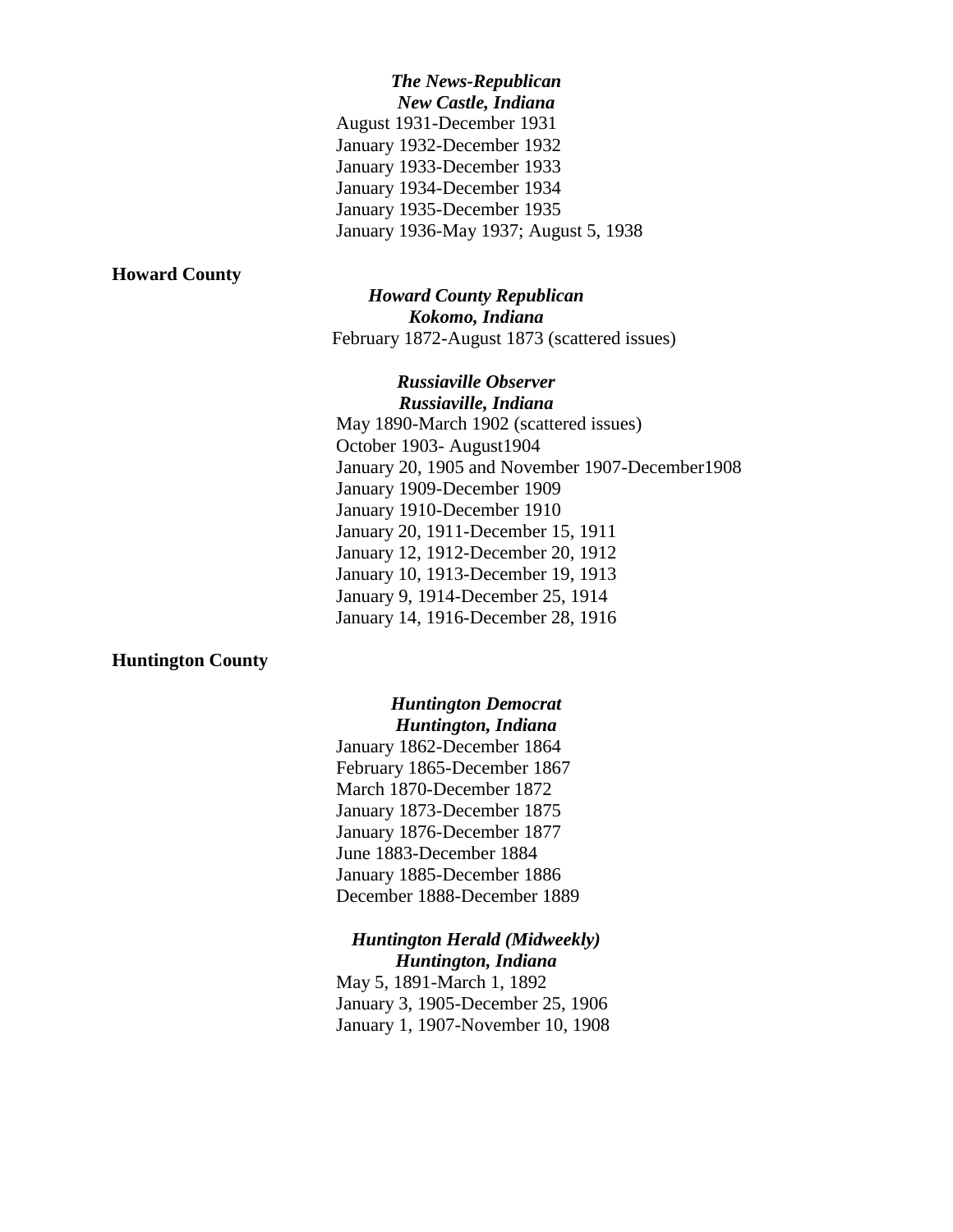### *Huntington Herald (Weekly) Huntington, Indiana*

May 4, 1887-December 30, 1887 January 6, 1888-December 28, 1888 April 1, 1889-December 27, 1889 July 31, 1891-March 4, 1892 January 6, 1905-December 29, 1905 January 5, 1906-December 28, 1906 January 4, 1907-December 27, 1907 January 3, 1908-December 25, 1908 January 1, 1909-December 31, 1909 January 7, 1910-December 30, 1910 January 6, 1911-December 1, 1911 January 10, 1913-December 26, 1913

## **Jackson County**

*Jackson County Democrat Brownstown, Indiana* April 1854-April 1855

## *Seymour Times Brownstown, Indiana*

July 1857-December 1859 January 1860-May 1861 March 1862-December 1863 September 1864-December 1866 January 1867-April 1868 July 1869-December 1870 January 1871-December 1871 January 1872-December 1872 January 1873-December 1874 January 1875-December 1875 January 1876-March 1878; November 16, 1878 January 1880-December 1880 January 1881-March 1882

**Jasper County**

*Remington News Remington, Indiana* February 1881-December 1885; November 1916

*The Remington Press Remington, Indiana* November 1916-December 1917 July 1918-October 1920 February-December 1921 January-December 1922 February 1923-December 1926; May 3, 1929 (scattered issues) December 22, 1933-December 27, 1935 January 3, 1936-December 25, 1936 January 1, 1937-December 30, 1938 January 20, 1939-December 29, 1944 January 5, 1945-December 28, 1945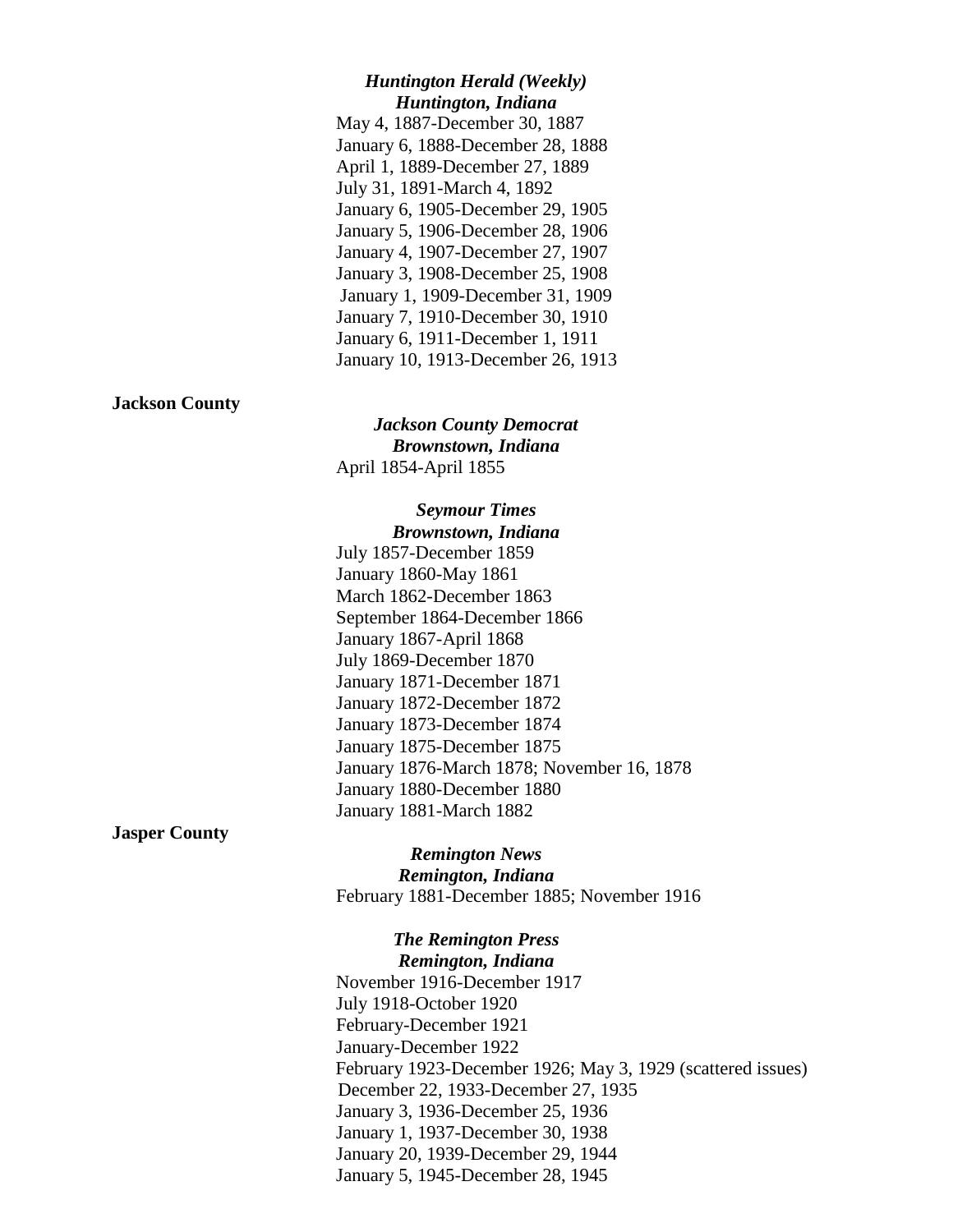## *The Remington Reporter Remington, Indiana* May 1879-January 1881 (scattered issues)

## *The Rensselaer Gazette Rensselaer, Indiana* May 1858-April 1860

### **Jay County**

# *Portland Daily Commercial Portland, Indiana*

April 3, 1887-June 10, 1887 November 21, 1893-June 15, 1895 November 21, 1893-June 15, 1895 July 1, 1899-September 30, 1899 (2 reels duplicates) October 2, 1899-December 30, 1899 (2 reels duplicates)

## *The Portland Commercial Portland, Indiana* June 1886-December 1887 January 1889-December 1889

## *The Portland Democrat Portland, Indiana* September 1871-November 1873

## **Jefferson County**

## *Madison Daily Democrat Madison, Indiana* April 5, 1890-July 31, 1890 August 1, 1890-December 31, 1890 January 1, 1891-April 30, 1891 May 1, 1891-August 31, 1891 September 1, 1891-December 31, 1891 January 1, 1892-April 30, 1892 May 2, 1892-August 31, 1892 September 1, 1892-December 31, 1892 January 2, 1893-April 29, 1893 May 1, 1893-August 31, 1893 September 1, 1893-December 30, 1893 January 1, 1894-March 31, 1894 April 2, 1894-June 30, 1894 September 1, 1897-October 30, 1897 November 1, 1897-December 31, 1897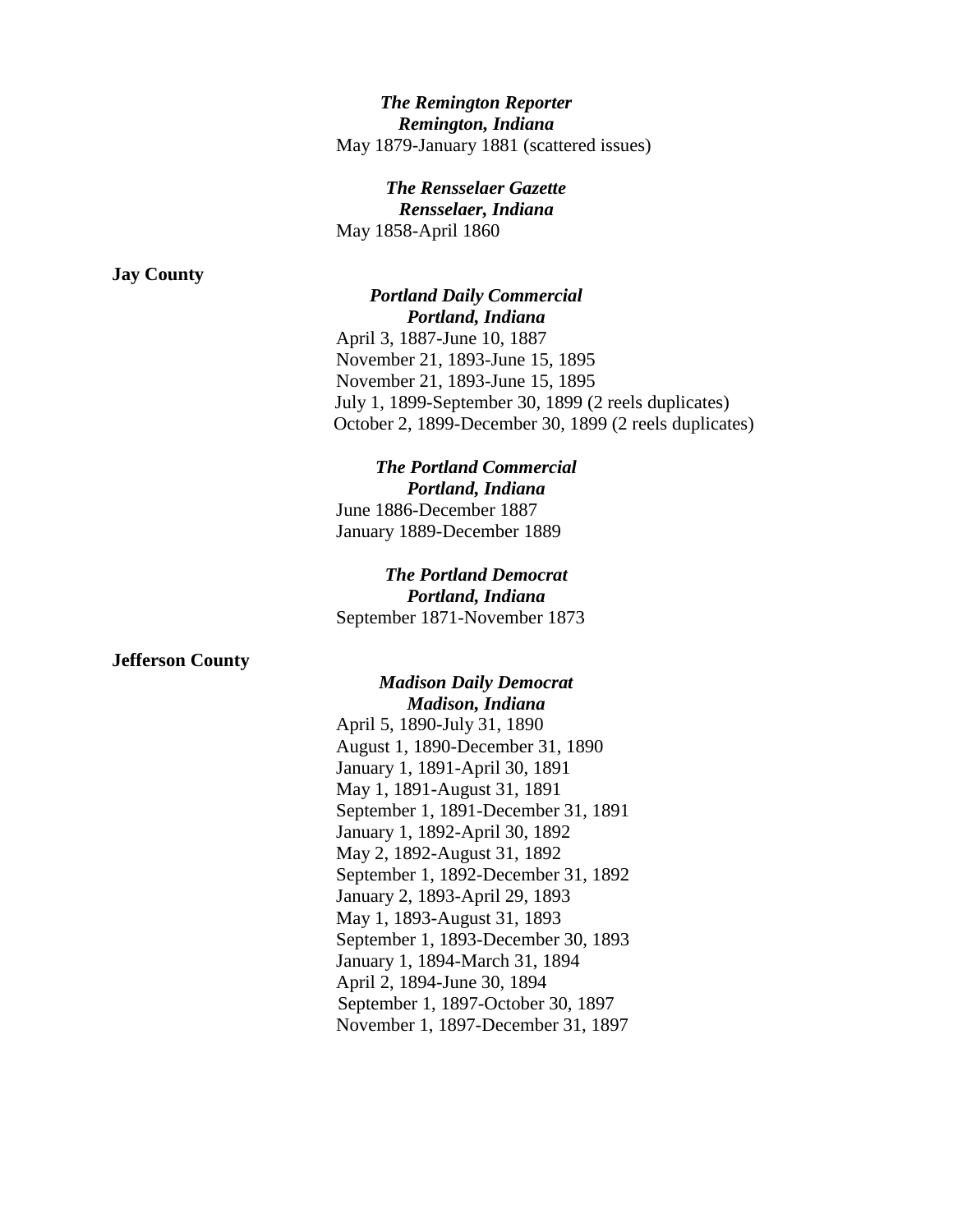## *Indiana Republican Madison, Indiana* January 1817-July 1819 (scattered issues) January 1817-December 1818 January 1819-October 1820 May 1821-December 1828 January 1829-December 1830 January 1831-August 1833 August 1833-December 1834 January 1835-November 1836 April 1844-December 1846 (scattered issues) January 1847-March 1848

## **Jennings County**

*The Plain Dealer North Vernon, Indiana* March 1883-December 1884 January 1885-July 1887

*Jennings County News North Vernon, Indiana* October 1924-December 1925 January 1926-December 1927 January 1928-December 1929 January 1930-December 1931 January 1932-October 1933

### **Johnson County**

*Franklin Daily Herald Franklin, Indiana* December 1878-October 1885 (scattered issues)

*The Johnson County News Greenwood, Indiana* January 1963-June 1963 July 1963-September 1963 October 1963-December 1963 January 1964-March 1964 April 1964-June 1964

## **Knox County**

# *The Daily Vincennes Gazette*

*Vincennes, Indiana* January 1856-June 1856 July 1856-December 1856 January 1857-June 1857 July 1857-December 1857 January 1858-June 1858 July 1858-October 1858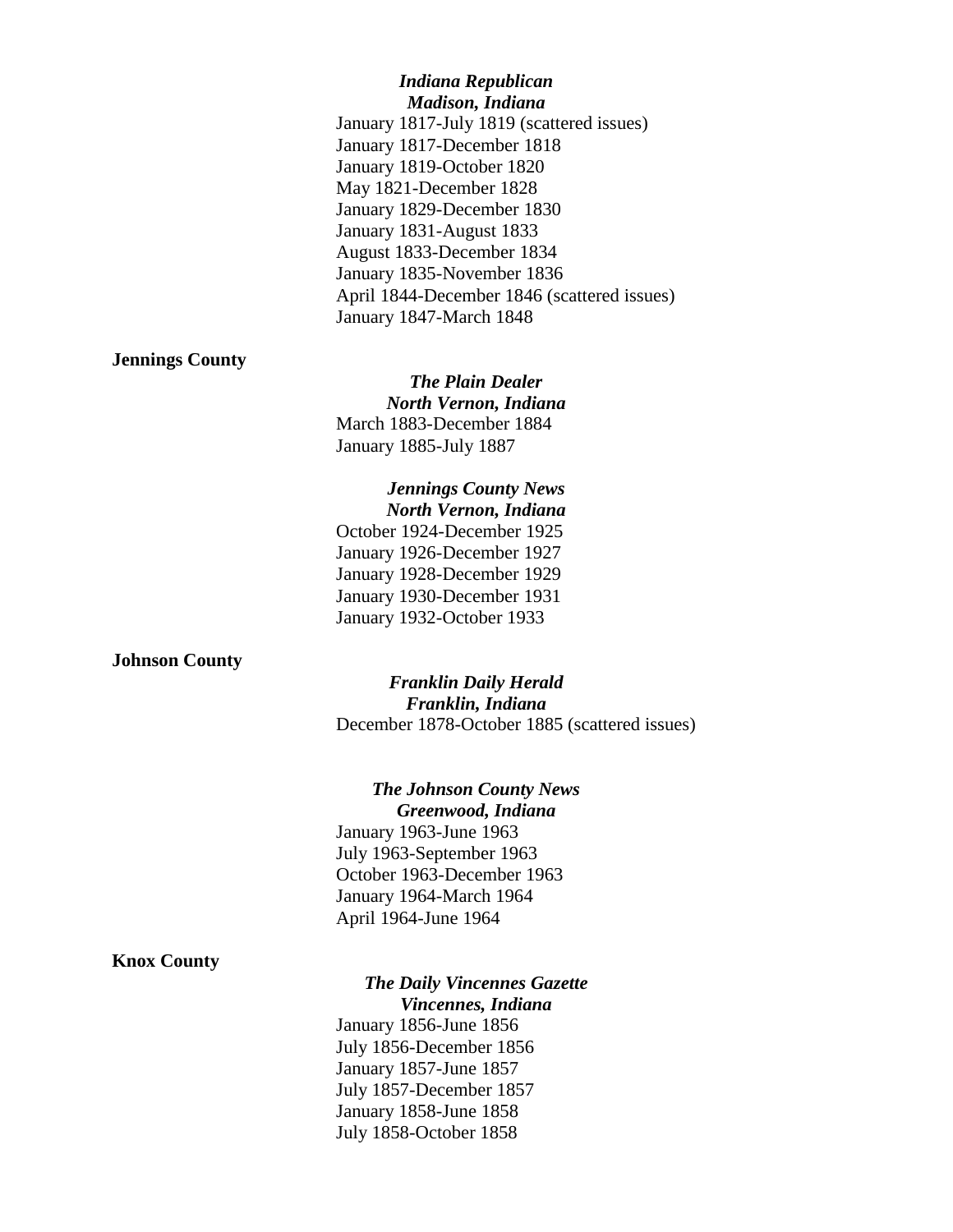*Vincennes Gazette Vincennes, Indiana* January 1848-January 1851 (scattered issues) June 1854-June 1855 June 1855-December 1855 (scattered issues)

### *Vincennes Messenger*

*Vincennes, Indiana* January 2, 1891-November 13, 1891 January 19, 1889-December 26, 1890

#### **Kosciusko County**

*Kosciusko Republican Monoquet, Indiana* June 1845-November 1846

### *The Mentone Gazette Mentone, Indiana*

February 1885-September 1886 January 1887-December 1888 January 1889-December 1890

## *Northern Indianaian*

*Warsaw, Indiana* January 1866-December 1867 January 1860-December 1862

### *Pierceton Independent Pierceton, Indiana*

January 1879-December 1879 January 1880-December 1880 January 1881-December 1881

*Silver Lake Record and Claypool Reporter (see Silver Lake Record) Silver Lake, Indiana* January 1900-December 1900 October 1900-January 1901

# *Silver Lake Record*

*Silver Lake, Indiana* December 1897-December 1898 April 1899-December 1899 January 1901-December 1901 January 1902-December 1902 January 1903-December 1903 January 1904-December 1904 January 1905-December 1905 January 1906-December 1906 January 1907-December 1908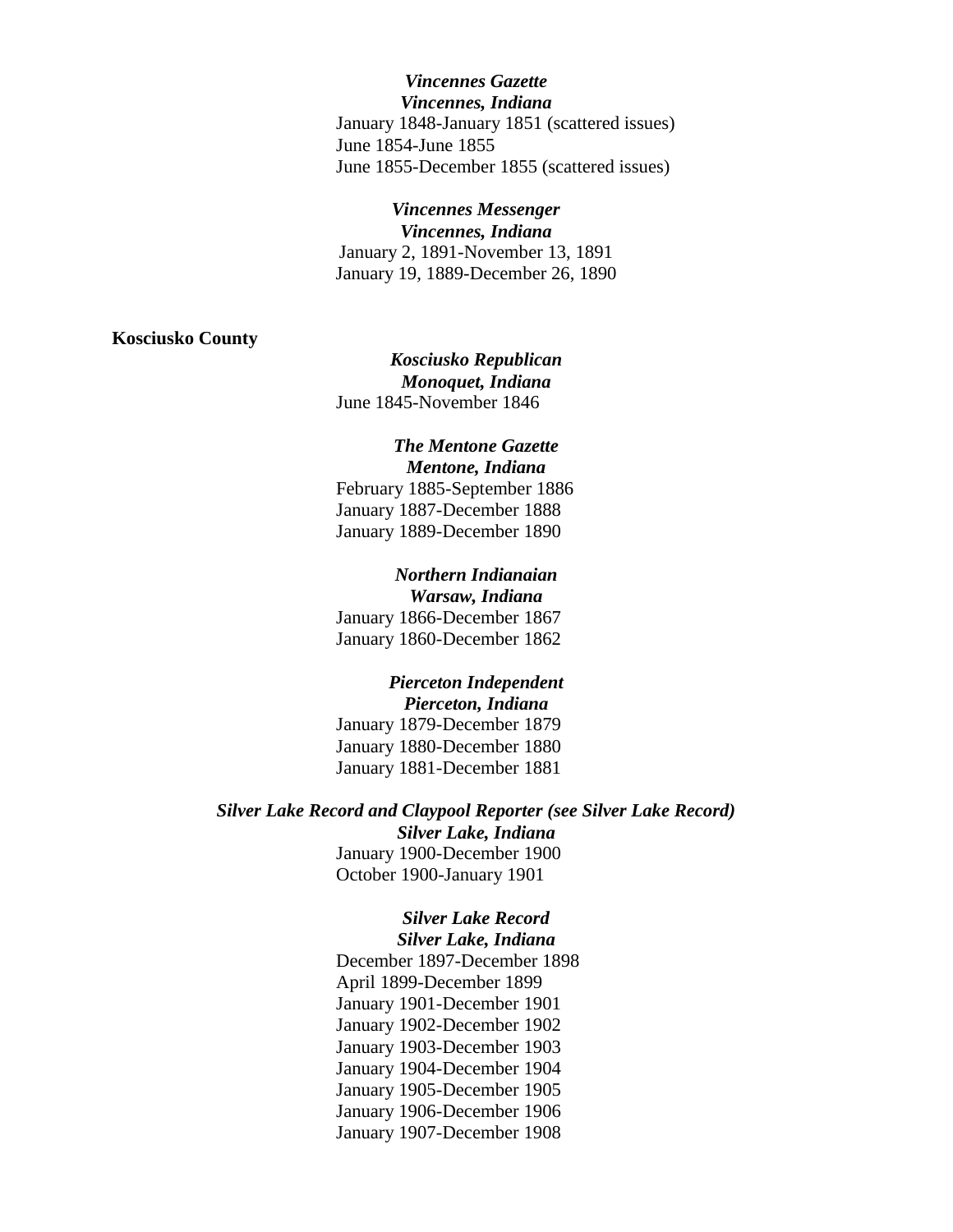# *Syracuse Journal Syracuse, Indiana*

January 7.1908-June 10, 1909 May 19, 1910-December 18, 1911 January 4, 1912-December 26 1912 January 2, 1913-December 25, 1913 January 1, 1914-December 31, 1914 January 5, 1928-December 27, 1928 January 3, 1929-December 26, 1929 January 2, 1930-December 24, 1930 January 1, 1931-December 23, 1931 January 7, 1932-December 21, 1933 January 4, 1934-December 19, 1935 January 2, 1936-December 24, 1936 January 7, 1937-November 25, 1937

# *The Syracuse & Lake Wawasee Journal*

*Syracuse, Indiana* January 1915-December 1915 January 1916-December 1916 January 1918-December 1918 January 1919-December 1919 January 1920-December 1920 January 1921-December 1922

**LaGrange County**

*The LaGrange Advocate Lima, Indiana* September 1845-May 1847 (scattered issues)

## *LaGrange County Democrat LaGrange, Indiana* January 4, 1901-December 27, 1901

January 2, 1903-December 25, 1903 January 4, 1904-December 30, 1904 January 5, 1906-December 28, 1906

## *LaGrange Democrat Call (see LaGrange County Democrat) LaGrange, Indiana* September 4, 1918-June 29, 1921

## *LaGrange News (see LaGrange County Democrat) LaGrange, Indiana*

January 30, 1929-December 26, 1929 January 2, 1930-December 25, 1930 January 1, 1931-December 31, 1931 January 7, 1932-December 29, 1932

# *LaGrange Standard*

*LaGrange, Indiana* June 1860-November 1865 March 1866-November 1866 January 1867-August 1868; January 19, 1871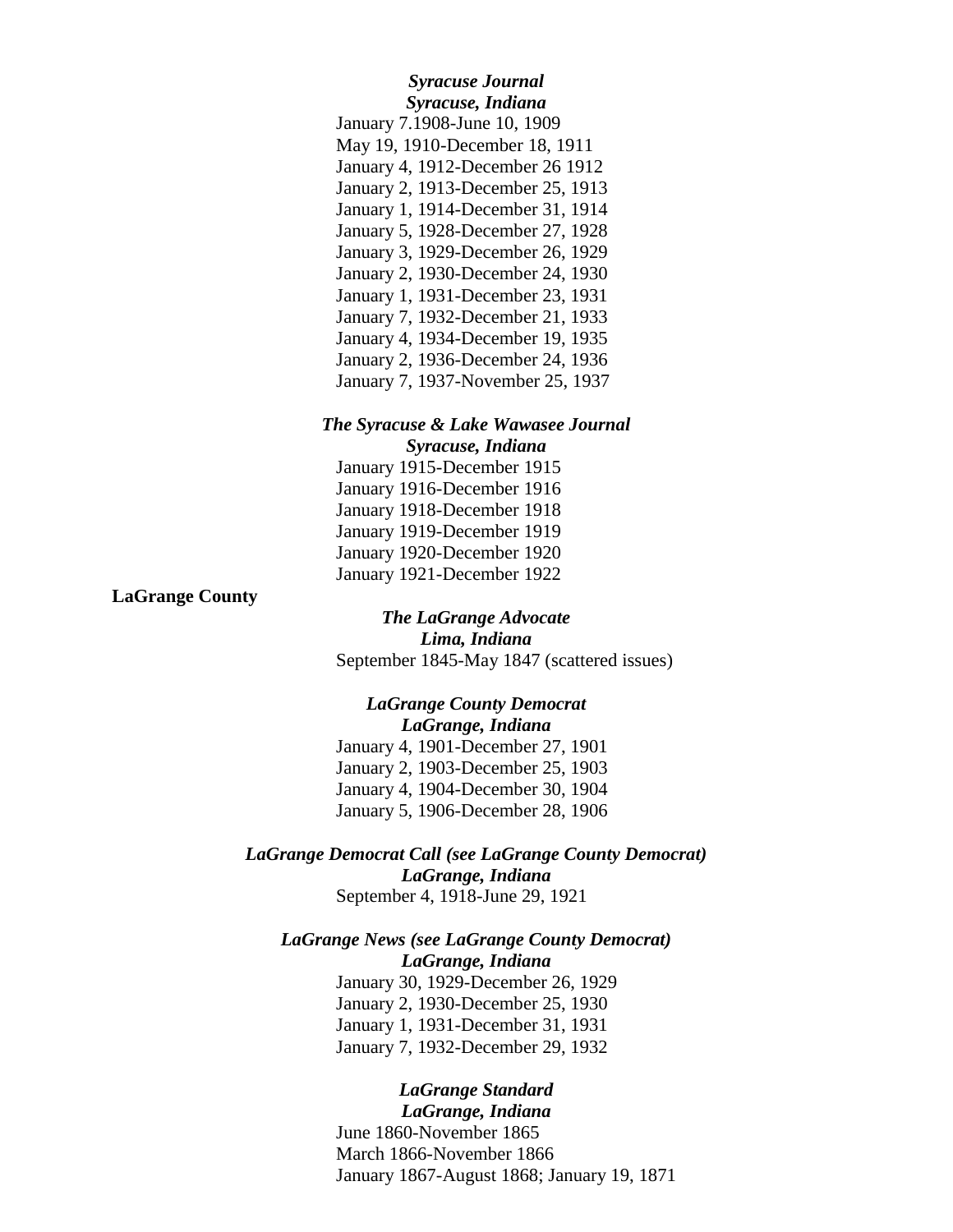#### **Lake County**

## *Crown Point Register Crown Point, Indiana*

August 1857-December1861 January 1862-December 1864 January 1865-December 1868 January 1869-December 1871 January 1872-December 1875 January 1876-December 1879 January 1880-November 1884 January 1885-December 1887 January 1888-December 1890 January 1891-September 1894

### *Hobart Gazette Hobart, Indiana*

September 28, 1889-December 16, 1890 January 2, 1891-April 15, 1892 January 5, 1933-December 27, 1934 January 2, 1941-December 31, 1942 January 7, 1943-December 28, 1944 January 4, 1945-December 26, 1946 January 2, 1947-December 30, 1948

### **LaPorte County**

*LaPorte County Collection LaPorte, Indiana* **LaPorte County Collection #1 (scattered issues) LaPorte County Collection #2 (scattered issues) LaPorte County Collection #3 (scattered issues)**

*The Evening Dispatch Michigan City, Indiana* October 25, 1934-December 31, 1934 January 1935

### *LaPorte Weekly Herald LaPorte, Indiana*

February 4, 1904-June 30, 1904 July 7, 1904-January 26, 1905 February 7, 1907-June 27, 1907 July 4, 1907-December 26, 1907 January 2, 1908-June 25, 1908 July 2, 1908-January 28, 1908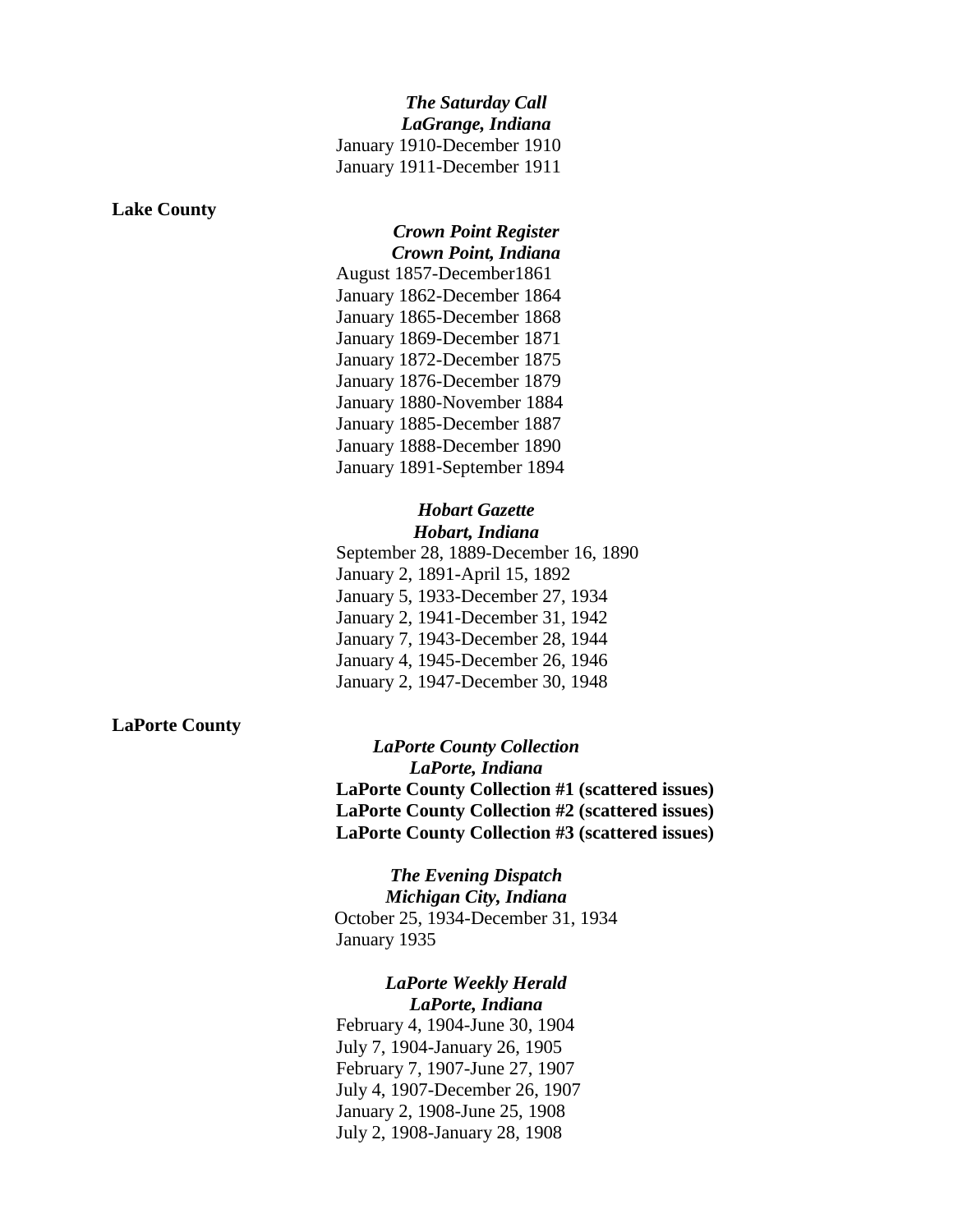*LaPorte Weekly Union LaPorte, Indiana* July 22, 1863-December 28, 1864

*Michigan City Evening Dispatch (see The Evening Dispatch) Michigan City, Indiana* September 1879-August 1880

## *The Wanatah Mirror Wanatah, Indiana*

January 1914-December 1914 January 1917-December 1917 January 1920-December 1920 January 1924-December 1924 January 1925-December 1925 January 1928-December 1928 January 1929-December 1929

### *Westville Indicator Westville, Indiana*

May 1882-December 1884 January 1885-December 1887 January 1888-December 1890 January 1891-December 1892 January 1893-December 1894 January 1895-December 1896 January 1897-December 1898 January 1899-December 1899 January 1900-December 1900 January 1903-December 1903

### **Lawrence County**

### *Bedford Weekly Mail Bedford, Indiana*

January 1899-December 1900 January 1900-December 1901 January 1902-May 1903 January 1905-December 1906 January 1907-December 1908 July 1912-December 1912 January 1913-December 1913 January 1915-December 1915 January 1919-October 1919

# *The Lawrence Mail*

*Bedford, Indiana* September 1884-December 1885 January 1886-December 1886 January 1887-December 1887 January 1888-December 1888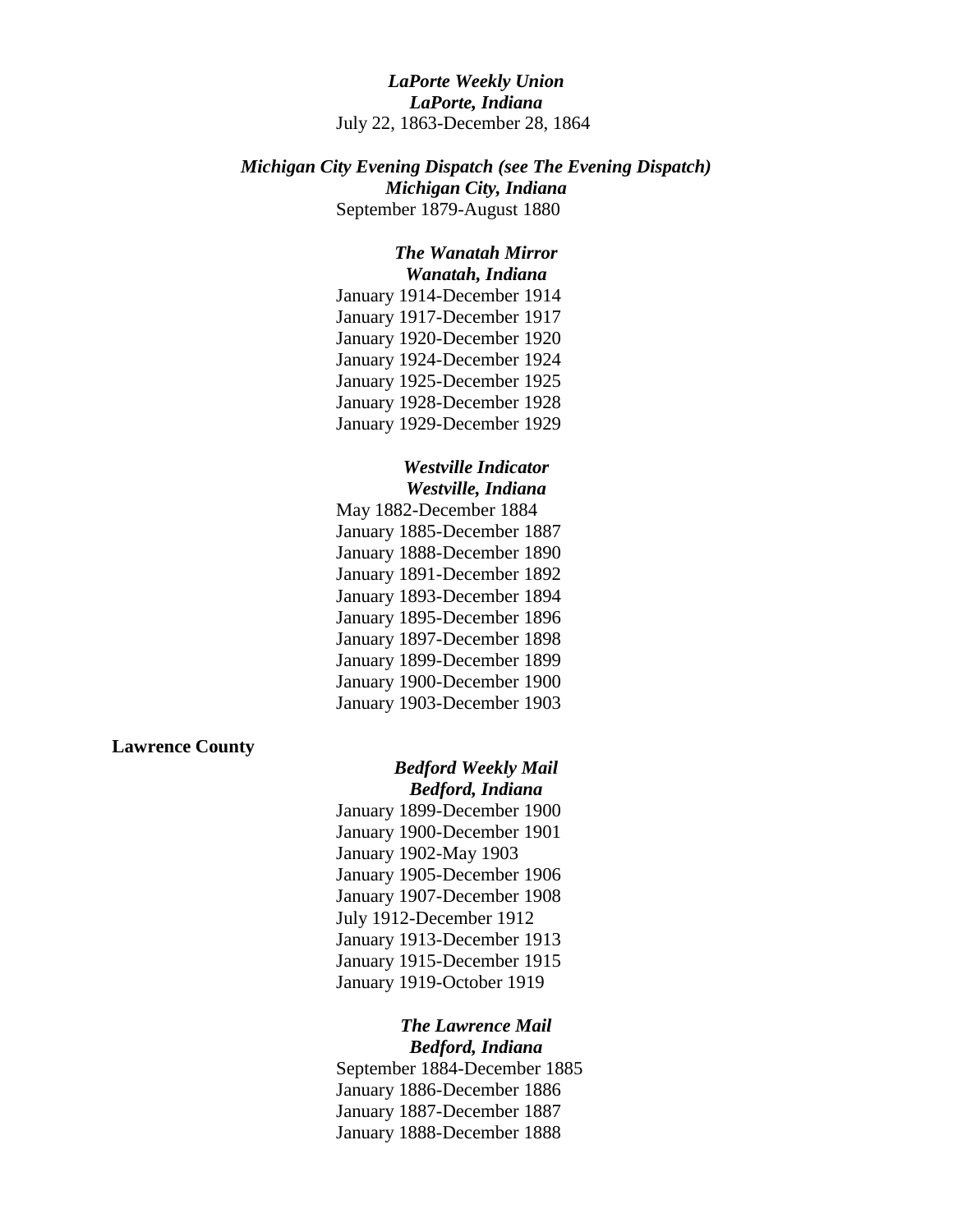*The White River Standard Bedford, Indiana* November 1849-December 1854 (scattered issues); January 1855-December 1855 December 1853-November 1854

#### **Madison County**

*Anderson Democrat (Series) Anderson, Indiana* April 1872-July 1896 (scattered issues)

*Anderson Herald Anderson, Indiana* August 1881-December 1883

*Herald Anderson, Indiana* September 9, 1868; May 1870-January 1871 (scattered issues)

# *Pendleton Times*

*Pendleton, Indiana* April 1922-April 1923 January 1924-December 1925 January 1926- September 1928 January 1931-December 1933

#### **Marion County**

*Evening Minute Indianapolis, Indiana* December 1884-June 1885 July 1885-October 1885 November 1885-January 1886

## *Indiana Democrat Indianapolis, Indiana*

August 1830-July 1831 (scattered issues) August 1830-September 1837 (scattered issues) January 1838-June 1841 (scattered issues) November 1845-October 1846

### *Indiana Journal Indianapolis, Indiana*

December 12, 1826-December 31, 1828 January 3, 1829-December 29, 1830 January 1, 1831-December 26, 1832 January 2, 1833-December 30, 1834 January 2, 1835-December 31, 1836 January 4, 1837-December 29, 1838 January 5, 1839-December 26, 1840 January 2, 1841-March 8, 1843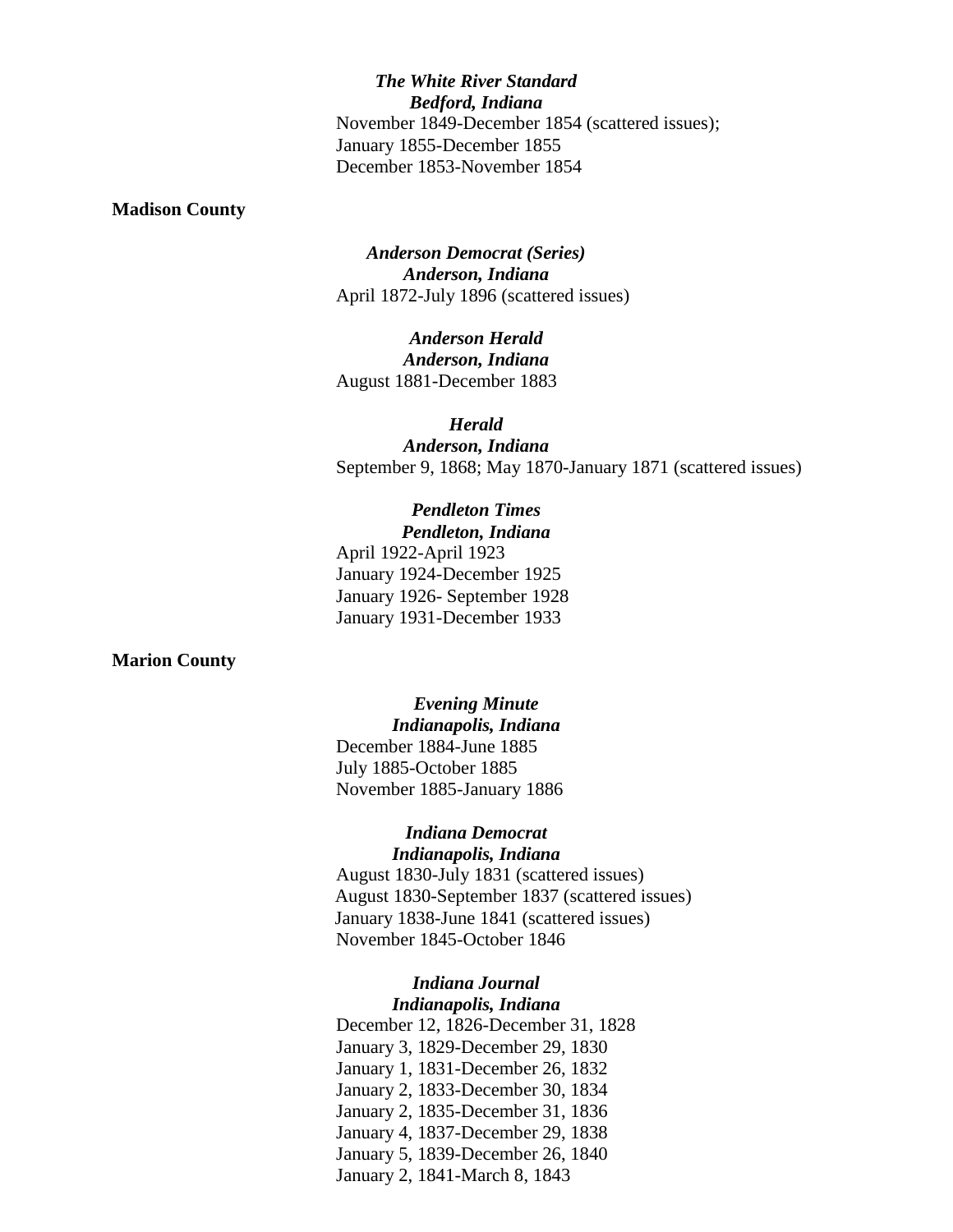## *Indianapolis Daily Journal Indianapolis, Indiana*

January 1, 1861-April 30, 1861 May 1, 1861-August 31, 1861 September 2, 1861-December 31, 1861 January 1, 1862-April 30, 1862 May 1, 1862-August 30, 1862 September 1, 2862-December 25, 1862 January 1, 1863-April 30, 1863 May 2, 1863-August 31, 1863 September 1, 1863-December 31, 1863 January 1, 1864-April 30, 1864 May 2, 1864-August 31, 1864 September 1, 1864-December 30, 1864 January 2, 1865-April 30, 1865 May 1, 1865-August 31, 1865 September 1, 1865-December 30, 1865

## *Indianapolis Gazette Indianapolis, Indiana*

February 1822-December 1826 (scattered issues) January 1827-December 1828 January 1829-July 1830

### **Marshall County**

## *The Restitution*

*Plymouth, Indiana* January 1877-December 1880 January 1881-December 1883

# *The Vedette*

*Culver, Indiana* October 1914-December 1920 January 1921-December 1925 January 1926-December 1930 January 1931-October 1934; October 18, 1963

## **Martin County**

# *Loogootee Sentinel*

*Loogootee, Indiana* October 1908-December 1909 January 1911-December 1911 January 1912-December 1912 September 1913-December 1914 November 1913-December 1915 February 1915-December 1915 January 1916-December 1916 January 1916-October 1917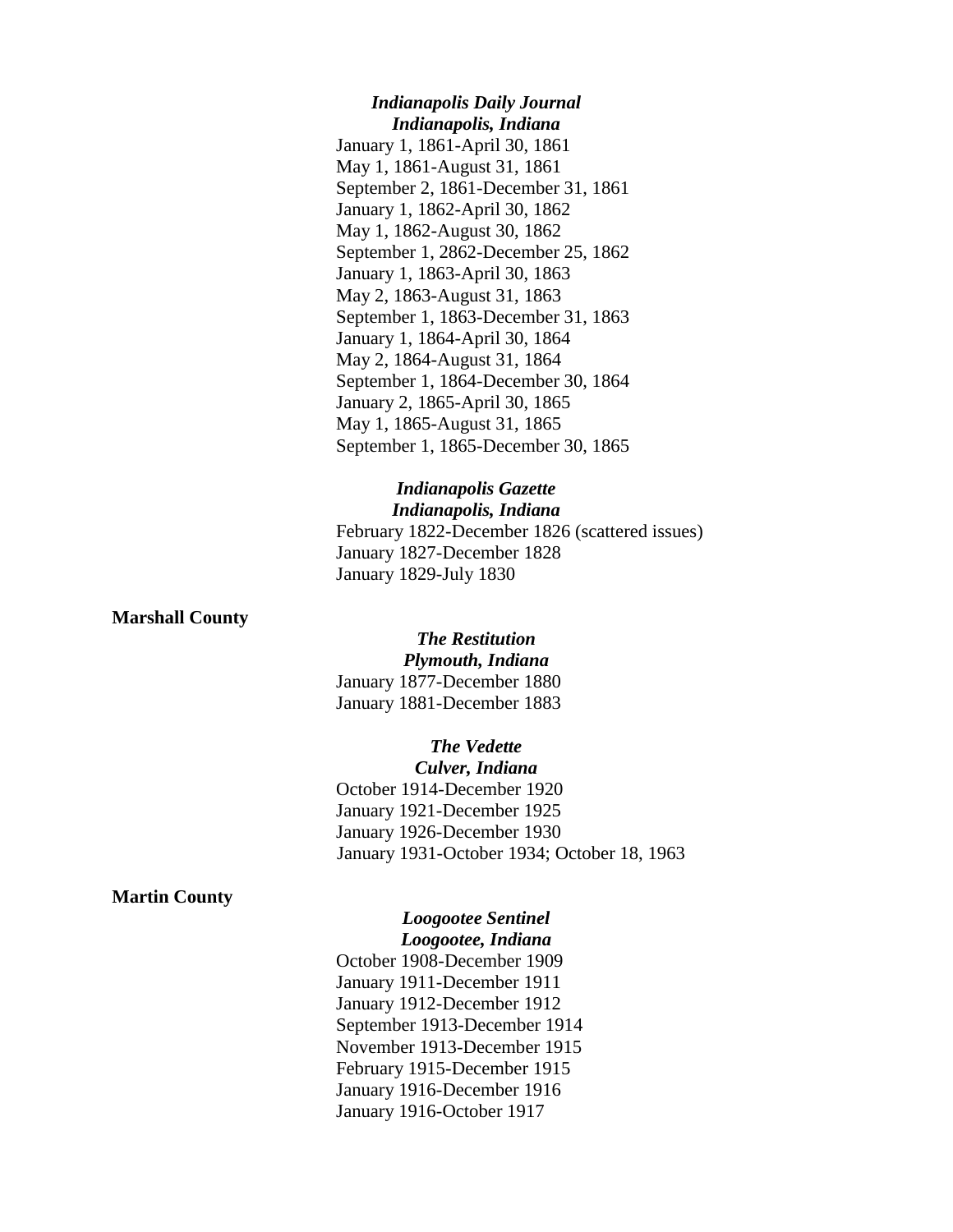*Miami County Sentinel Peru, Indiana* June 1848-December 1852 January 1853-December 1854 January 1855-December 1856 January 1857-December 1857 and February 25, March 18, July 1, November 18, December 16, 1858 December 1859-July 1861 April 1863-March 1864; July 20, 1865 May 1869-December 1871 January 1872-December 1873 January 1874-December 1875 October 1879-December 1881 January 1882-March 1884 August 1887-February 1891 February 1892-March 1899 (scattered issues)

*The Peru Gazette Peru, Indiana* July 1839-October 1842

*Peru Weekly News Peru, Indiana* May 1855-August 1856

*The Wabash Valley Ohio Peru, Indiana* December 1853-September 1854

**Monroe County**

*The Bloomington Courier Bloomington, Indiana* January 1902-December 1902 January 1903-December 1903 January 1904-December 1904

*Bloomington News-Letter Bloomington, Indiana* January 1854-January 1855; May 26, 1855; November 24, 1855

*The Bloomington Post Bloomington, Indiana* November 1835-March 1839 February 1839-September 1841

*The Bloomington World Bloomington, Indiana* June 1893-December 1894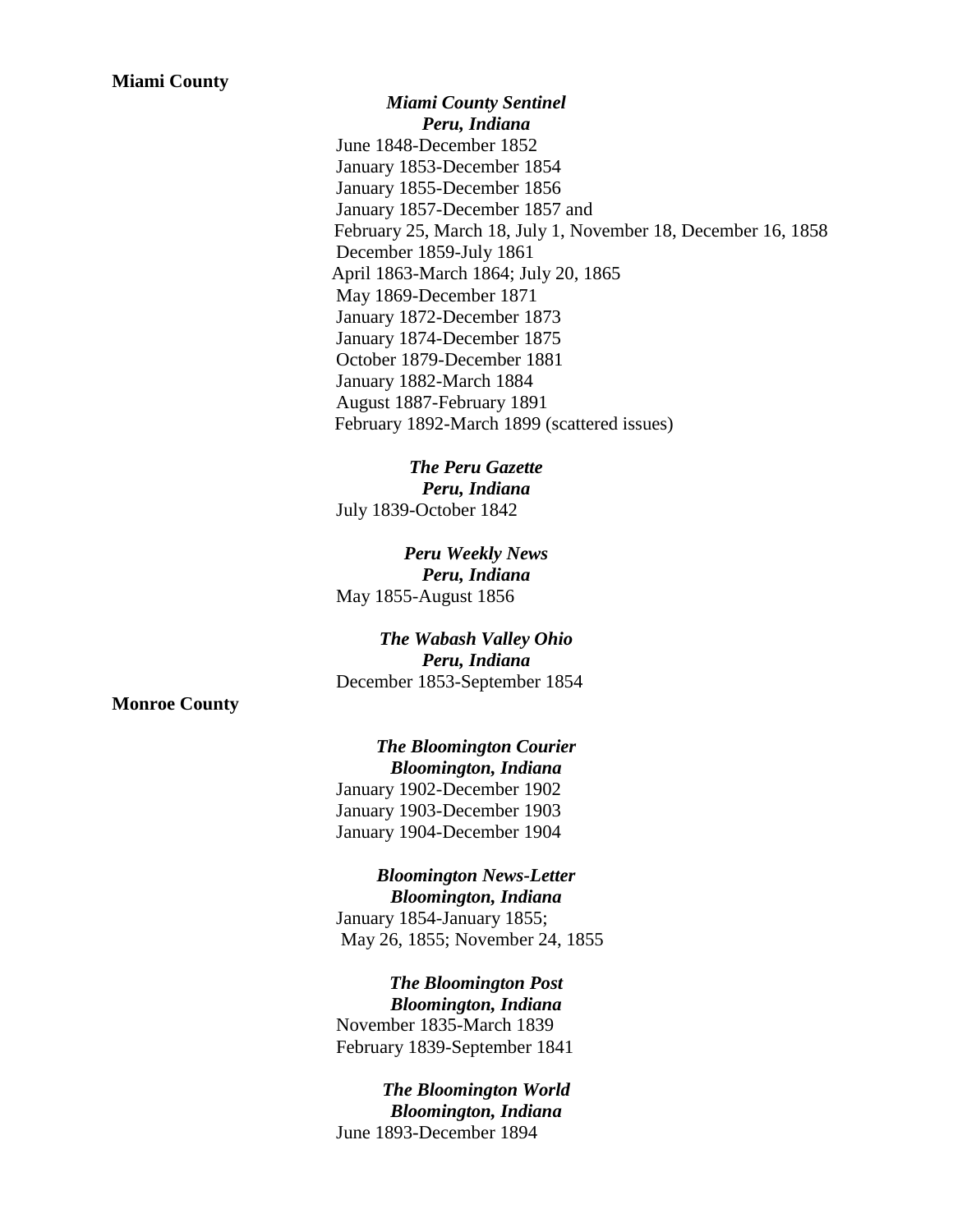## *Indiana Tribune and Monroe Farmer Bloomington, Indiana* November 1847-December 1850

### **Montgomery County**

*The Independent Waveland, Indiana* June 1898-December 1899 January 1900-December 1901 January 1902-December 1903 January 1904-December 1905 January 1906-December 1907 January 3, 1908-December 31, 1909 January 7, 1910-December 29, 1911 January 5, 1912-December 26, 1913 January 2, 1914-December 31, 1915 January 7, 1916-December 28, 1917

## *New Ross-Advance Mail (New Ross Mail) New Ross, Indiana* July 1898-May 1900

### **Morgan County**

*The Mooresville Guide Mooresville, Indiana* December 1893-December 1894

January 1895-December 1895 January 1896-December 1896 January 1897-December 1897 January 1898-December 1899 January 1900-December 1901 January 1902-December 1903 January 1904-December 1904

*The Mooresville Monitor Mooresville, Indiana* December 1915-May 1917

*Morgan County Republican Martinsville, Indiana* February 1871-December 1872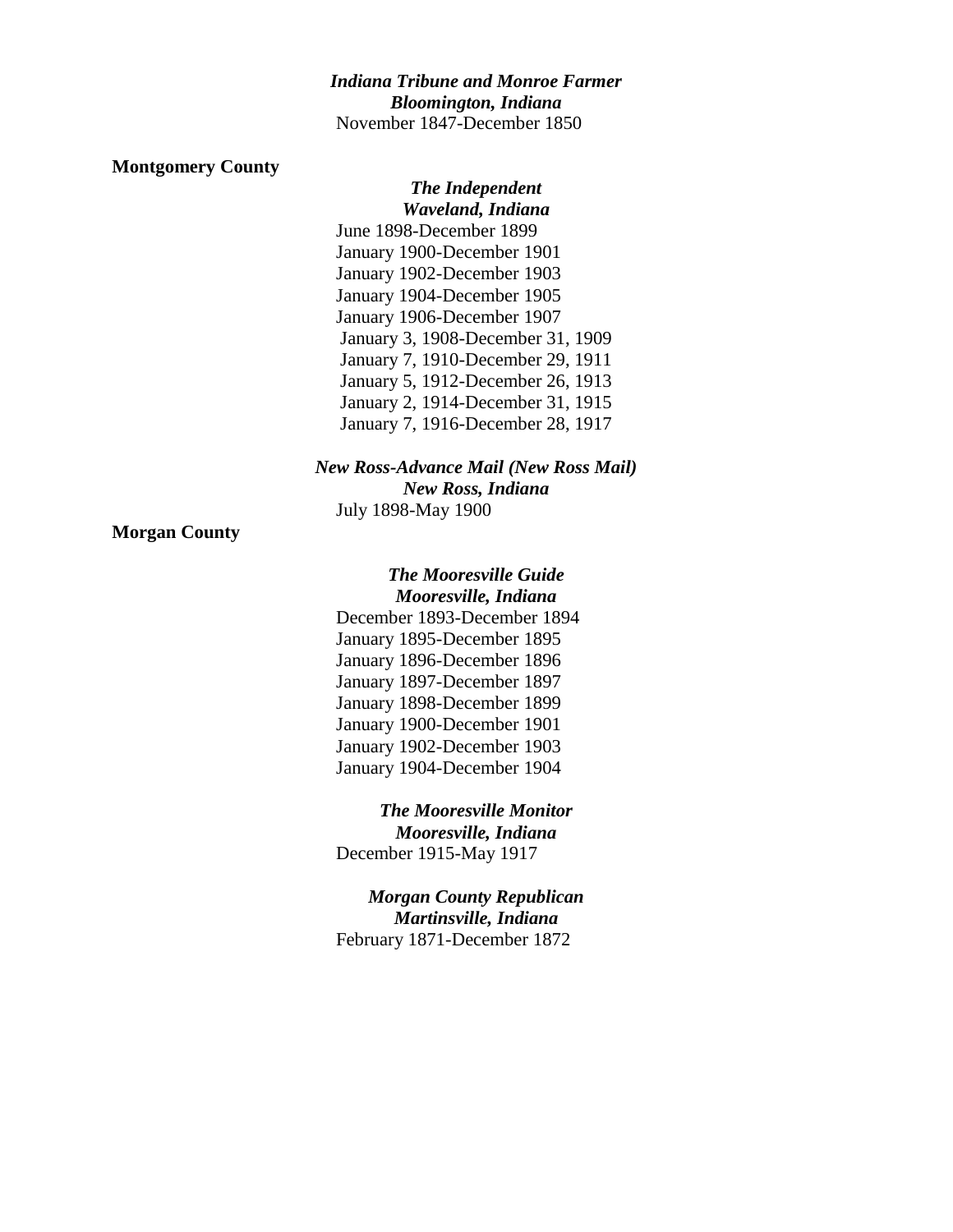## **Newton County**

## *Newton County Collection See Inventories on Film for Title and Dates*

### *Goodland Herald Goodland, Indiana*

January 1904-December 1904 January 1905-December 1905 January 1907-December 1907 January 1910-December 1910 January 1911-December 1911 January 6, 1912-December 28, 1912 January 4, 1913, December 27, 1913 January 3, 1914-December 26, 1914 January 2, 1915-December 25, 1915 January 1, 1916-December 30, 1916

### **Noble County**

### *The Kendallville Daily Sun Kendallville, Indiana*

May 1890-June 1890 July 1890-December 1890 July 1898-August 1898 September 1898-July 1899 (scattered issues) January 1902-June 1902 July 1902-December 1902 February 1906-October 1906 (scattered issues)

## *The Noble County Democrat Albion, Indiana*

January 1889-December 1890 January 1891-December 1892 January 1893-December 1894 January 1895-December 1895 January 1897-December 1897 January 1898-December 1898 January 1899-December 1899 January 1923-December 1925 (scattered issues) January 1926-December 1926 January 1927-December 1927

### **Ohio County**

*Indiana Weekly Visitor Rising Sun, Indiana* June 1857-November 1860

*Indiana Whig/True Whig Rising Sun, Indiana* July 22, 1848-August 10, 1850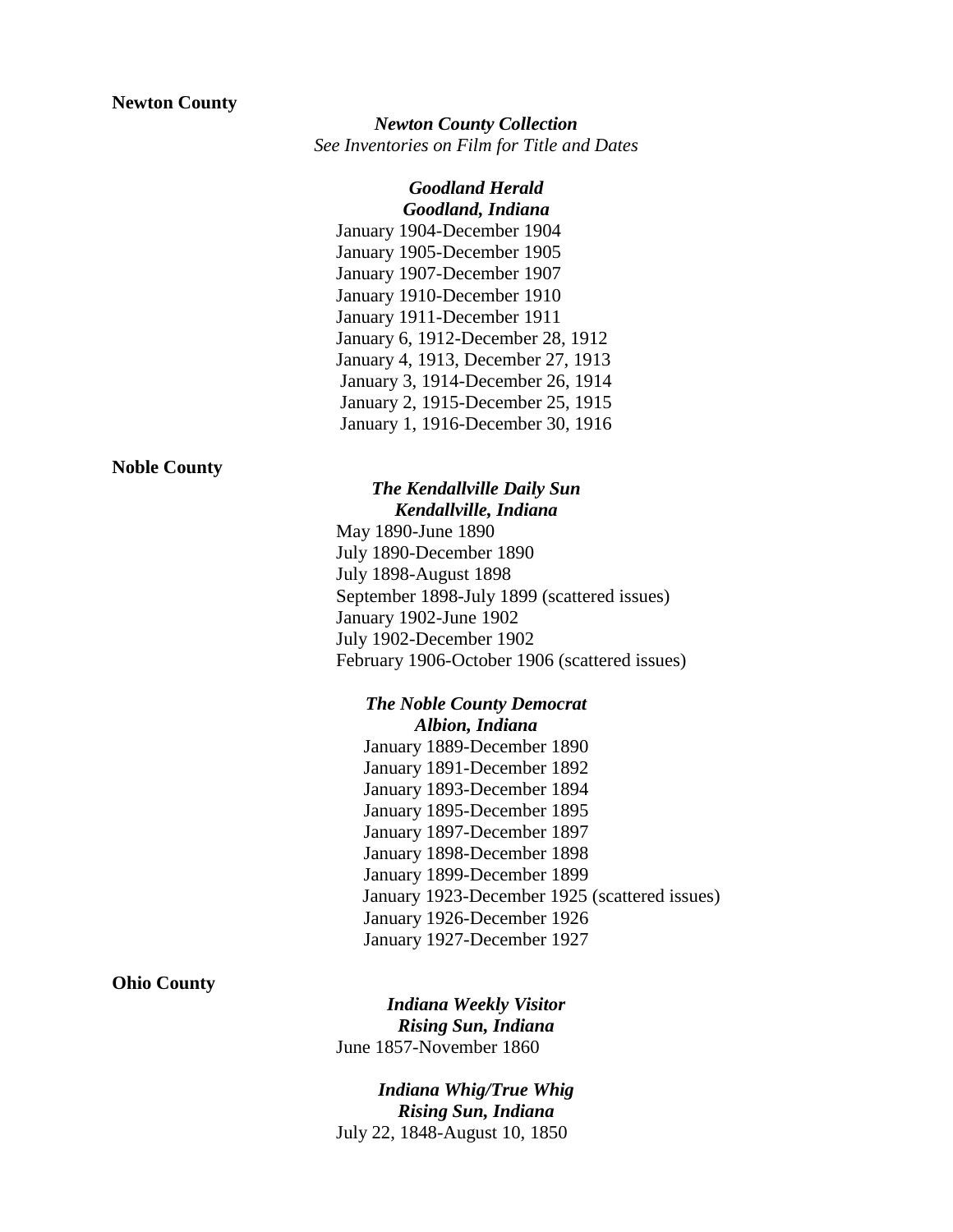## *Rising Sun Mirror Herald & Mirror Rising Sun, Indiana* November 24, 1849-August 21, 1851

# *Rising Sun Recorder*

*Rising Sun, Indiana* January 2, 1975-December 25, 1975 January 1, 1976-December 30, 1976 January 6, 1977-December 19, 1977 January 5, 1978-December 28, 1978 January 4, 1979-December 27, 1979 January 3, 1980-December 25, 1980 January 1, 1981-December 31, 1981

*The Rising Sun Times Rising Sun, Indiana* November 1833-November 1835

### **Orange County**

*True American/True American and Agricultural Register Paoli, Indiana* June 1839-January 1846

## *The Springs Valley Herald*

*French Lick, Indiana* January 1905-December 1905 January 1911-December 1911 January 1913-December 1913 January 1914-December 1914 January 1915-December 1915

## **Owen County**

# *Owen County Democrat*

*Spencer, Indiana* February 1914-December 1914 January 1915-December 1915 January 1916-December 1916 January 1917-December 1917 October 1888-September 1921 (scattered issues) January 6, 1921-December 19, 1921 January 5, 1922-December 28, 1922 January 4, 1923-December 27, 1923 January 3, 1924-December 25, 1924 January 1, 1925-December 31, 1925

*Spencer Democrat Spencer, Indiana* January 1892-December 1892 January 1893-December 1894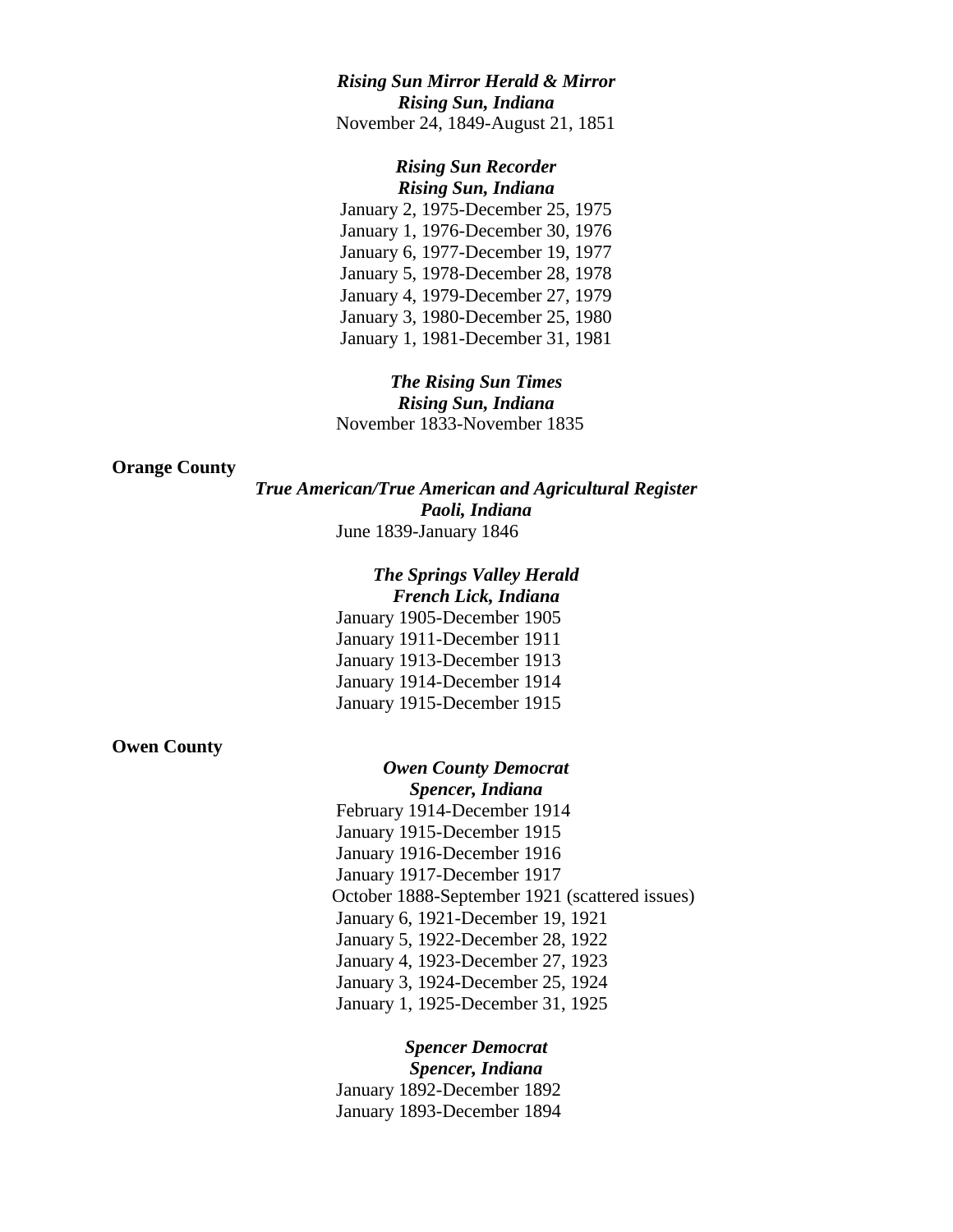## *Montezuma Enterprise Montezuma, Indiana*

January 2, 1947-December 29, 1949 January 5, 1950-December 27, 1951 February 27, 1951-December 18, 1952 January 1, 1953-December 30, 1954 January 6, 1955-December 27, 1956 January 10, 1957-December 26, 1957 January 2, 1958-December 25, 1958 January 1, 1959-December 31, 1959 January 7, 1960-December 29, 1960

*Montezuma Reporter Montezuma, Indiana* February 1886-November 1888 January 1889-June 1890

*Rockville Republican Rockville, Indiana* March 26, 1879-February 4, 1954

*Wabash Herald Rockville, Indiana* May 1831-April 1832

**Perry County**

## *Cannelton Reporter (series) Cannelton, Indiana* January 1854-December 1856

January 1857-December 1859 January 1860-December 1862 January 1863-December 1865 January 1866-December 1868 January 1869-December 1871 January 1872-December 1874 January 1875-December 1875 January 1876-December 1876

*The Indiana Weekly Express Cannelton, Indiana* December 6, 1851; March 1852-April 1853

## **Pike County**

# *Petersburg Press*

*Petersburg, Indiana*

January 15, 1915-December 29, 1916 January 5, 1917-December 27, 1918 January 3, 1919-December 31, 1920 January 7, 1921-December 29, 1922 January 5, 1923-December 26, 1924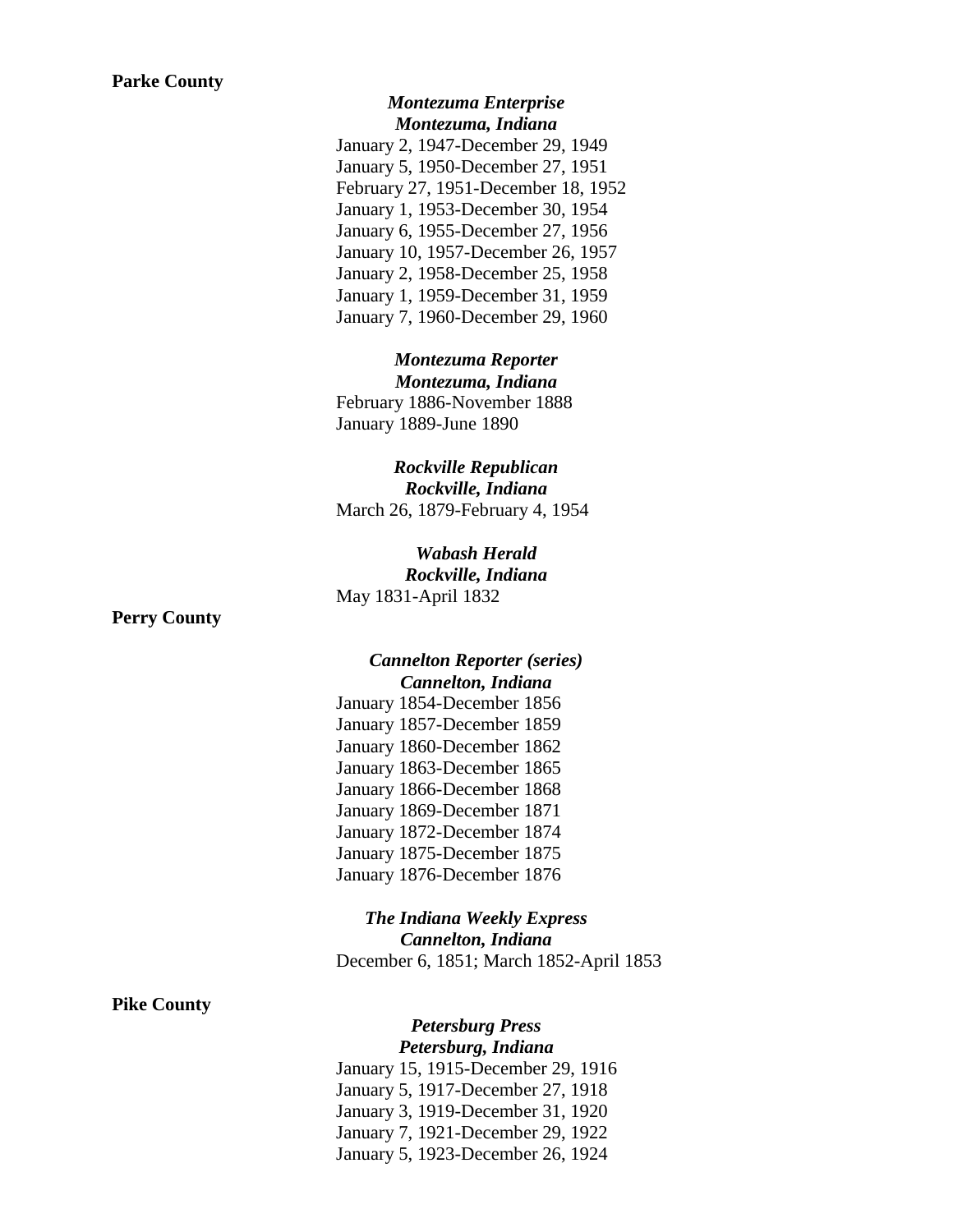## *The Winslow Dispatch Winslow, Indiana*

February 1935-December 1935 January 1936-December 1936 January 1937-November 1937 October 1943-December 1943 January 1944-October 1944

## **Porter County**

### *Porter County Herald Hebron, Indiana*

October 1944-December 1945 January 1946-December 1946 January 1947-December 1947 January 1948-December 1948 January 1949-December 1949 January 1950-December 1950

## *The Porter County Vidette Valparaiso, Indiana* January 1916-December 1916 January 1917-December 1917

**Posey County**

## *Indiana Statesman New Harmony, Indiana* May 1842-December 1843 January 1844-December 1845

*MT. Vernon Democrat Mount Vernon, Indiana* December 4, 1873-March 19, 1898

*MT. Vernon Republican Mount Vernon, Indiana* July 21, 1893-March 18, 1898

## *New Harmony Register New Harmony, Indiana*

April 4, 1868-December 25, 1869 January 8, 1870-December 30, 1871 January 6, 1872-December 27, 1873 January 3, 1874-December 25, 1875 January 1, 1876-December 28, 1877 January 4, 1878-December 26, 1879 January 2, 1880-December 30, 1881 January 6, 1882-December 28, 1883 January 4, 1884-December 25, 1885 January 1, 1886-December 30, 1887 January 6, 1888-December 27, 1889 January 3, 1890-December 25, 1891 January 1, 1892-July 28, 1893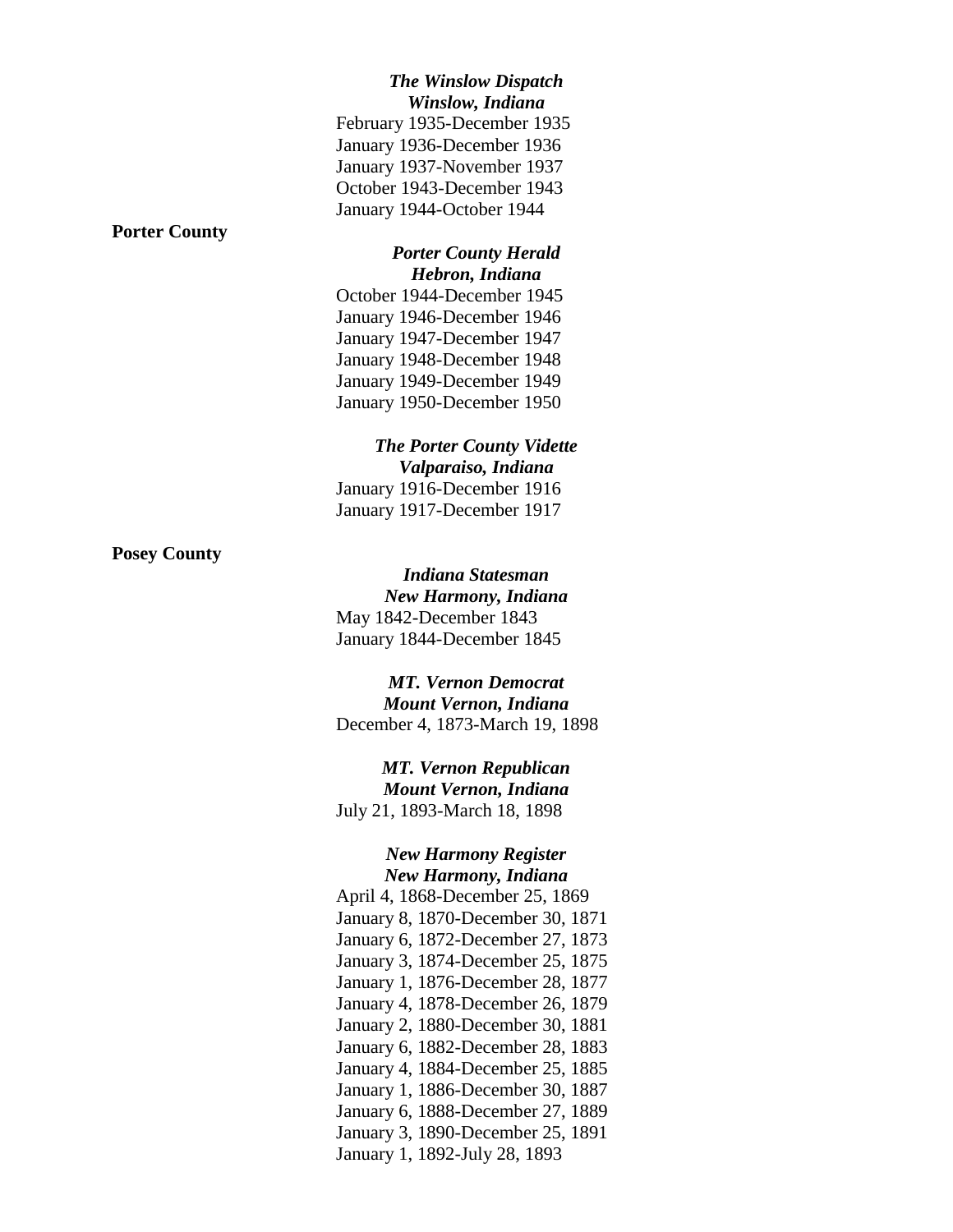## *New Harmony Times New Harmony, Indiana* January 2, 1914-December 31, 1915 January 7, 1916-December 28, 1917

## *The Poseyville News Poseyville, Indiana*

December 1882-December 1884 January 1885-December 1886 January 1887-December 1888 January 1889-December 1890 January 1891-December 1892 January 1893-December 1893

## **Pulaski County**

## *Francesville Tribune Francesville, Indiana*

March 13-20, 1902; January-December 1903 January 1904-November 1904 January 1905-December 1905 January 1906-December 1906 January 1907-December 1907 January 1908-December 1908 January 1909-December 1909 January 1910-December 1910 January 1911-December 1911 January 1912-December 1912

## *The Monterey Herald*

*Monterey, Indiana*

May-December 1918 (also contains additional titles; see inventory on film) January 1919-April 1920 (scattered issues 1920-1921)

# *Pulaski County Democrat*

*Winamac, Indiana* January 1890-December 1890

## **Putman County**

*The Dollar Press Greencastle, Indiana* January 1879-December 1881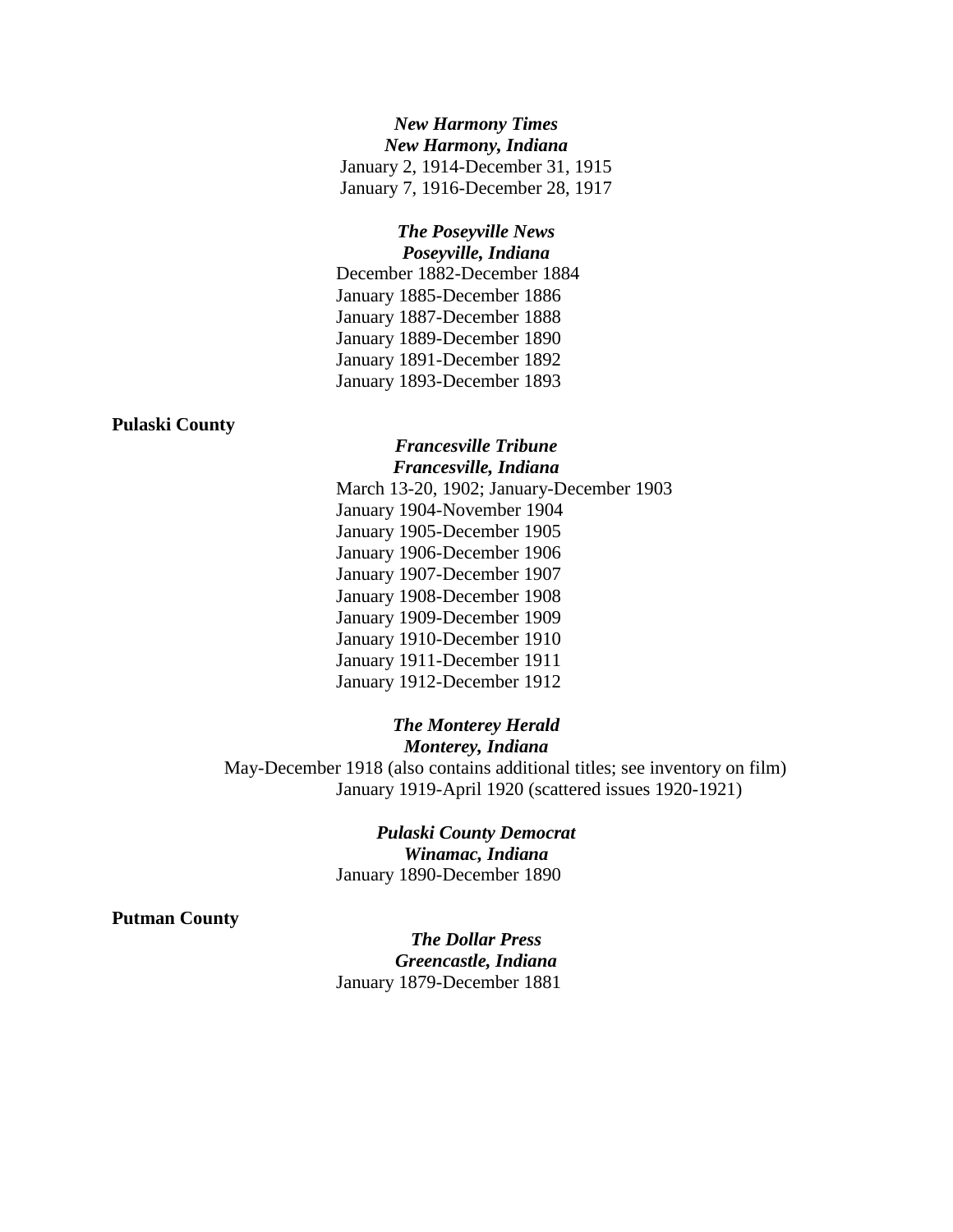### *Greencastle Banner Greencastle, Indiana*

January 14, 1875-December 27, 1877 January 3, 1878-December 25, 1879 January 1, 1880-December 30, 1880 January 6, 1881-December 29, 1881 January 4, 1883-December 27, 1883 January 1, 1885-December 31, 1885 January 7, 1886-December 30, 1886 January 13, 1887-December 29, 1887

## *Putnam County Sentinel (The Greencastle Sentinel) Greencastle, Indiana*

August 1849-September 1853

#### *Weekly Indiana Press Greencastle, Indiana*

January 1868-December 1868 September 1870-December 1871 January 1872-December 1872

## **Randolph County**

## *Farmland Enterprise Farmland, Indiana*

May 1888-December 1889 January 1890-December 1891 January 1892-December 1893 January 1894-December 1895 January 1896-December 1897 January 1898-December 1899 January 1900-December 1901 January 1902-December 1903 January 1904-December 1905

*Lynn Tribune/Herald Lynn, Indiana* August 1895-January 1897 (scattered issues)

*Randolph County Journal Winchester, Indiana* December 1857-December 1859 January 1860-December 1861

*Randolph County/Winchester Journal* July 1862-June 1867 (scattered)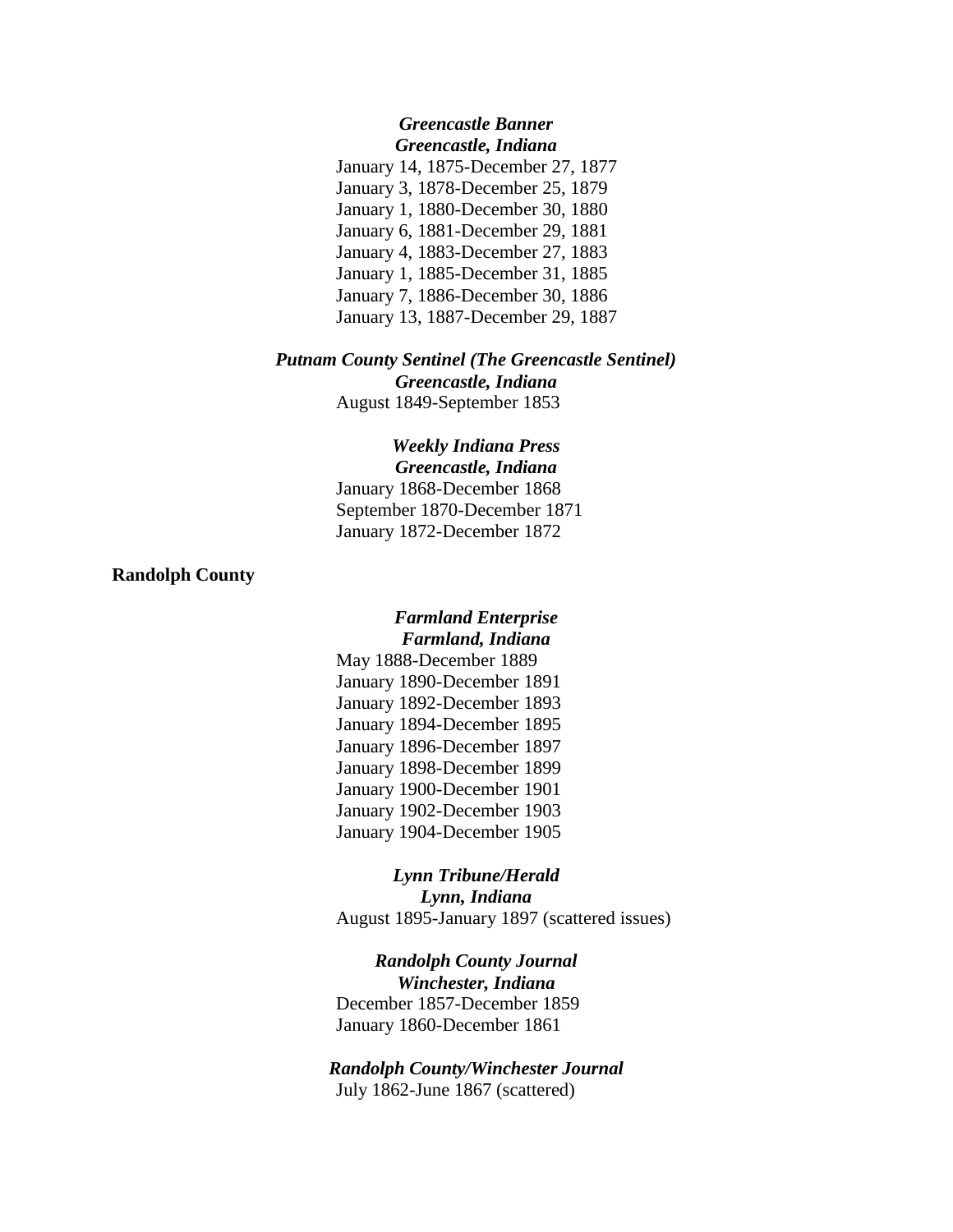### **Ripley County**

*Batesville Budget Batesville, Indiana* September 1887-July 1889

## *Batesville Herald Batesville, Indiana*

January 3, 1918-December 26, 1918 December 28, 1922-December 27, 1923 January 31, 1924-December 25, 1924 January 1, 1925-December 31, 1925 January 7, 1926-December 30, 1926 January 6, 1927-December 29, 1927 January 5, 1928-December 27, 1928 January 3, 1929-December 26, 1929

# *The Independent Record Batesville, Indiana*

January 1891-November 1892

## **Rush County**

### *Rushville Republican Rushville, Indiana*

February 8, 1877-December 26, 1878 January 2, 1879-December 30, 1879 January 6, 1881-December 28, 1882 January 1, 1885-December 31, 1885 December 30, 1886-December 22, 1887

# *Rushville Telegram*

*Rushville, Indiana* October-December 1943 January-March 1944 April-June 1944 July-September 1944 October-December 1944

# *The Rushville Whig Rushville, Indiana* April 1840-April 1843; February 2, 1846

## **Scott County**

*The Scott County Journal Scottsburg, Indiana* January 1925-December 1926 January 1927-December 1928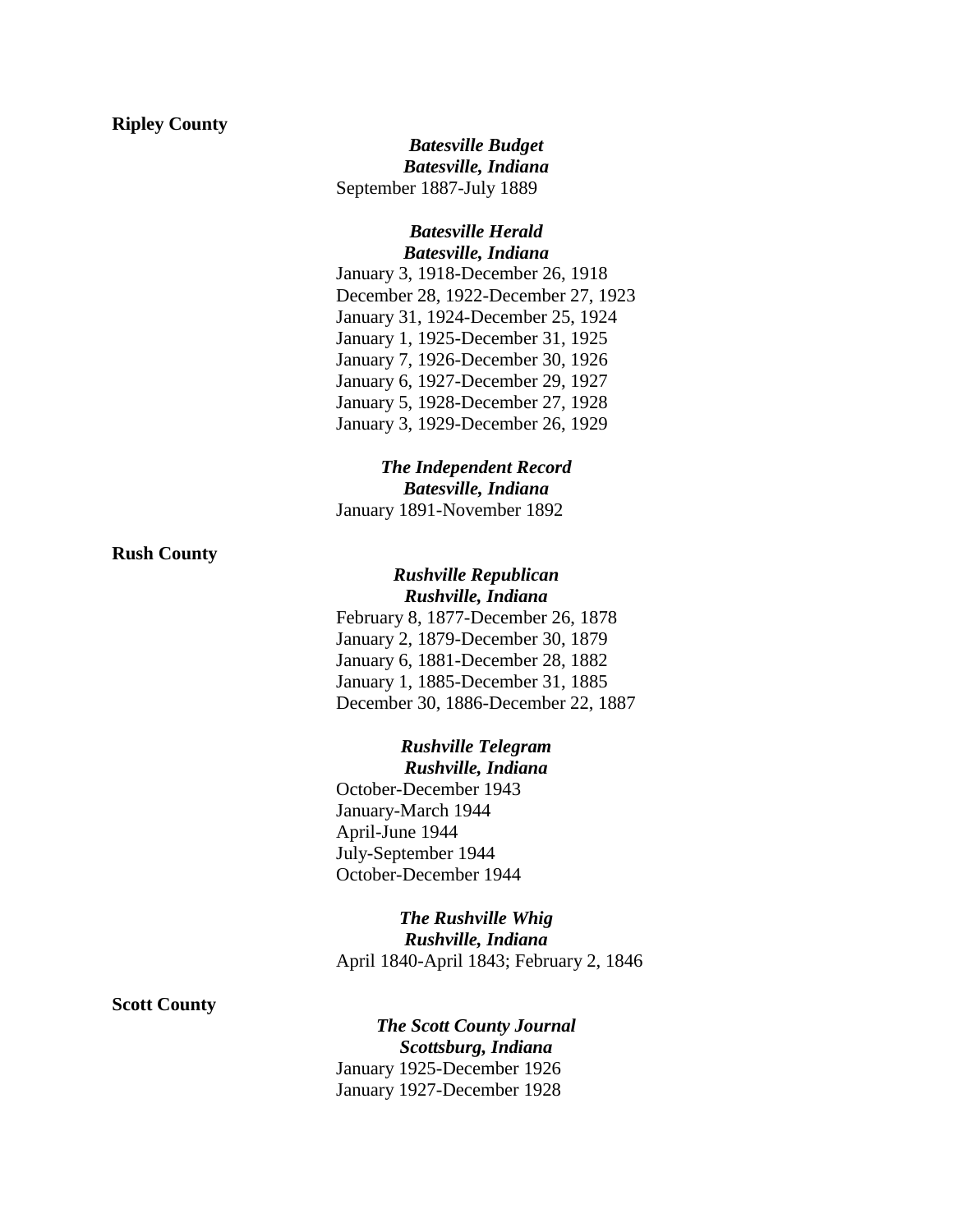### **Shelby County**

## *Shelbyville Daily Democrat*

*Shelbyville, Indiana* January-April 1907 May-August 1907 September-December 1907

### *Shelbyville Democrat*

January 1908-April 1908 May 1908-August 1908 September 1908-December 1908 January 1909-April 1909

## **Spencer County**

## *Rockport Democrat Rockport, Indiana*

January 5, 1861-March 29, 1862 July 19, 1907-December 25, 1908 January 1, 1909-December 31, 1909 January 7, 1910-December 31, 1910 January 6, 1911-December 29, 1911

*Rockport Journal Rockport, Indiana* November 1877-December 1879 January 1880-September 1881

## *Rockport Weekly Democrat Rockport, Indiana*

March 1855-December 1857 January 1858-December 1860

*The Weekly Umpire*

*Rockport, Indiana* September 1865-August 1867

## **Starke County**

### *Knox News Knox, Indiana*

January 1, 1959-June 30, 1959 January 6, 1960-December 28, 1960 January 4, 1961-December 27, 1961 January 3, 1962-December 19, 1962 January 9, 1963-December 25, 1963 January 8, 1964-December 23, 1964 January 6, 1965-December 22, 1965 January 5, 1966-December 21, 1966 January 4, 1967-December 20, 1967 January 3, 1968-December 24, 1969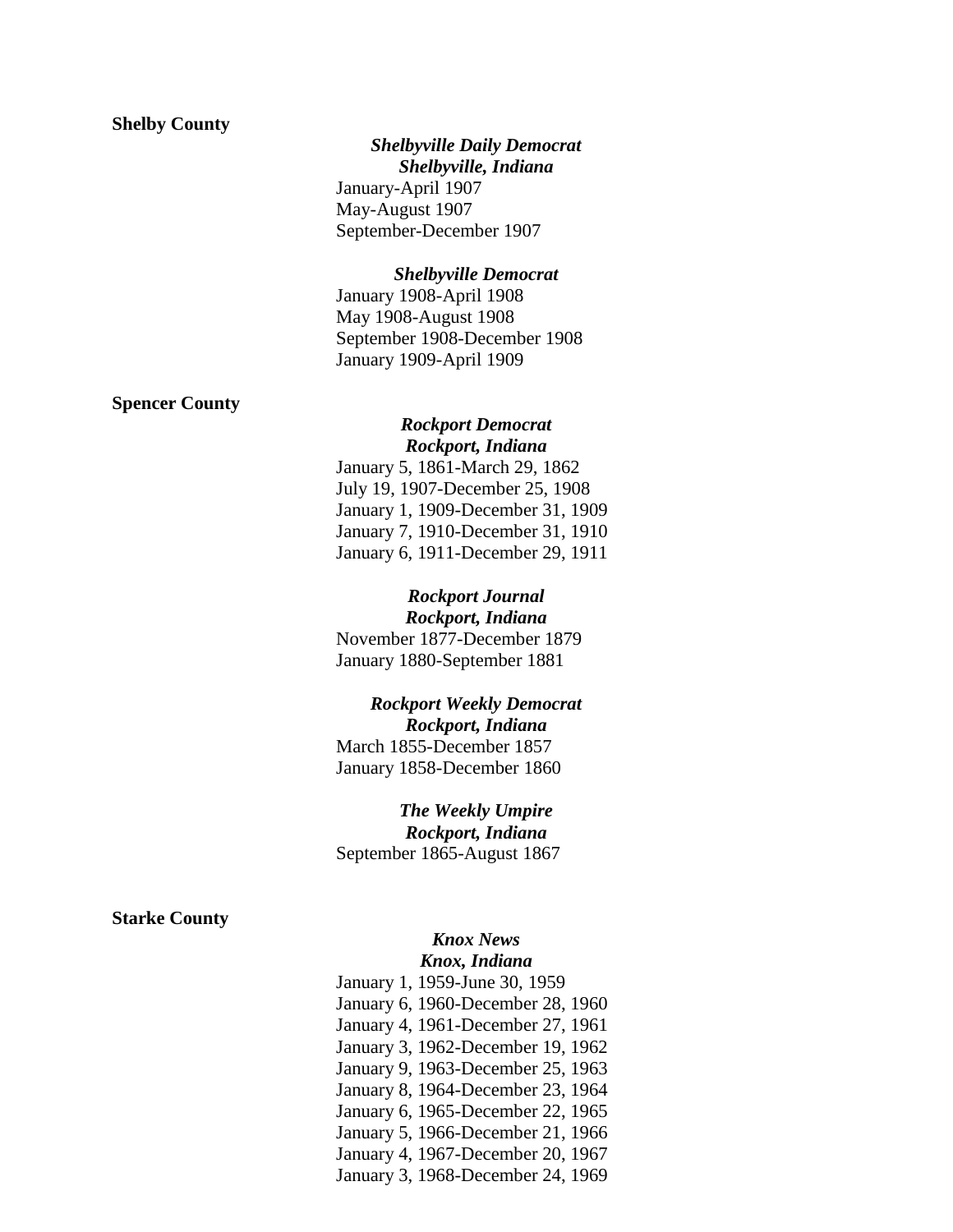### *Starke County Democrat Knox, Indiana*

June 1892-December 1892 January 1893-December 1893 January 1894-December 1894 January 1895-December 1895 January 1896-December 1896 January 1897-December 1897 January 1898-December 1898 January 1899-December 1899 January 1900-December 1900 January 1901-December 1901

## *Starke County Ledger Knox, Indiana*

January 1872-December 1873; June 4, 1874 January 1876-December 1878; November 20-27, 1879 January 1885-December 1885 Oct 31, 1889 and January 1890-May 1892

*Starke County News Hamlet, Indiana* August 9, 1906-January 6, 1908

# *Starke County Republican Knox, Indiana*

November 1895-December 1900 (scattered issues) January 1901-December 1902 January 1903-December 1903 January 1904-December 1904 January 1905-December 1905 January 5, 1905-December 28, 1905 January 4, 1906-December 27, 1906 January 3, 1907-December 26, 1907 January 2, 1908-December 31, 1908 January 7, 1909-December 30, 1909

## **Steuben County**

# *Fremont Eagle*

*Fremont, Indiana* December 1892-December 1894 January 1895-December 1896 January 1897-December 1898 January 1899-December 1900 December 1903-December 1905 January 1906-February 1907 December 1911-December 1912 December 1913-December 1914 December 1916-November 1917 November 1919-November 1920 December 1921-November 1922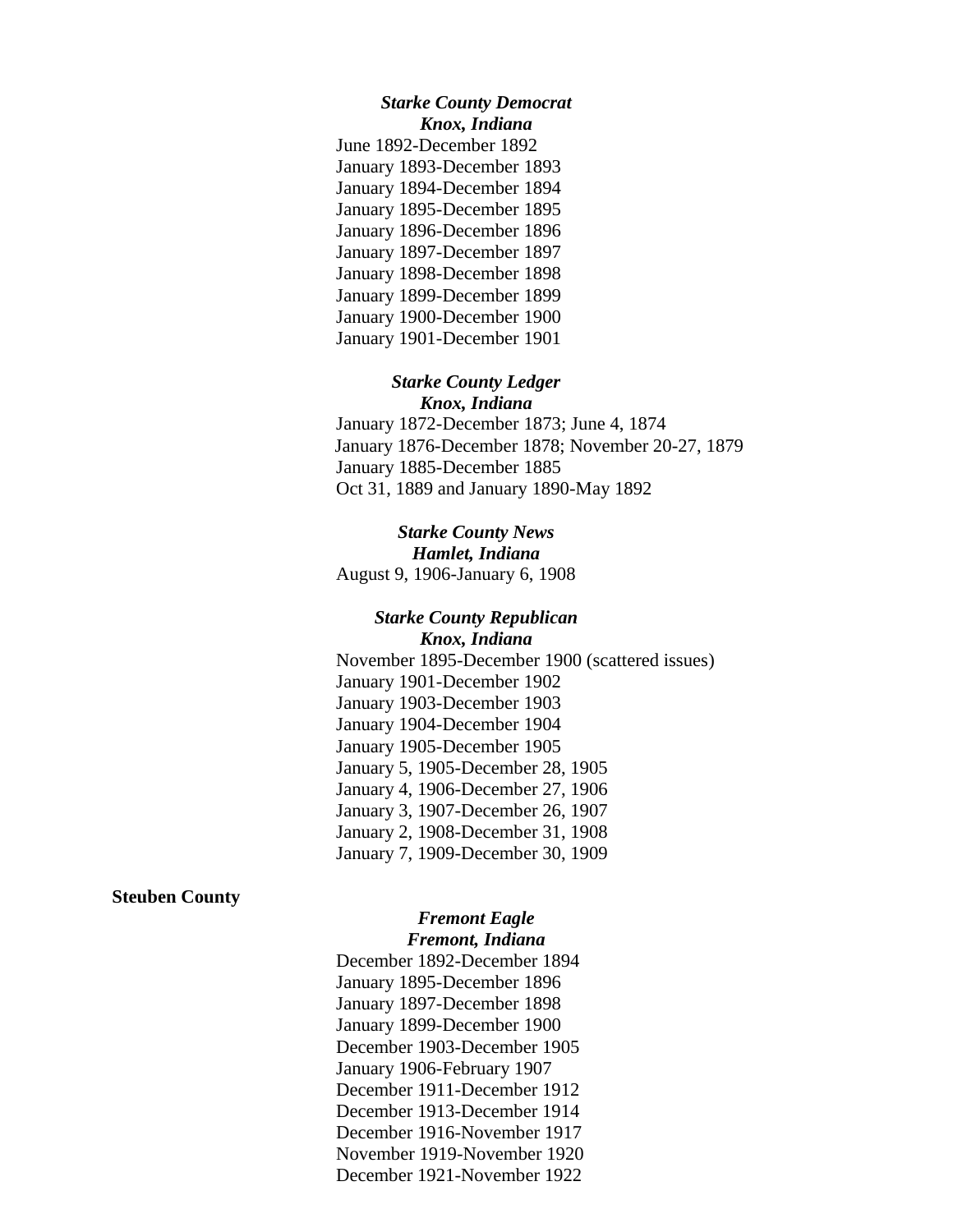## *Steuben Republican Angola, Indiana*

July 1976-September 1976 October 1976-December 1976 January 1977-March 1977 April 1977-June 1977 July 1977-September 1977

### **Sullivan County**

*Carlisle Democrat Carlisle, Indiana* April 1877-April 1879

## *Farmersburg Bee*

*Farmersburg, Indiana* June 1899-December 1905 (scattered issues) January 1906-June 1908 June 1910-October 1910; February 1911-June 1911

### *Sullivan County Union Sullivan, Indiana*

August 1866-December 1868 January 1870-December 1873 January 1874-December 1876 January 1877-December 1879

*Sullivan Times Sullivan, Indiana* January 1884-December 1884 January 1885-December 1887

## **Switzerland County**

*The Indiana Palladium Vevay, Indiana* March 1843-December 1845 January 1846-December 1848 January 1849-June 1851

## *Ohio Valley Gazette*

*Vevay, Indiana* June 1851-June 1853 June 19, 1851-June 9, 1853

# *Switzerland Democrat*

*Vevay, Indiana*

January 5, 1934-December 21, 1934 January 4, 1935-December 20, 1935 January 3, 1936-December 25, 1936 January 8, 1937-December 24, 1937 January 7, 1938-December 23, 1938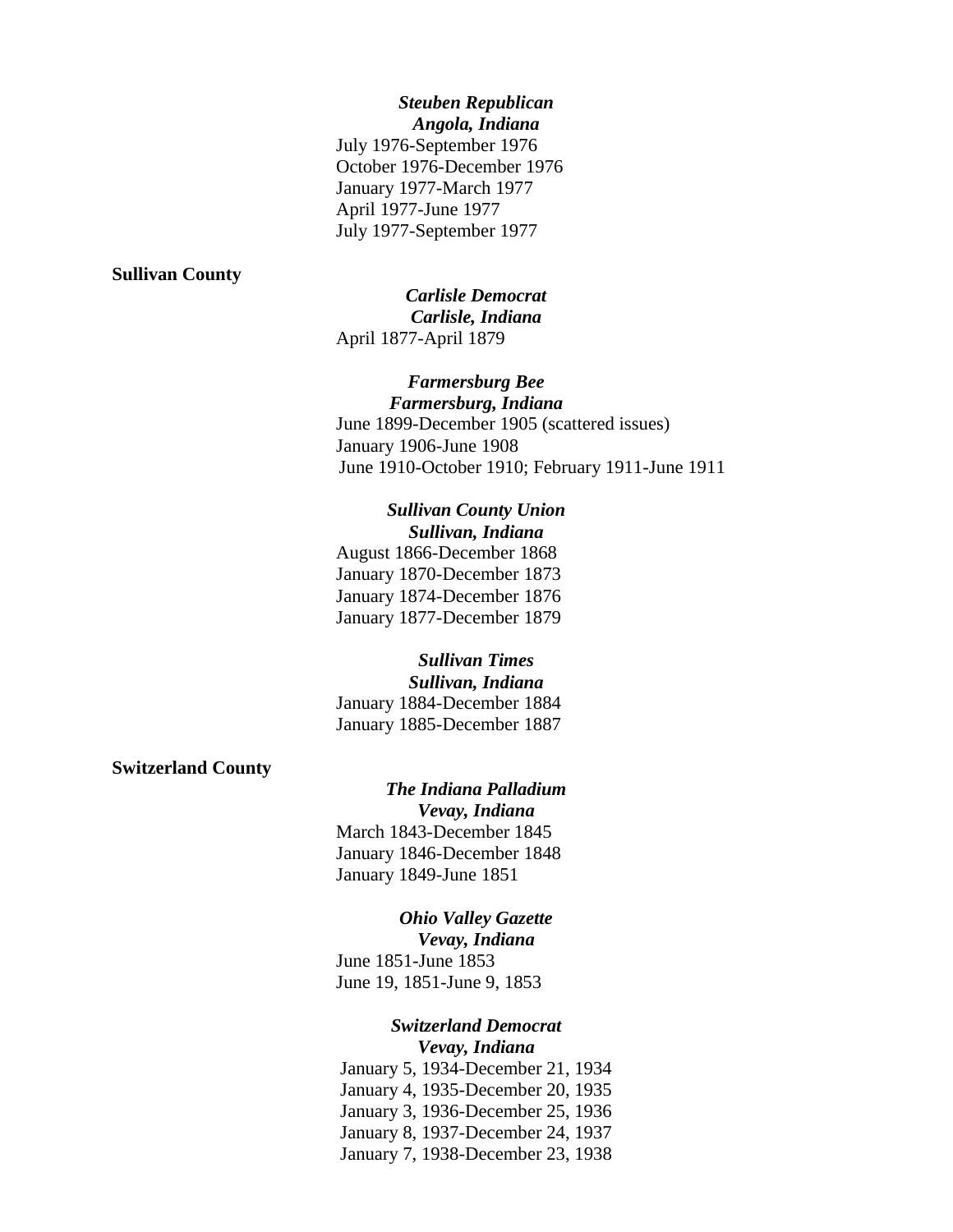*Vevay Democrat (See Switzerland Democrat) Vevay, Indiana* October 22, 1868-January 31, 1898

*Vevay Weekly News (See Switzerland Democrat) Vevay, Indiana* March 28, 1856-May 16, 1860

> *The Village Times Vevay, Indiana* September 1836-September 1837

#### **Tippecanoe County**

*Lafayette Courier Lafayette, Indiana* January 1847-December 1848

### *Lafayette Daily Journal Lafayette, Indiana*

April 1855-December 1859 January 1860-June 1860 July 1860-October 1868

## *Lafayette Democrat Leader*

*Lafayette, Indiana* January 1930-December 1931 January 1933-December 1934 January 1935--December 1935

*Wabash Atlas Lafayette, Indiana* August 1848-July 1850

### **Tipton County**

### *The Tipton Tribune Tipton, Indiana*

May-June 1979 July 1979 August 1979 September 1979-October 1979 November 1979-December 1979

## **Union County**

*The Liberty Express Liberty, Indiana* January 1915-December 1916 January 1917-December 1918 January 1919-December 1920 March 1916-February 1921 (scattered issues)

*Liberty Star and Union County Banner/Liberty Star and Banner*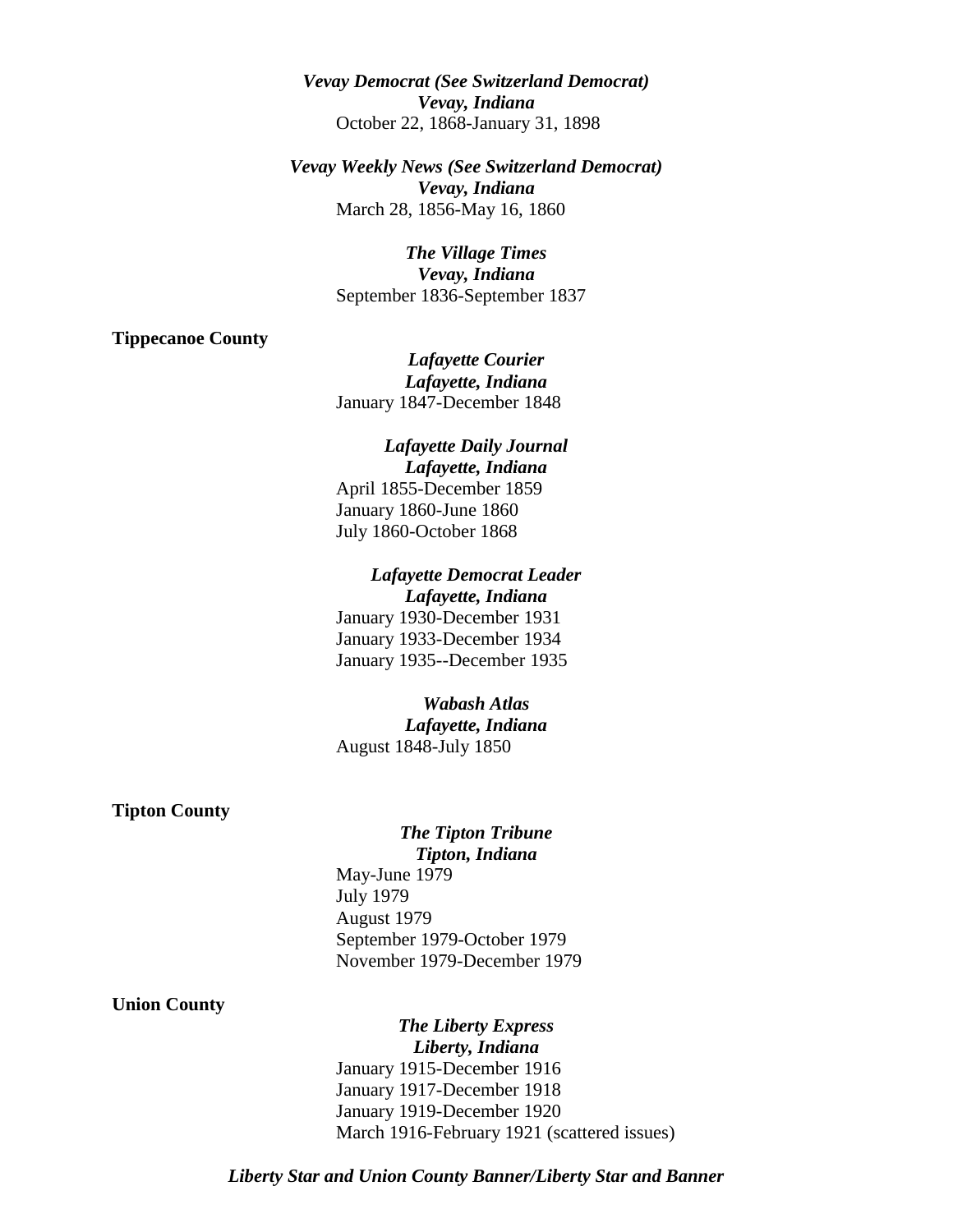## *Liberty, Indiana* April 1836-February 1837

*Liberty/Union Herald Series Liberty, Indiana* August 1852-December 1855 (2 copies)

### **Vanderburgh County**

*Consolidated News Evansville, Indiana* March 1946-May 1947; July 2, 1948

*The Crescent Evansville, Indiana* October 1919-June 1923

*Evansville Daily Courier Evansville, Indiana* July 1871-December 1871 January 1872-June 1872 July 1872-December 1872

## *Evansville Daily Enquirer Evansville, Indiana*

January 3, 1885-June 30, 1885 July 2, 1885-December 31, 1855 January 1, 1856-June 30, 1856 July 1, 1856-December 31, 1856 January 1, 1857-June 30, 1857 July 1, 1857-December 31, 1857 January 1, 1858-June 30, 1858 July 1, 1858-December 31, 1858 January 3, 1859-June 30, 1859 July 1, 1859-December 31, 1859 January 3, 1860-June 30, 1860 July 1, 1860-September 16, 1860

### *Evansville Gazette Evansville, Indiana*

April 1821-June 1825

*Evansville Weekly Gazette Evansville, Indiana* July 1861-January 1864

## **Vermillion County**

*Cayuga Herald Cayuga, Indiana* January 1902-December 1902 January 1903-December 1903

*Clinton Weekly Clintonian*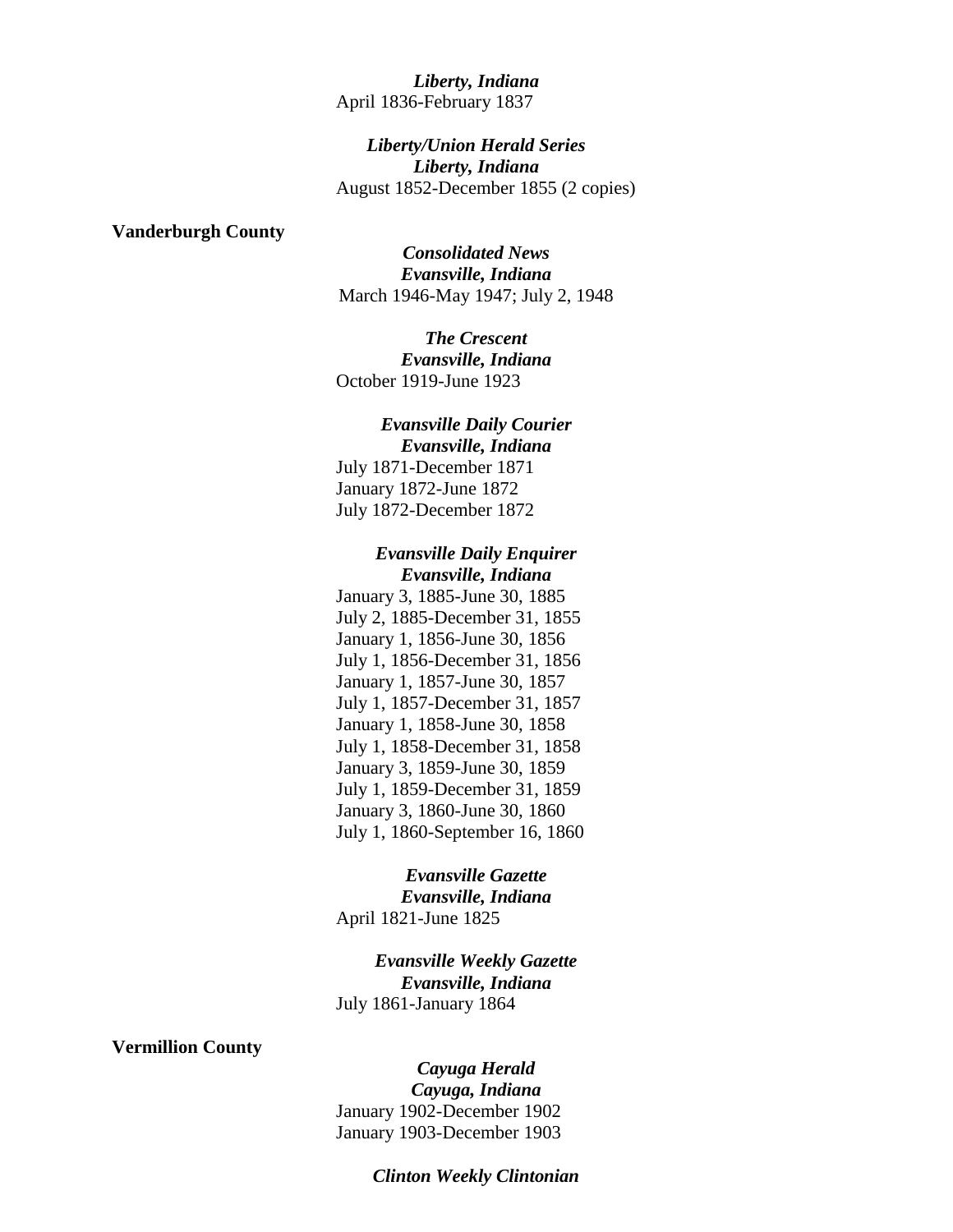## *Clinton, Indiana*

| January 4, 1901-December 27, 1901  |
|------------------------------------|
| January 3, 1902-December 26, 1902  |
| January 2, 1903-December 11, 1903  |
| January 1, 1904-December 30, 1904  |
| January 6, 1905-December 29, 1905  |
| January 5, 1906-December 28, 1906  |
| January 4, 1907-December 25, 1908  |
| January 1, 1909-December 31, 1909  |
| January 4, 1910-December 23, 1910  |
| January 3, 1911-December 29, 1912  |
| January 2, 1912-October 29, 1912   |
| January 2, 1913-December 25, 1913  |
| January 1, 1914-December 31, 1914  |
| January 7, 1915-December 30, 1915  |
| January 6, 1916-September 14, 1916 |

## **Virgo County**

### *The Daily Wabash Express Terre Haute, Indiana*

September 1857-December 1857 January 1858-June 1858 July 1858-December 1858 January 1859-June 1859 July 1859-December 1859 January 1860-June 1860 July 1860-September 1860 April 1861-December 1862 January 1863-April 1863 May 2, 1863-August 31, 1863 September 1, 1863-August 31, 1863 January 1, 1864-April 30, 1864 May 2, 1864-July 27, 1864 January 17, 1865-May 3, 1865

# *The Wabash Enquirer*

*Terre Haute, Indiana* October 1838-January 1841

## *The Wabash Express Terre Haute, Indiana*

March 18, 1846; December 1846-November 1848 (scattered issues) September 4, 1850; December 1850 December 1851; August 11, 1852 (scattered issues) September 1855-December 1857 January 1858-December 1859 January 1860-January 1861

## *Western Register and Terre Haute Advertiser Terre Haute, Indiana*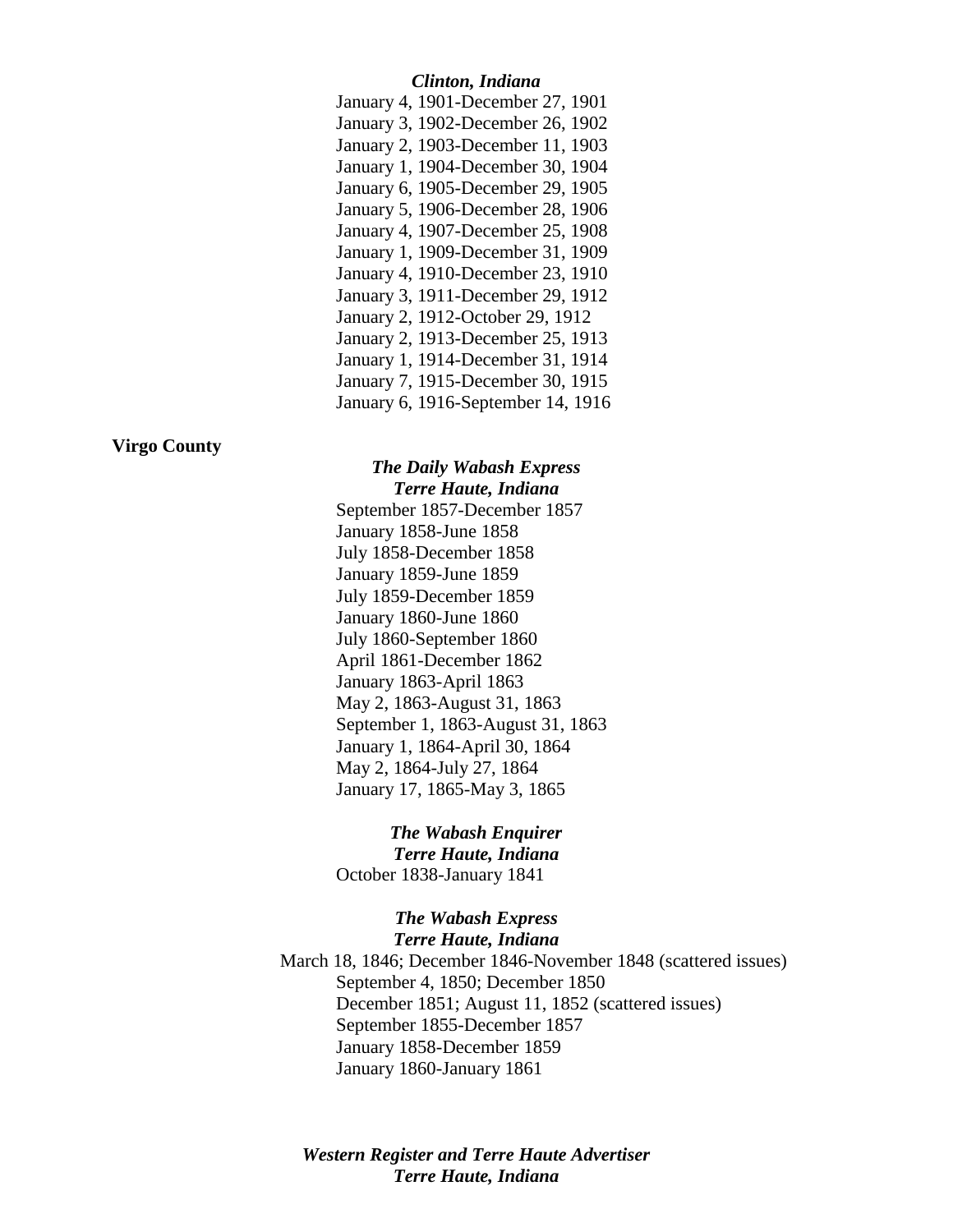#### **Wabash County**

*Wabash Plain Dealer Wabash, Indiana* January-March 1912 July-September 1912 October-December 1912 January-March 1913 April-June 1913 July 1, 1913-September 30, 1913 October 1, 1913-December 31, 1913 January 1, 1914-March 31, 1914 April 1, 1914-June 30, 1914 July 1, 1914-September 30, 1914 October 1, 1914-December 31, 1914 January 1, 1915-March 31, 1915 April 1, 1915-June 30, 1915 July 1, 1915-September 30, 1915 October 1, 1915-December 31, 1915

*Wabash Weekly Plain Dealer (See Wabash Plain Dealer) Wabash, Indiana* December 1859-April 1869 (scattered issues)

## **Warren County**

### *Warren County Collection (see inventories on film for title and dates*

*Warren Leader Warren, Indiana* September 1871-September 1872

*The Warren Republican Williamsport, Indiana* December 1854-December 1857 January 1858-December 1860 January1861-November 1861 February 1864-December 1865 January 1866-December 1868 January 7, 1869-December 28, 1871 January 4, 1872-December 31, 1874 January 14, 1875-December 27, 1877 January 3, 1878-December 30, 1880 January 6, 1881-December 27, 1883 January 3, 1884-December 30, 1886 January 6, 1887-December 26, 1889 January 2, 1890-December 29, 1892 January 5, 1893-December 26, 1895 January 2, 1896-December 29, 1898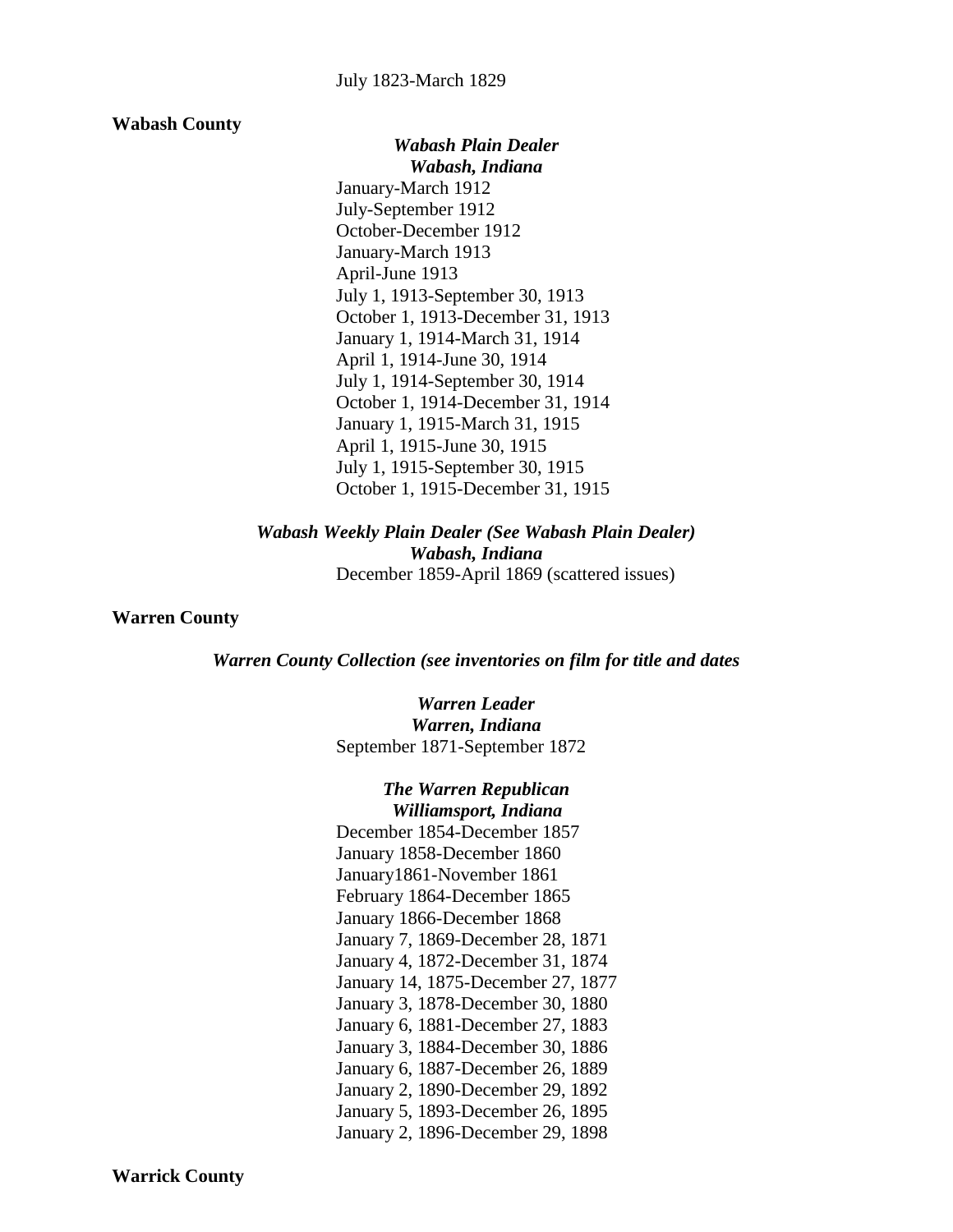### *Boonville Enquirer Boonville, Indiana*

December 21, 1865-December 9, 1869 January 13, 1870-December 28, 1872 January 4, 1873-December 25, 1845 December 8, 1876-December 29, 1877 January 5, 1878-December 27, 1879 January 10, 1880-December 24, 1881 January 7, 1882-December 22, 1883 January 5, 1884-December 26, 1885 January 9, 1886-December 24, 1887 January 7, 1888-December 21, 1889 January 5, 1894-December 28, 1894

*The Warrick Democrat Newburgh, Indiana* July 1850-August 1853 August 1854-July 1856 October 1857-August 1860

**Washington County**

*Washington County Democrat Salem, Indiana* January 1850-December 1850 January 1851-December 1853 January 1854-February 1857 April 1858-April 1861; November 1862-August 1863 June 1850-September 1865 (scattered issues)

*Washington Republican Salem, Indiana* March 1840-August 1842; August 29, 1838; July 9, 1847

*The Western Mirror Cambridge City, Indiana* January 1866-January 1867

## **Wayne County**

*Wayne County Collection #1* See inventories on film for titles and dates

*Wayne County Collection #2* See inventories on film for titles and dates

*Wayne County Collection #3* Scattered issues----see Inventories on film for title and dates

# *Wayne County Record*

*Centerville, Indiana* December 1840-December 1844 January 1845-May 1848

**Wells County**